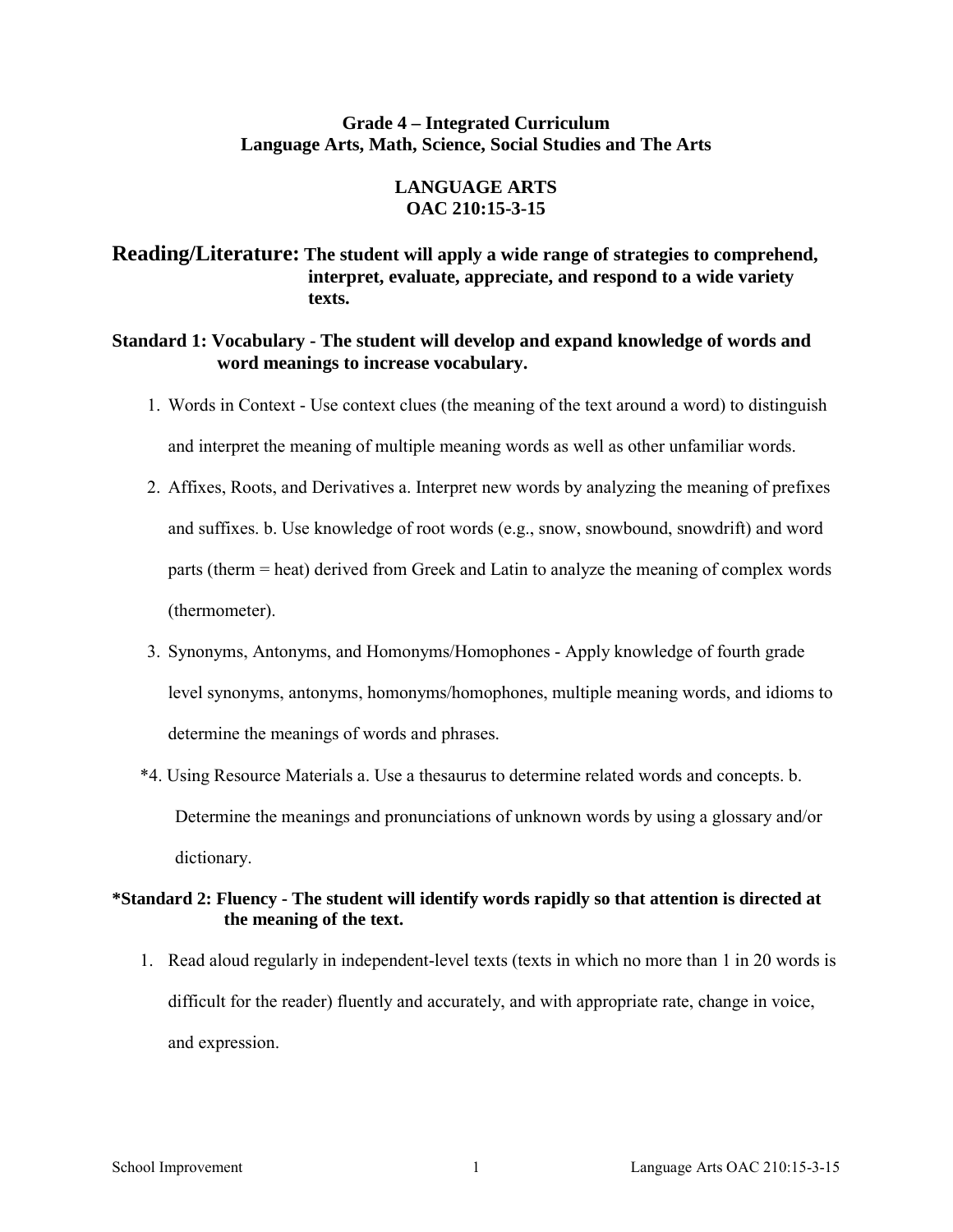- 2. Read aloud regularly in instructional-level texts that are challenging yet manageable (texts in which no more than 1 in 10 words is difficult for the reader).
- 3. Increase reading speed through daily independent reading practice as monitored by the instructor through peer discussions, teacher conferences, response journals, etc.

# **Standard 3: Comprehension/Critical Literacy - The student will interact with the words and concepts in a text to construct an appropriate meaning.**

- 1. Literal Understanding
	- a. Use prereading strategies independently to preview, activate prior knowledge, predict content of text, formulate questions that might be answered in the text, establish and adjust purposes for reading (e.g., to find out, to understand, to enjoy, to solve problems).
	- b. Read and comprehend poetry, fiction, and nonfiction that is appropriately designed for fourth grade.
	- c. Identify and explain the differences in fiction and nonfiction text.
- 2. Inferences and Interpretation
	- a. Use prior knowledge and experience to make inferences and support them with information presented in text.
	- b. Make interpretations and draw conclusions from fiction and nonfiction text beyond personal experience.
	- c. Make inferences and draw conclusions about characters' qualities and actions (i.e., based on knowledge of plot, setting, characters' motives, characters' appearances, and other characters' responses to a character).
	- \*d. Participate in creative responses to text (i.e., art, drama, and oral presentation).
- 3. Summary and Generalization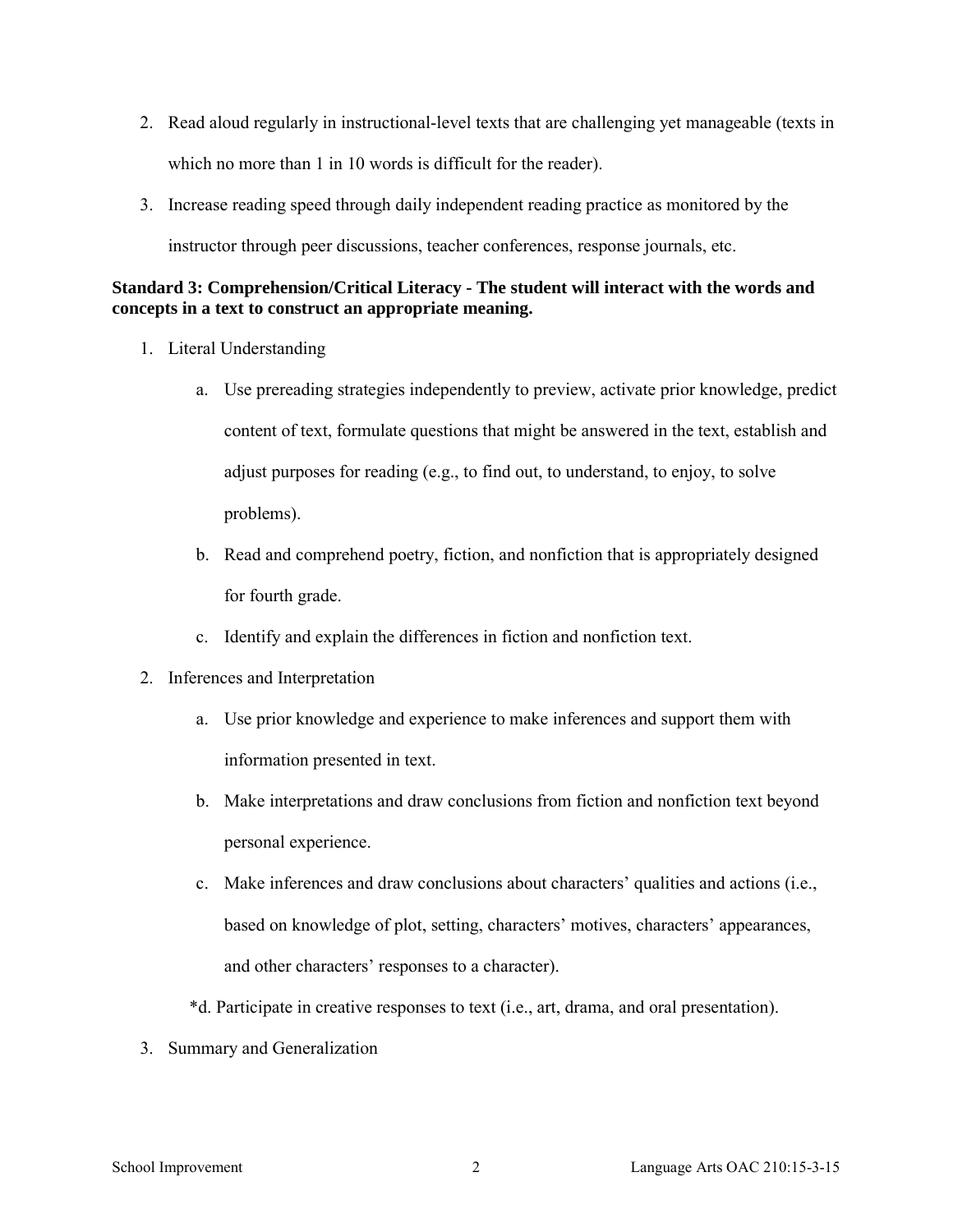- a. Paraphrase by recognizing main ideas, key concepts, key actions, and supporting details in fiction and nonfiction to recall, inform, or organize ideas.
- b. Support ideas, arguments, and generalizations by reference to evidence in the text.
- c. Represent text information in different ways such as in outline, timeline, or graphic organizer.
- 4. Analysis and Evaluation
	- a. Evaluate new information and hypotheses by testing them against known information and ideas.
	- b. Compare and contrast information on the same topic after reading several passages or articles.
	- c. Identify fact/opinion and cause and effect in various texts.
	- d. Analyze and explain the causes, motivations, sequences, and results of events from a text.
- \*5. Monitoring and Correction Strategies
	- a. Monitor own reading and modify strategies as needed (e.g., recognizes when he or she is confused by a section of text, questions whether the text makes sense, rereading).
	- b. Predict, monitor, and check for understanding using semantic, syntactic, and graphophonic cues.

### **Standard 4: Literature - The student will read to construct meaning and respond to a wide variety of literary forms.**

- \*1. Literary Genres Demonstrate knowledge of and appreciation for various forms (genres) of **literature** 
	- a. Identify the defining characteristics of a variety of literary genres and forms (e.g. contemporary realistic fiction, historical fiction, nonfiction, modern fantasy, poetry,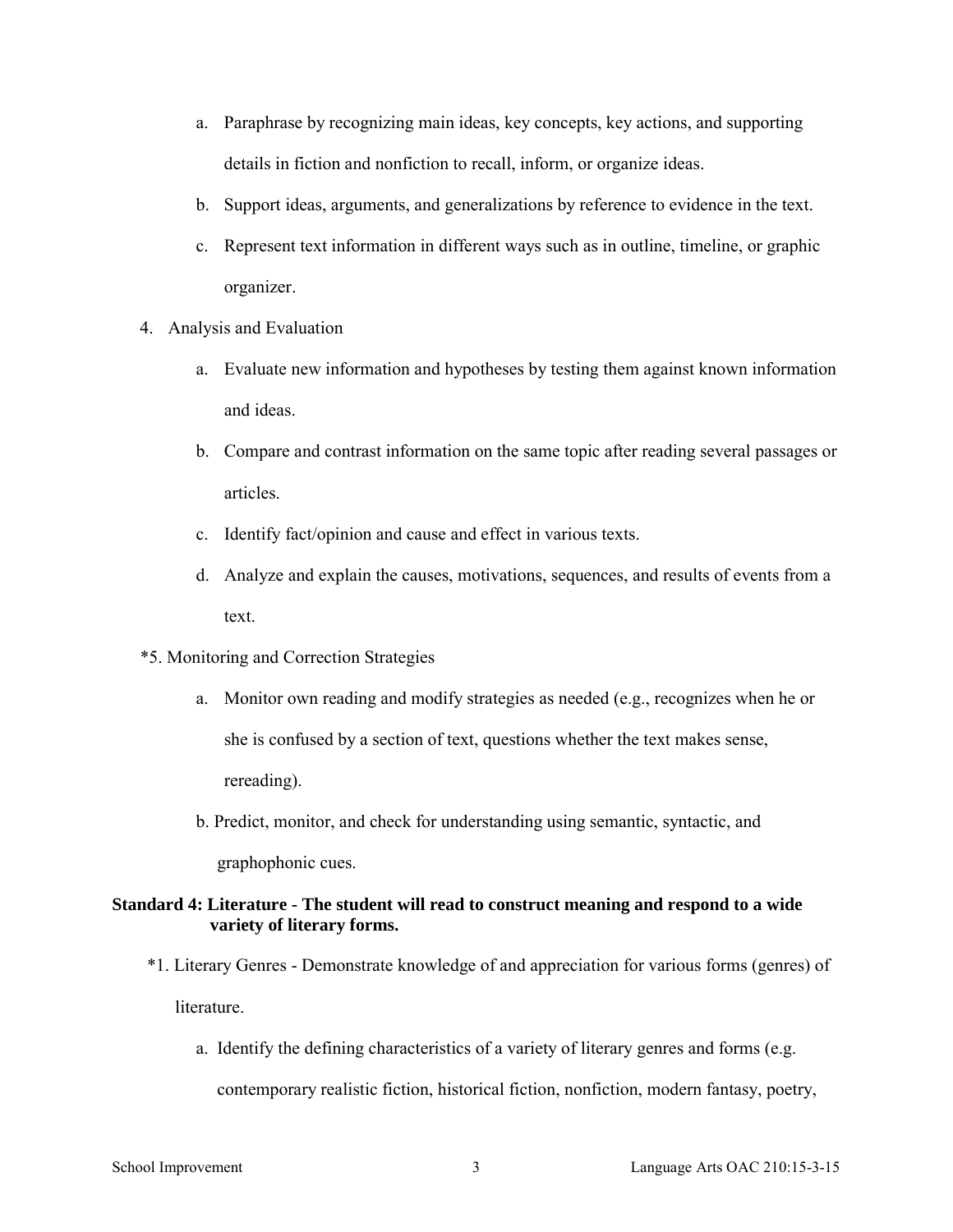drama, legends, myths, biography, autobiographies, and traditional stories such as fairy tales and fables).

b.Read and construct meaning from a variety of genres.

- 2. Literary Elements Demonstrate knowledge of literary elements and techniques and how they affect the development of a literary work.
	- a. Identify the main events of the plot, including their causes and effects of each event on future actions, and the major theme from the story.
	- b. Identify the purposes of different types of texts (e.g., to inform, to explain, to entertain).
	- c. Identify themes that occur across literary works.
	- d. Use knowledge of the situation, setting, a character's traits, motivations, and feelings to determine the causes for that character's actions.
- 3. Figurative Language and Sound Devices The student will identify figurative language and sound devices in writing and how they affect the development of a literary work.
	- a. Interpret poetry and recognize poetic styles (e.g., rhymed, free verse, and patterned [cinquain, diamante]).
	- b. Define figurative language, such as similes, metaphors, hyperboles, or personification, and identify its use in literary works.
		- Simile: a comparison that uses like or as
		- Metaphor: an implied comparison
		- Hyperbole: an exaggeration for effect
		- Personification: a description that represents a thing as a person
- \*4. Literary Works The student will read and respond to historically and culturally significant works of literature, compare and contrast story elements from tales of different cultures (e.g., compare/contrast adventures of character types, setting, theme).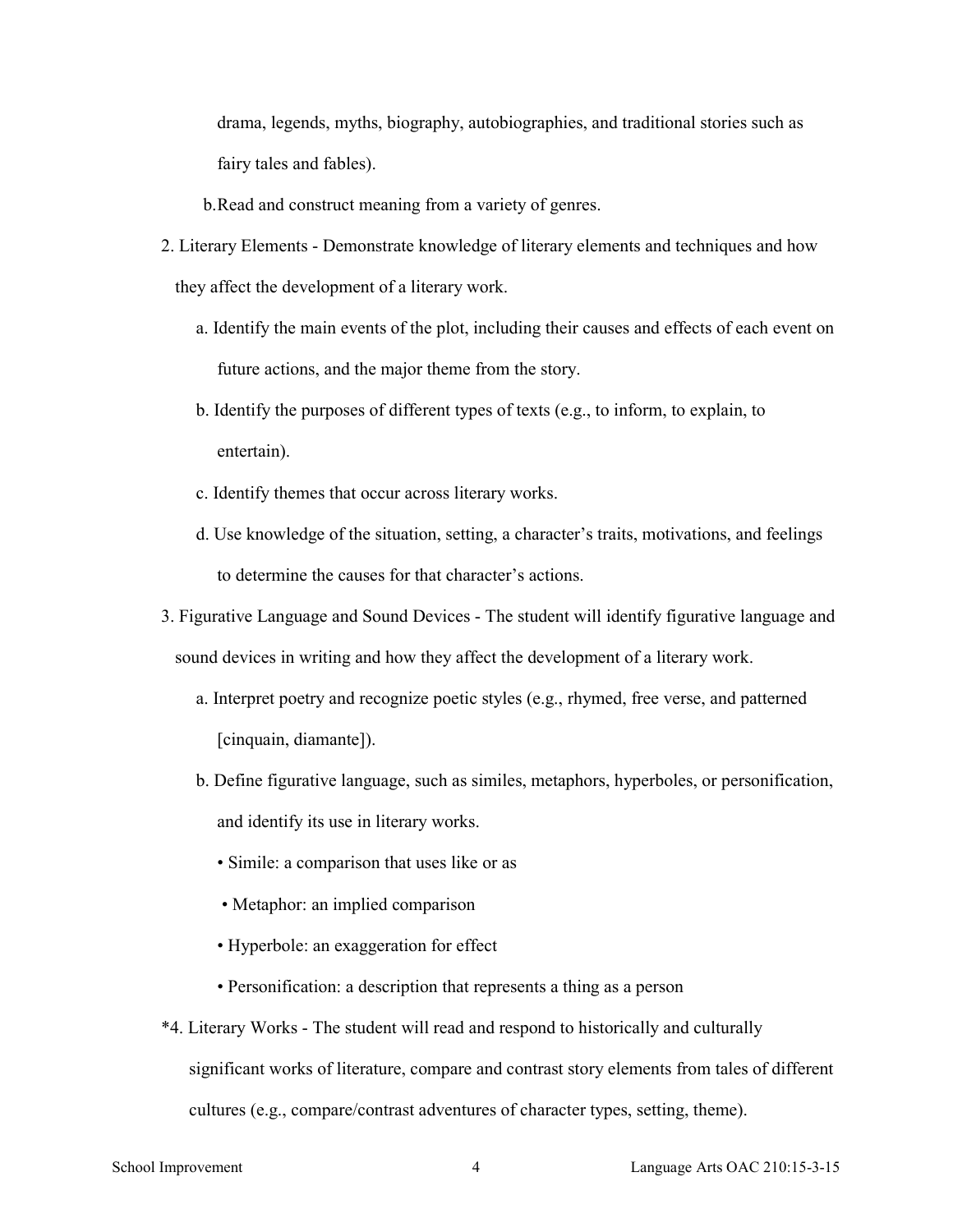## **Standard 5: Research and Information - The student will conduct research and organize information.**

- 1. Accessing Information Select the best source for a given purpose.
	- a. Understand the organization of and access information from a variety of sources including dictionaries, encyclopedias, atlases, almanacs, tables of contents, glossaries, and indexes.
	- b. Identify key words to be used in searching for resources and information.
	- c. Cite information sources appropriately.
	- d. Use text formats and organization as an aid in constructing meaning from nonfiction (expository) text (e.g., heading, subheading, bold print, and italics).
	- e. Locate information in reference texts by using organizational features, such as prefaces and appendixes.
	- f. Continue to use test-taking strategies by answering different levels of questions, such as open-ended, literal, and interpretive, as well as multiple choice, true/false, and short answer, \*2. Interpreting Information - Analyze and evaluate information from a variety of sources.
- 2. Identify a research question and appropriate sources to answer that question.
- 3. Take notes to paraphrase or summarize information.
- 4. Locate, organize, and synthesize information from a variety of print, nonprint and technological resources (e.g., dictionaries, reference books, atlases, magazines, informational texts, thesaurus, and technology/Internet).
- 5. Report on the findings of research in a variety of formats including written, oral, and/or visual presentations.

### **Writing/grammar/usage and mechanics. The student will express ideas effectively in written modes for a variety of purposes and audiences.**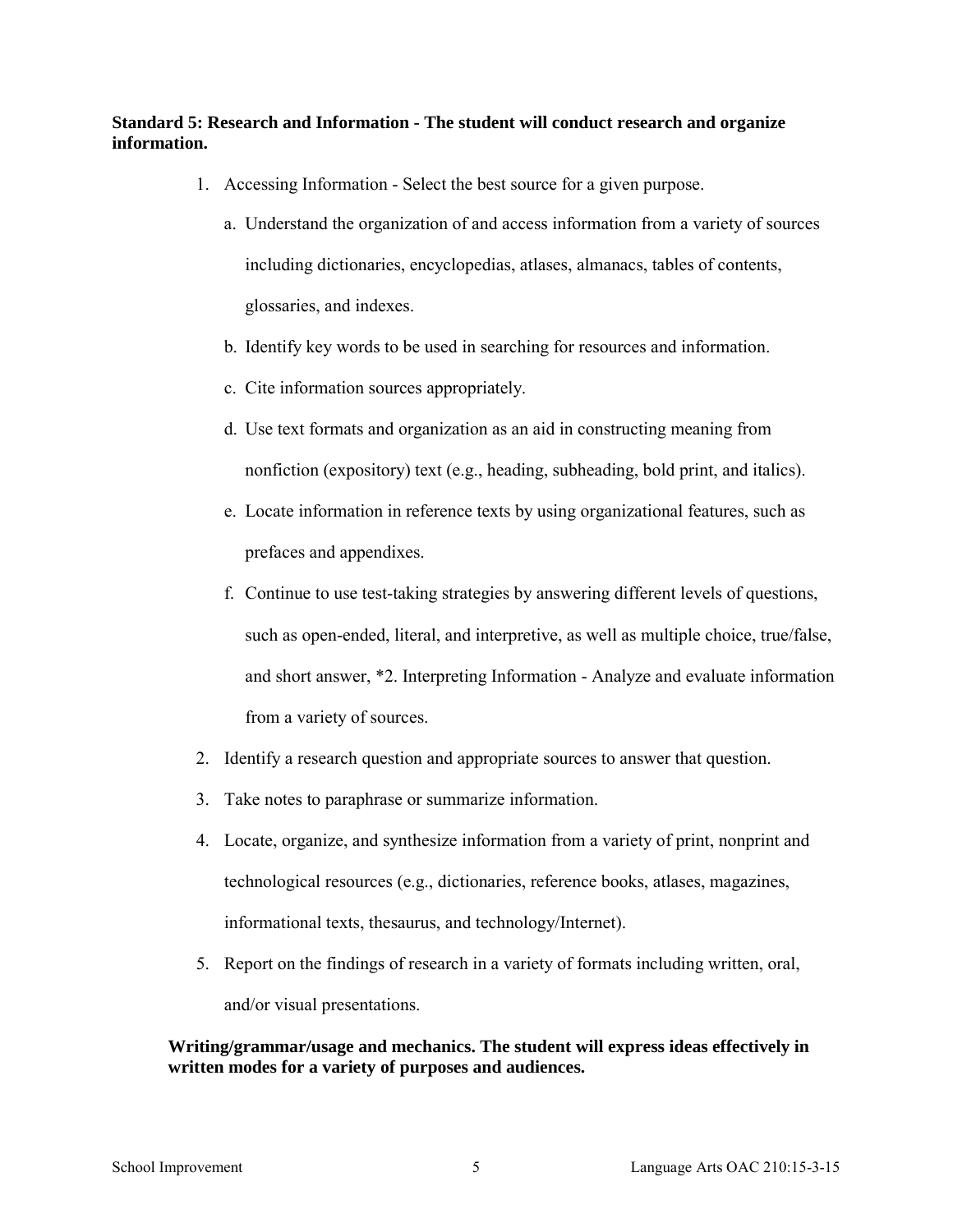### **\* Standard 1: Writing Process. The student will use the writing process to write coherently.**

- 1. Use a variety of prewriting activities such as brainstorming, clustering, illustrating, webbing, and using graphic organizers.
- 2. Understand and demonstrate faimilarity with writing process/format of beginning, middle, and ending.
- 3. Use common organizational structures for providing information in writing, such as chronological order (beginning, middle, and end), cause/effect, or similarity and difference, and posing and answering questions.
- 4. Select a focus and an organizational structure based upon purpose, audience, and required format.
- 5. Write one or more drafts by categorizing ideas, organizing them into paragraphs, and blending paragraphs in to longer text.
- 6. Revise selected drafts by adding, elaborating, deleting, combining, and rearranging text.
- 7. Edit/proofread drafts, using standard editing marks, to ensure standard usage, mechanics, spelling, and varied sentence structure.
- 8. Publish and present writing to peers and adults.

# **\* Standard 2: Modes and Forms of Writing. Communicate through a variety of written forms, for various purposes, and to a specific audience or person.**

1. Communicate through a variety of written modes and for various audiences to inform,

persuade, entertain, and reflect.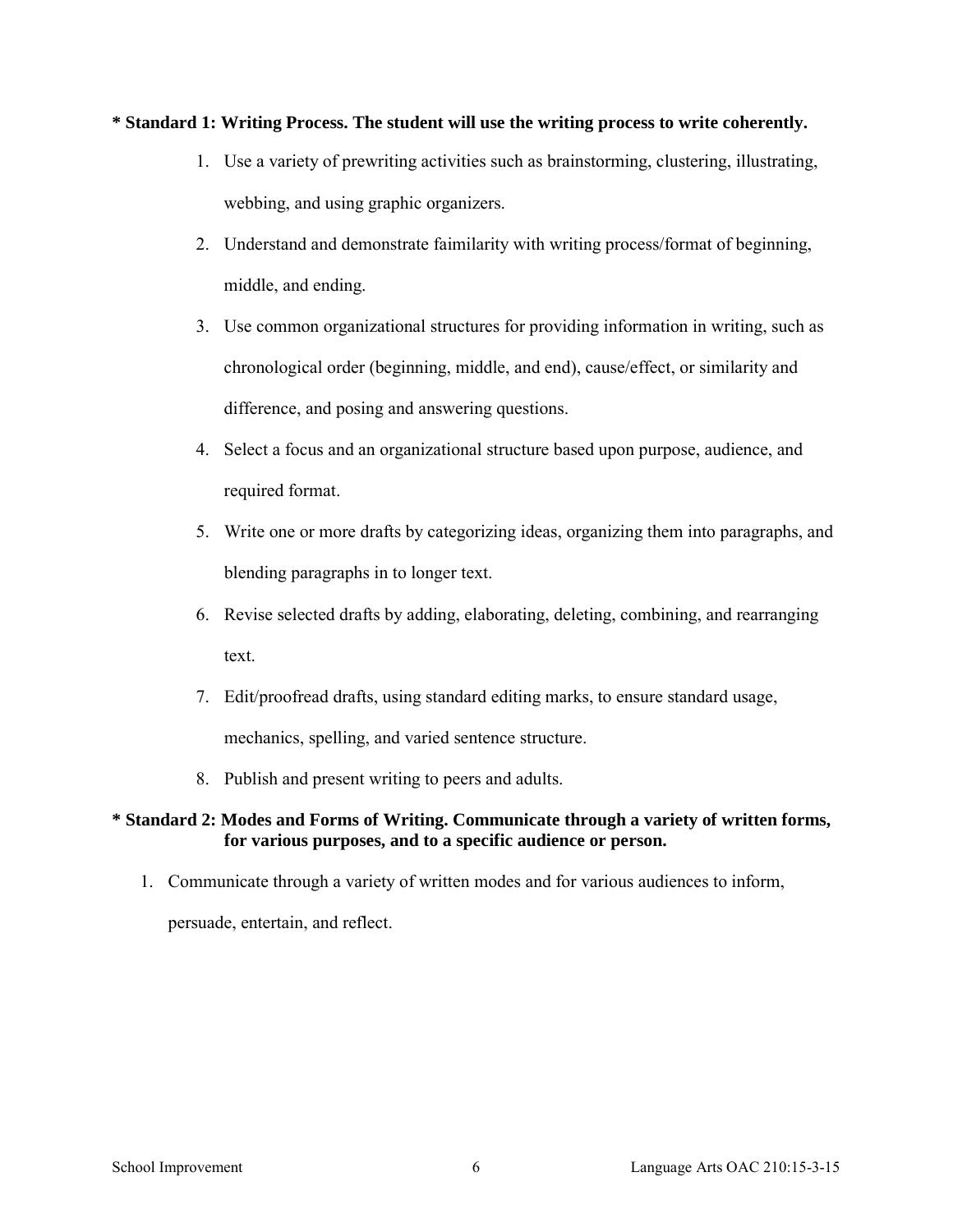- 2. Write narrative, creative, descriptive, expository, and persuasive paragraphs and longer compositions that:
	- a. have topic sentences.
	- b. use concrete sensory supporting details.
	- c. provide a context to allow the reader to imagine the event.
	- d. support a logical conclusion.
- 3. Write creative stories and poems using figurative language (alliteration, personification, simile, and metaphor) and varied word choice to make writing interesting and engaging to audience.
- 4. Write personal, and formal letters, thank-you notes, and invitations including, the date, greeting, body, closing, and signature.
- 5. Write informational pieces with multiple paragraphs that:
	- a. provide an introductory paragraph that asks a central question about an idea or issue.
	- b. establish and support a central theme or idea with a topic sentence.
	- c. include supporting paragraphs with simple facts, details, and explanations for focus.
	- d. present important ideas and events in sequence, chronological order, or order of importance.
	- e. provide details and transitions to link paragraphs.
	- f. conclude with a paragraph that summarizes the points.
	- g. use correct indention at the beginning of paragraphs and to indicate dialogue.
	- h. use more than one source of information, including speakers, books, newspapers, media sources, and online information citing source title, author, and page numbers, if applicable.
- 6. Write responses to literature that:
	- a. demonstrate an understanding of a literary work.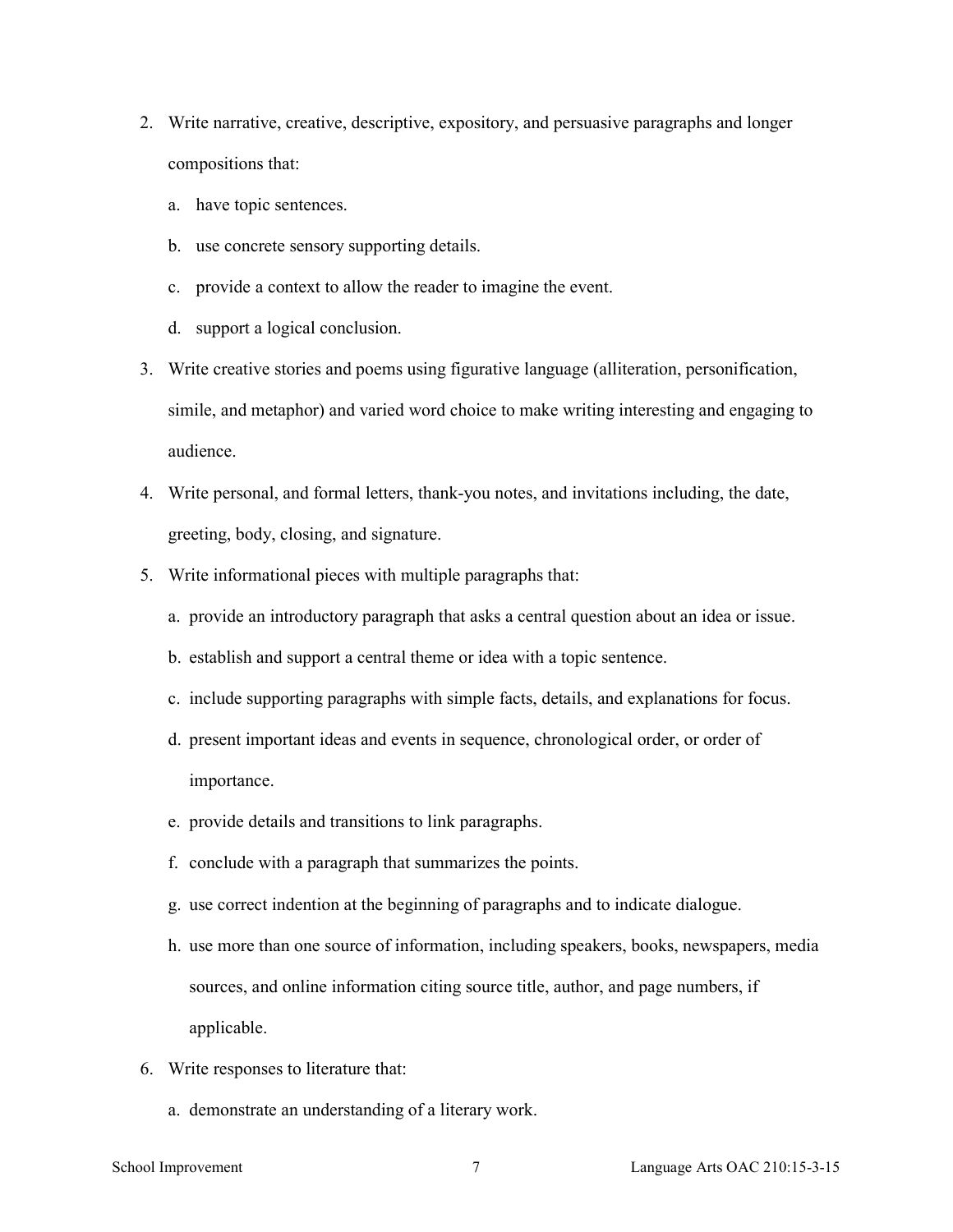- b. support judgments by referring to both the text and prior knowledge.
- 7. Write summaries based upon the main idea of a reading selection and its most significant details.

### **\* Standard 3: Grammar/Usage and Mechanics. The student will demonstrate appropriate practices in writing by applying Standard English conventions to the revising and editing stages of writing.**

1.Grammar/Usage: Students are expected to recognize and use nouns, pronouns, verbs,

adjectives, adverbs, contractions, and conjunctions correctly in their writing.

- a. Singular, plural, and possessive forms of nouns
- b. Common and proper nouns
- c. Nominative (subjective), objective, reflexive, intensive, and possessive pronouns
- d. Subject, direct object, and object of prepositions
- e. Present, past, future, past participle, and present perfect verbs tense
- f. Regular, irregular, and auxiliary (helping) verbs
- g. Simple and complete predicate
- h. Positive, comparative, and superlative adjectives
- i. Time, place, manner, and degree adverbs
- j. Comparative forms of adverbs
- k. Coordinating and correlating conjunctions
- l. Restrictive (essential) and nonrestrictive (nonessential) clauses
- m. prepositional and participial phrases
- n. Subject-verb agreement
- 2. Mechanics: Students are expected to demonstrate appropriate language mechanics in writing.
	- a. Correctly capitalize the first word of a sentence, the pronoun "I," geographical names, holidays, dates, proper nouns, book titles, titles of respect, sentences, and quotations.
	- b. Capitalize correctly familial relations, proper adjectives, and conventions of letter writing.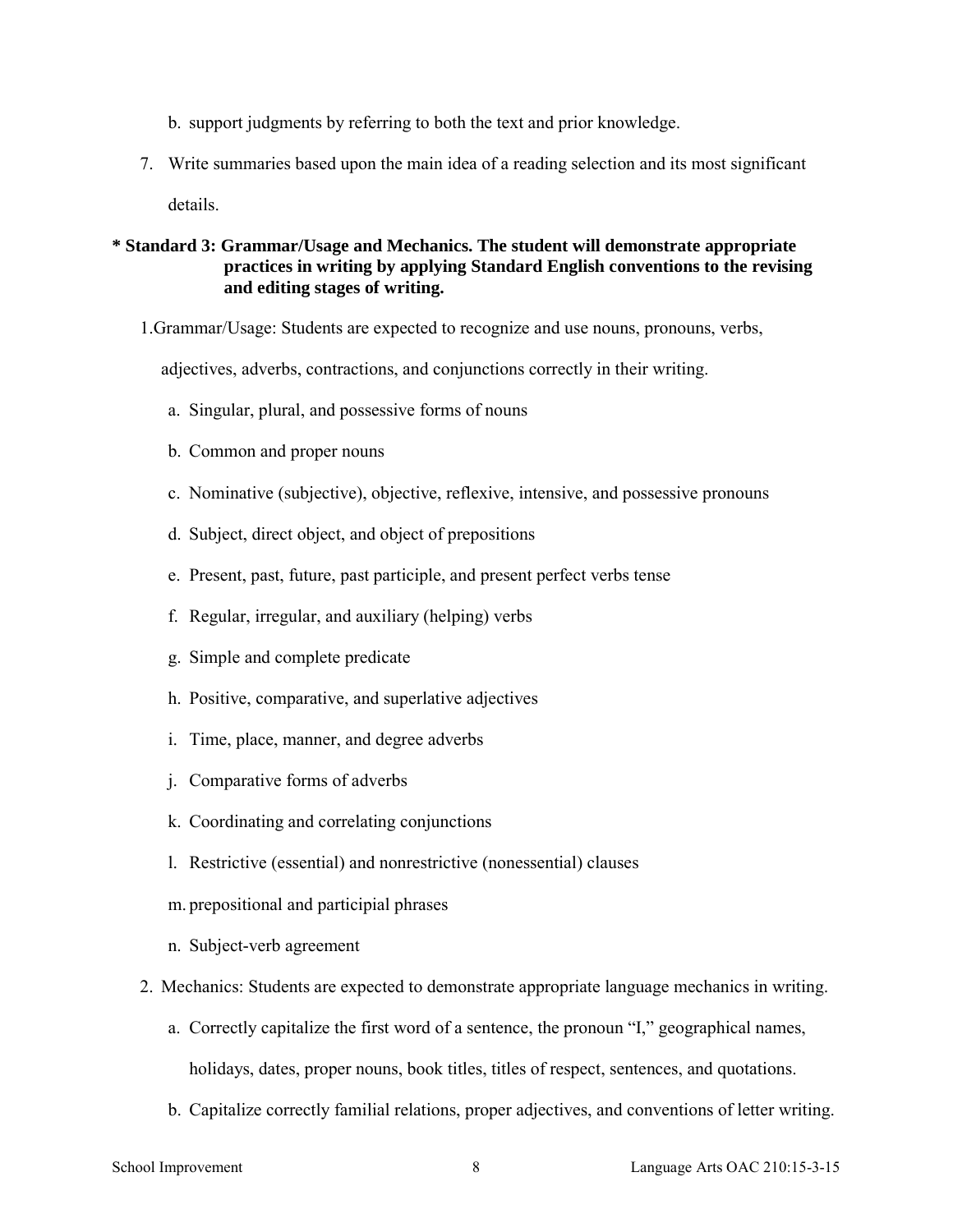- c. Indent correctly at the beginning of each paragraph.
- d. Observe left and right hand margins.
- 3. Punctuation: Students are expected to demonstrate appropriate punctuation in writing.
	- a. Parentheses
	- b. Quotation marks
	- c. Terminal punctuation
	- d. Punctuation in common abbreviations and after an initial
	- e. Apostrophes in contractions and possessives
	- f. Commas
	- g. Colons, and semi-colons
	- h. Hyphens and dashes
- 4. Sentence Structure: The student will demonstrate appropriate sentence structure in writing. a. Use simple, compound, and complex sentences appropriately in writing.
	- a. Create interesting declarative, imperative, interrogative, and exclamatory sentences using words that describe, explain, or provide additional details and connections, such as adjectives, adverbs, appositives, participial phrases, direct objects, prepositional phrases, and conjunctions.
	- b. Correct sentence fragments and run-ons.
	- c. Create sentences with understood subject.
- 5. Spelling: Students are expected to demonstrate appropriate application of spelling knowledge to the revising and editing stages of writing.
	- a. Spell correctly roots, inflections (e.g., -s/es, -ing, -ly, -er), suffixes (e.g., -ment, -ness, able, -sion, -tion), and prefixes (e.g., dis-, in-, un-, re-, mis-, pre-).
	- b. Spell homophones correctly according to usage (e.g., to, too, two; there, their, they're).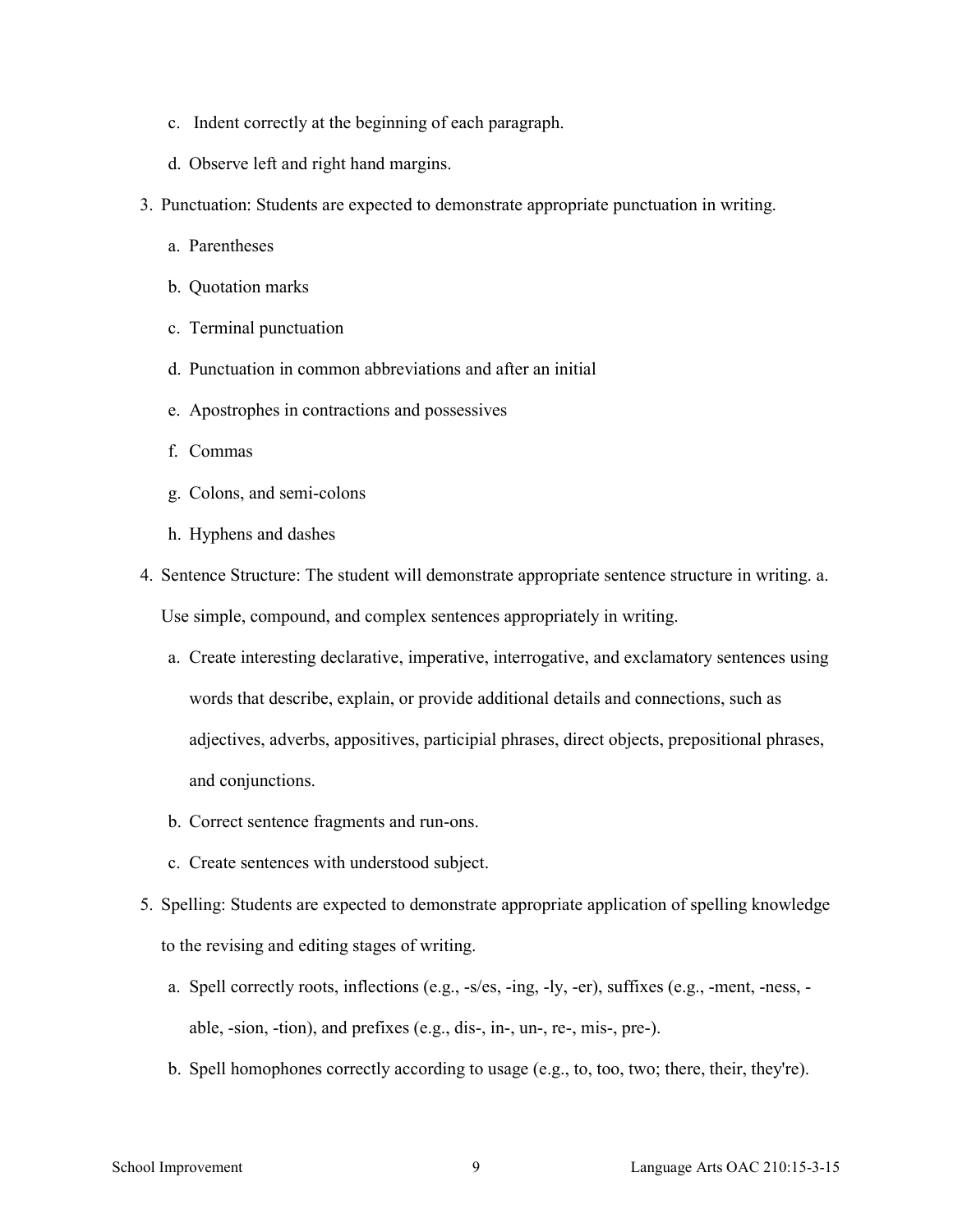- c. Use more complex patterns in producing conventional spellings (e.g., ought  $=$  brought, fought;  $urse = nurse$ , purse).
- d. Use word reference materials including glossary, dictionary, and technology to check correct spelling.
- 6. Handwriting: Students are expected to demonstrate appropriate, legible cursive handwriting in

the writing process.

# **Oral Language/Listening and Speaking: The student will demonstrate thinking skills in listening and speaking.**

# **\*Standard 1: Listening: The student will listen for information and for pleasure.**

- 1. Listen to directions and questions and respond appropriately.
- 2. Listen critically and respond appropriately to oral communication.
- 3. Listen and respond to teacher-read stories.

# **\*Standard 2: Speaking - The student will express ideas and opinions in group or individual situations.**

- 1. Speak articulately and audibly before a group using appropriate delivery (enunciation, volume, and movement) and language skills (pronunciation, word choice, and usage).
- 2. Present effective introductions and conclusions that guide and inform the listener's

understanding of important ideas and details.

- 3. Use traditional structures for conveying information, including cause and effect, similarity and difference, and posing and answering a question.
- 4. Emphasize points in ways that help the listener or viewer to follow important ideas and concepts (e.g., pausing, hand gestures, inflection volume, body language).
- 5. Engage the audience with appropriate words, facial expressions, gestures, and eye contact.

# **\*Standard 3: Group Interaction - The student will use effective communication strategies in pairs and small group context.**

1. Show respect and consideration for others in verbal and physical communication.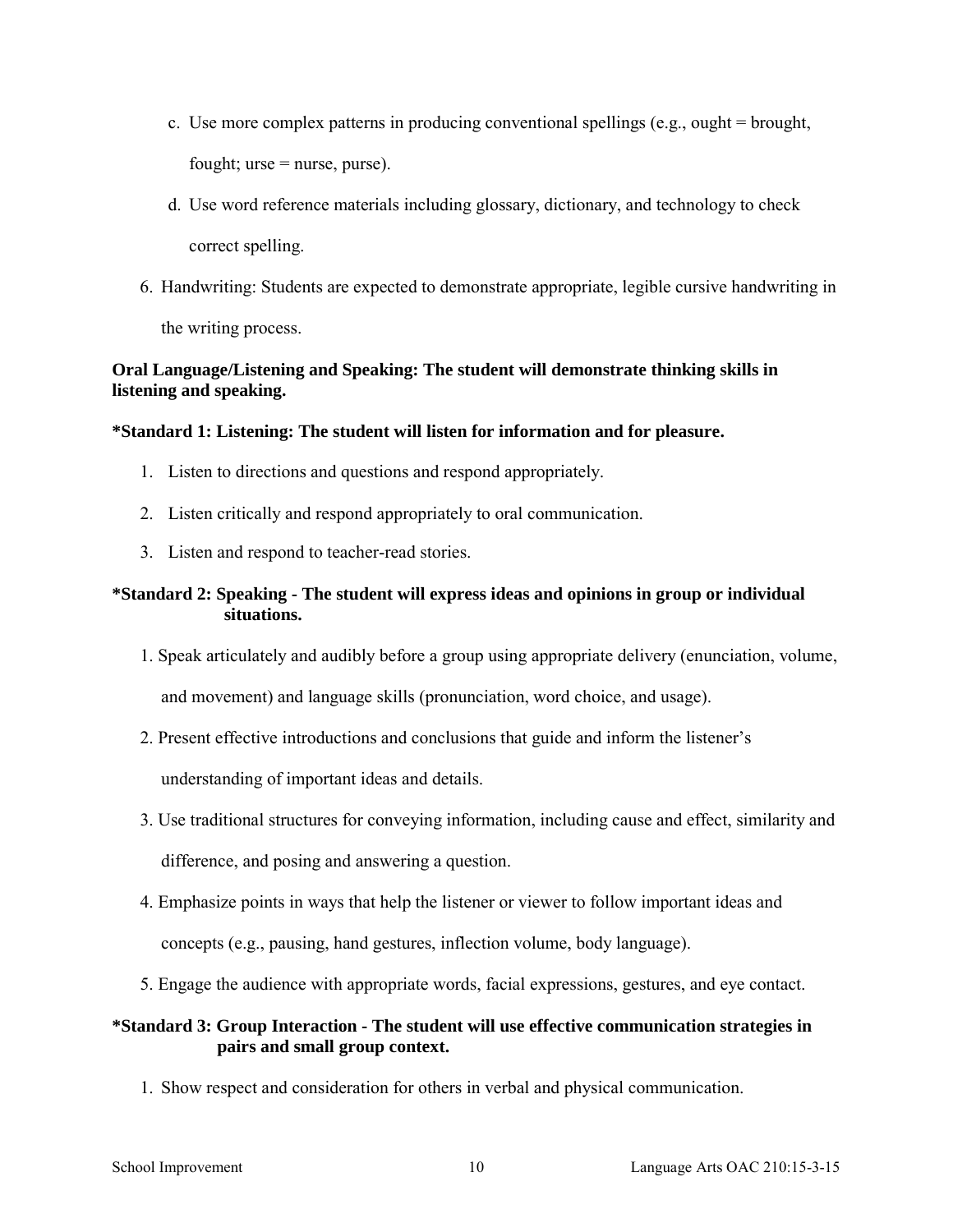2. Demonstrate thinking skills in listening, speaking, reading, and writing. For example, students are expected to gather information, organize and analyze it, and generate a simple written or oral report. 3. Participate in story telling, give oral book reports, and present poems, stories, plays, and pantomime.

**Visual Literacy: The student will interpret, evaluate, and compose visual messages.** 

- **\*Standard 1: Interpret Meaning The student will interpret and evaluate the various ways visual image-makers, including graphic artists, illustrators, and news photographers, represent meaning and distinguish fact, opinion, and fiction in print and nonprint media.**
- **\*Standard 2: Evaluate Media The student will evaluate visual and electronic media, such as film, as compared with print messages.** 
	- 1. Interpret and describe important events and ideas gathered from maps, charts, graphics, video segments, or technology presentations.
	- 2. Compare and contrast print, visual, and electronic media, such as film, with a written story.
	- 3. Listen to, view, or read literature which tells of characters in American and other cultures.
	- 4. Make connections between illustrations and print.

# **\*Standard 3: Compose Visual Messages - The student will create a visual message that effectively communicates an idea, selects, organizes, or produces visuals to complement and extend ideas (e.g., book posters, multimedia projects, books, or advertisements).**

**Blueprints for each Criterion-Referenced Test reflect the degree of representation given on the test to each** *PASS* **standard and objective. To access the current blueprint (when available) go to the State Department of Education Web site at <http://sde.state.ok.us>, click on site index, then click "s" to go to student assessment, then click on "Student Tests & Materials" then scroll down to "alignment blueprints."**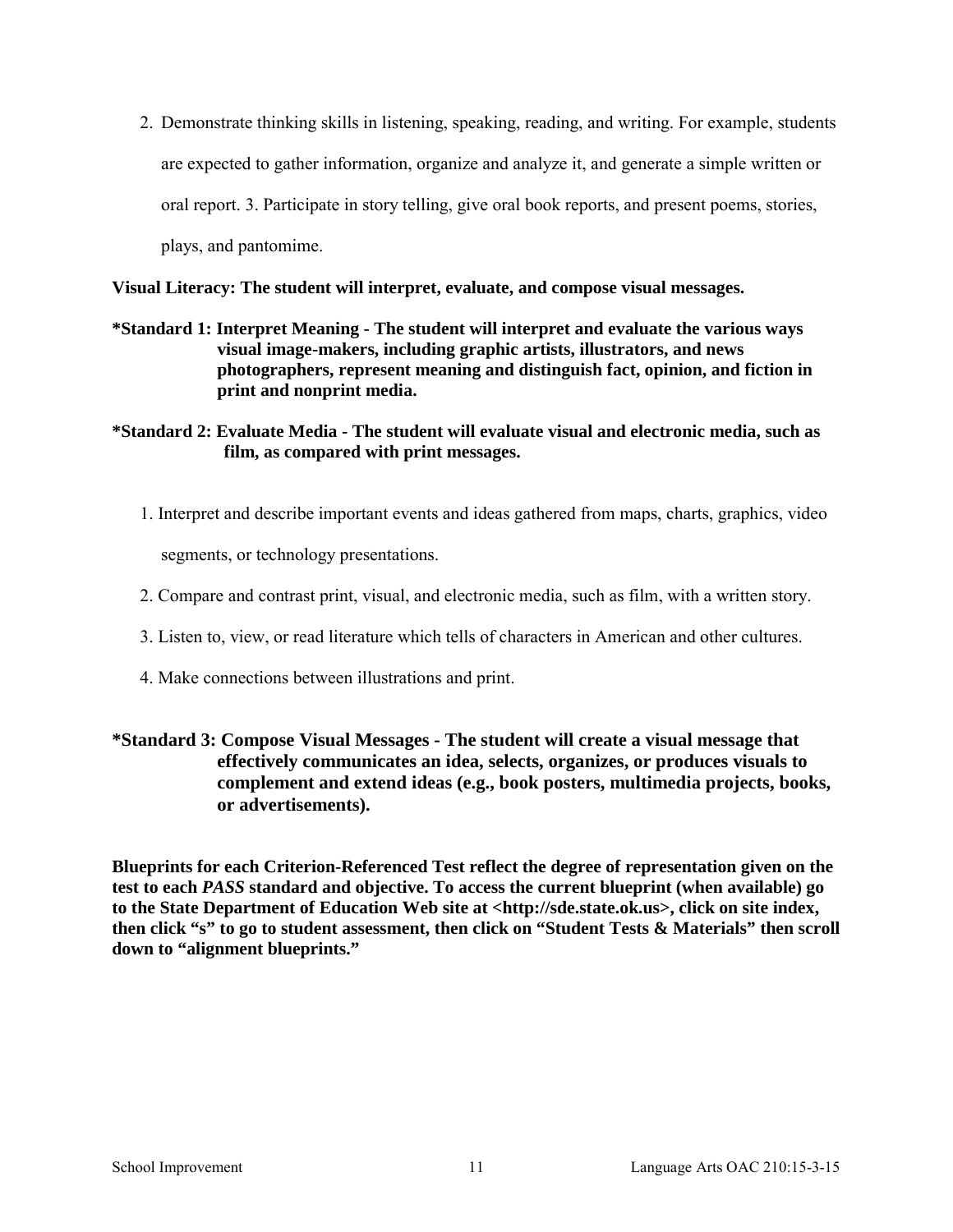### **MATHEMATICS OAC 210:15-3-40.2, 44**

### **PROCESS STANDARDS Grades 1-5**

The National Council of Teachers of Mathematics (NCTM) has identified five process standards: Problem Solving, Communication, Reasoning and Proof, Connections, and Representation. Using these processes students are actively involved in deepening mathematical understandings which lead to increasingly sophisticated abilities required to meet mathematical challenges. Following is an outline of the five process standards and associated objectives.

**NOTE:** When examples are given there is a progression in levels of difficulty from basic to more complex skills.

#### **Process Standard 1: Problem Solving**

- 1. Use problem-solving approaches (e.g., act out situations, represent problems with drawings and lists, use concrete, pictorial, graphical, oral, written, and/or algebraic models, understand a problem, devise a plan, carry out the plan, look back).
- 2. Formulate problems from everyday and mathematical situations (e.g., how many forks are needed?, how many students are absent?, how can we share/divide these cookies?, how many different ways can we find to compare these fractions?).
- 3. Develop, test, and apply strategies to solve a variety of routine and non-routine problems (e.g., look for patterns, make a table, make a problem simpler, process of elimination, trial and error).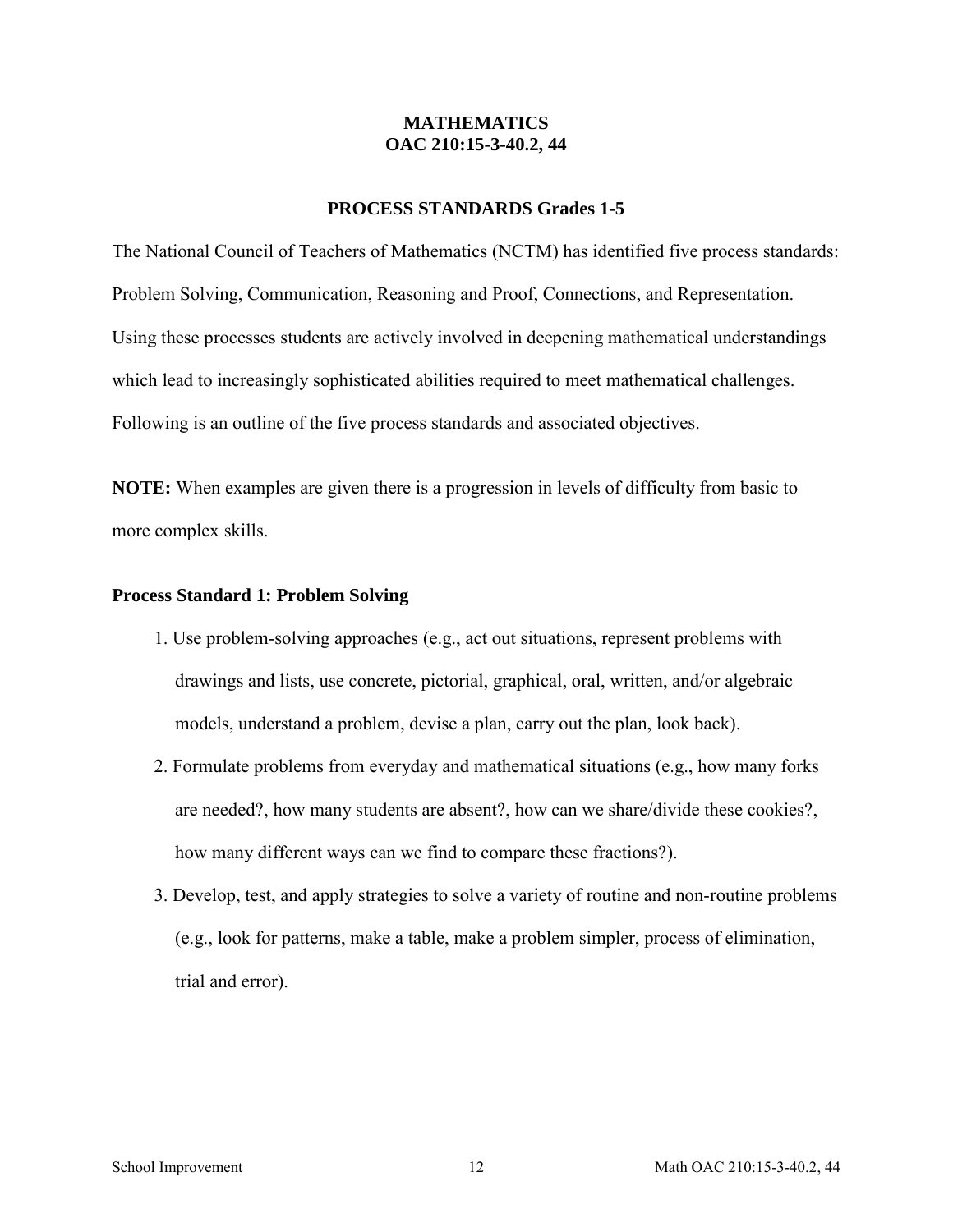- 4. Verify and interpret results with respect to the original problem (e.g., students explain verbally why an answer makes sense, explain in a written format why an answer makes sense, verify the validity of each step taken to obtain a final result).
- 5. Distinguish between necessary and irrelevant information in solving problems (e.g., play games and discuss "best" clues, write riddles with sufficient information, identify unnecessary information in written story problems).

### **Process Standard 2: Communication**

- 1. Express mathematical ideas coherently and clearly to peers, teachers, and others (e.g., with verbal ideas, models or manipulatives, pictures, or symbols).
- 2. Extend mathematical knowledge by considering the thinking and strategies of others (e.g., agree or disagree, rephrase another student's explanation, analyze another student's explanation).
- 3. Relate manipulatives, pictures, diagrams, and symbols to mathematical ideas.
- 4. Represent, discuss, write, and read mathematical ideas and concepts. Start by relating everyday language to mathematical language and symbols and progress toward the use of appropriate terminology (e.g., "add more" becomes "plus", "repeated addition" becomes "multiplication", "fair share" becomes "divide", "balance the equation" becomes "solve the equation").

#### **Process Standard 3: Reasoning**

1. Explain mathematical situations using patterns and relationships (e.g., identify patterns in situations, represent patterns in a variety of ways, extend patterns to connect with more general cases).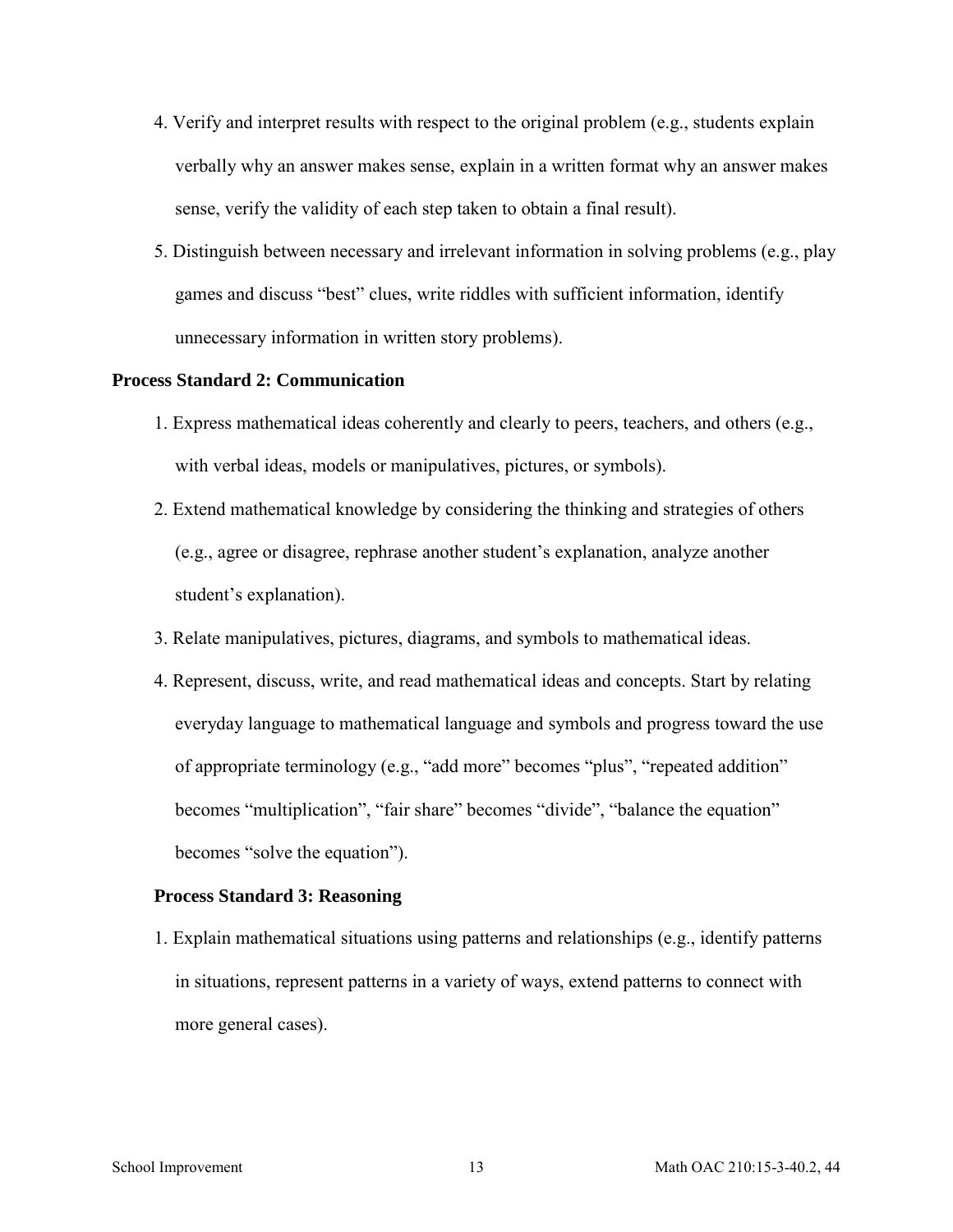- 2. Demonstrate thinking processes using a variety of age-appropriate materials and reasoning processes (e.g., manipulatives, models, known facts, properties and relationships, inductive [specific to general], deductive [general to specific], spatial, proportional, logical reasoning ["and" "or" "not"] and recursive reasoning).
- 3. Make predictions and draw conclusions about mathematical ideas and concepts. Predictions become conjectures and conclusions become more logical as students mature mathematically.

#### **Process Standard 4: Connections**

- 1. Relate various concrete and pictorial models of concepts and procedures to one another (e.g., use two colors of cubes to represent addition facts for the number 5, relate patterns on a hundreds chart to multiples, use base-10 blocks to represent decimals).
- 2. Link concepts to procedures and eventually to symbolic notation (e.g., represent actions like snap, clap, clap with symbols A B B, demonstrate 3 4 with a geometric array, divide a candy bar into 3 equal pieces that represent one piece as ).
- 3. Recognize relationships among different topics within mathematics (e.g., the length of an object can be represented by a number, multiplication facts can be modeled with geometric arrays, can be written as .5 and 50%).
- 4. Use mathematical strategies to solve problems that relate to other curriculum areas and the real world (e.g., use a timeline to sequence events, use symmetry in art work, explore fractions in quilt designs and to describe pizza slices).
- **Process Standard 5: Representation** 1. Create and use a variety of representations appropriately and with flexibility to organize, record, and communicate mathematical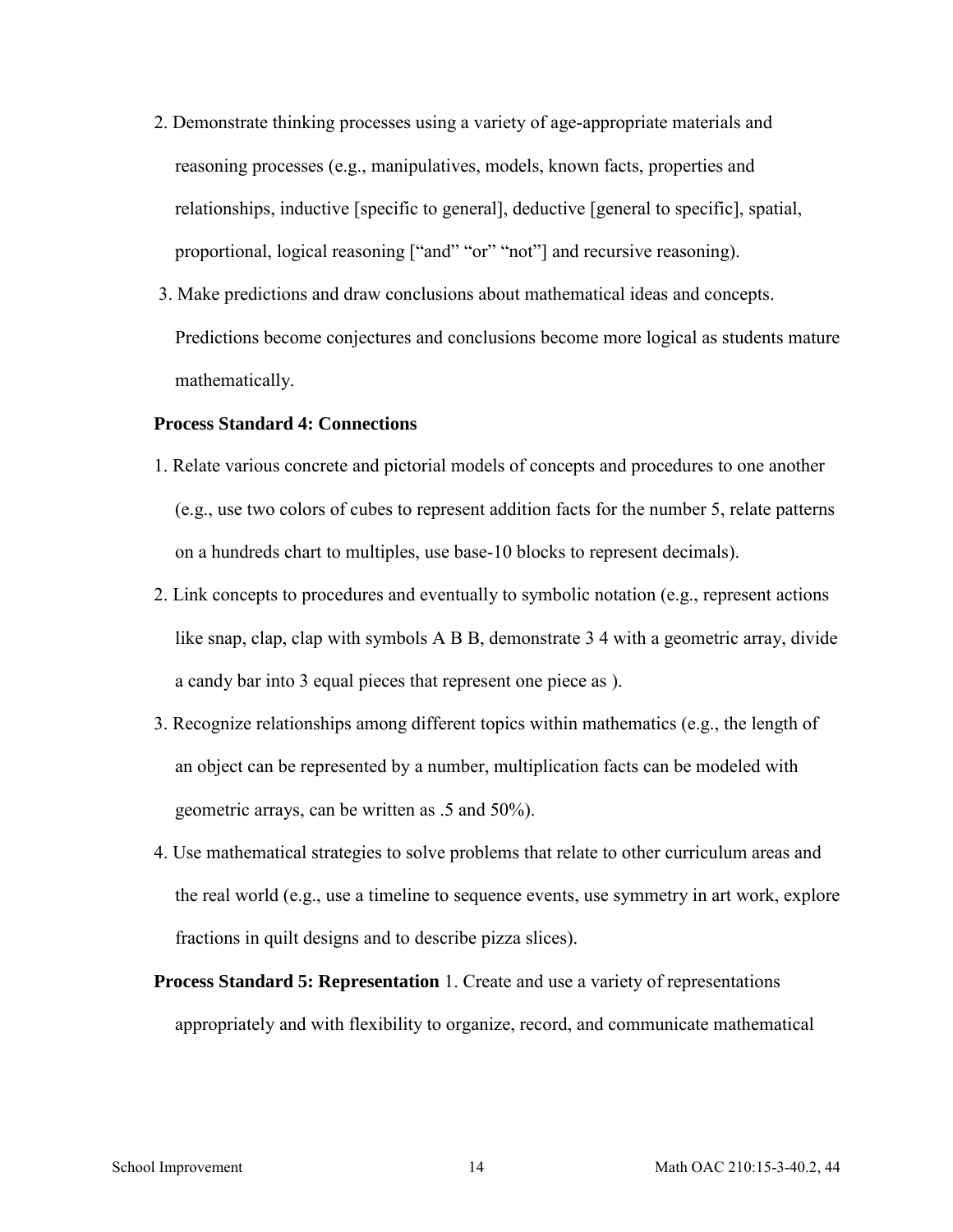ideas (e.g., dramatizations, manipulatives, drawings, diagrams, tables, graphs, symbolic representations).

2. Use representations to model and interpret physical, social, and mathematical situations (e.g., counters, pictures, tally marks, number sentences, geometric models; translate between diagrams, tables, charts, graphs).

The following concepts and skills should be mastered by all students upon completion of fourth grade. The **Major Concepts** should be taught in depth using a variety of methods, applications, and connections to other concepts when possible so that all students have accessibility to and an understanding of these concepts.

# **MAJOR CONCEPTS**

- **Develop quick recall of multiplication facts and related division facts (fact families) and fluency with whole number multiplication.**
- **Develop an understanding of decimals and their connection to fractions.**
- **Develop an understanding of area and acquire strategies for finding area of twodimensional shapes.**

**Fourth Grade Suggested Materials Kit:** snap cubes, number cubes, pattern blocks, 1-inch color tiles, grid paper, hundreds charts, cereal and shoe boxes, children's books, journals, rods, counters, beans, base-10 blocks, calculators, geoboards, dot paper, clay, toothpicks, mirrors, flexible straws, pipe cleaners, egg cartons, containers, balance scales, rulers, tape measures, thermometers, cups, spoons, coins, clocks, graph mats, spinners, painted beans or two-color counters

# **Standard 1: Algebraic Reasoning: Patterns and Relationships - The student will use a variety of problem-solving approaches to create, extend, and analyze patterns.**

1. Discover, describe, extend, and create a wide variety of patterns using tables, graphs, rules,

and verbal models (e.g., determine the rule from a table or "function machine", extend

visual and number patterns).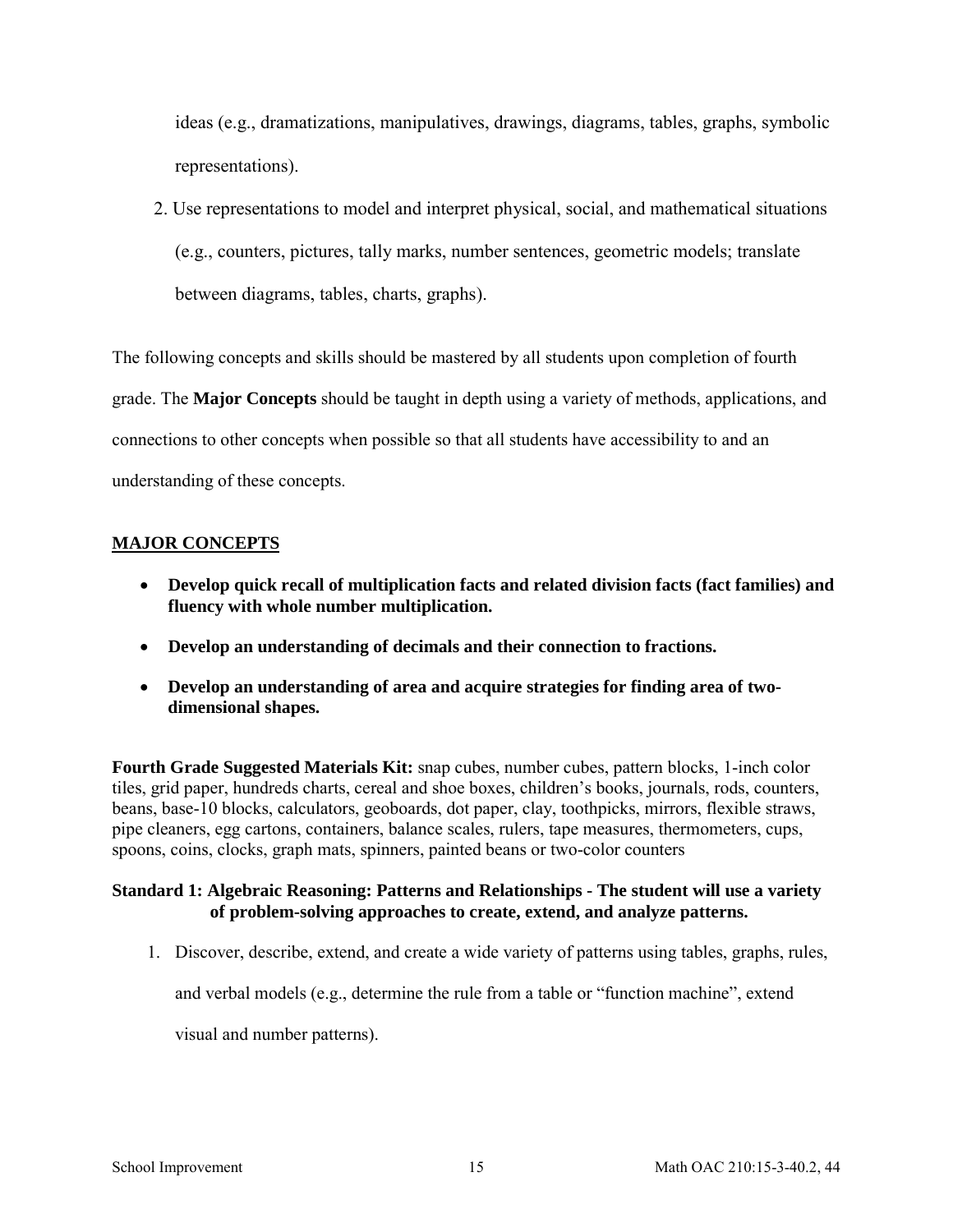- 2. Find variables in simple arithmetic problems by solving open sentences (equations) and other problems involving addition, subtraction, multiplication, and division with whole numbers.
- 3. Recognize and apply the associative property of multiplication (e.g.,  $6 \cdot (2 \cdot 3) = (6 \cdot 2) \cdot 3$ ).

## **Standard 2: Number Sense and Operation – The student will use numbers and number relationships to acquire basic facts. The student will estimate and compute with whole numbers and fractions.**

- 1. Number Sense
	- a. Place Value
		- i. Apply the concept of place value through 6 digits (e.g., write numbers in expanded form).
		- ii. Model, read, write and rename decimal numbers to the hundredths (e.g., money, numerals to words).
	- b. Whole Number, Fraction, and Decimal
		- i. Compare and order whole numbers and decimals to the hundredths place (e.g., pictures of shaded regions of two-dimensional figures, use  $\geq, \leq, \leq$  symbols).
		- ii. Use 0, 1/2, and 1 or 0, 0.5, and 1 as benchmarks and place additional fractions, decimals, and percents on a number line (e.g., 1/3, 3/4, 0.7, 0.4, 62%, 12%).
		- iii. Compare, add, or subtract fractional parts (fractions with like denominators and decimals) using physical or pictorial models. (e.g., egg cartons, fraction strips, circles, and squares).
		- \*iv. Explore and connect negative numbers using real world situations (e.g. owing money, temperature, measuring elevations above and below sea level).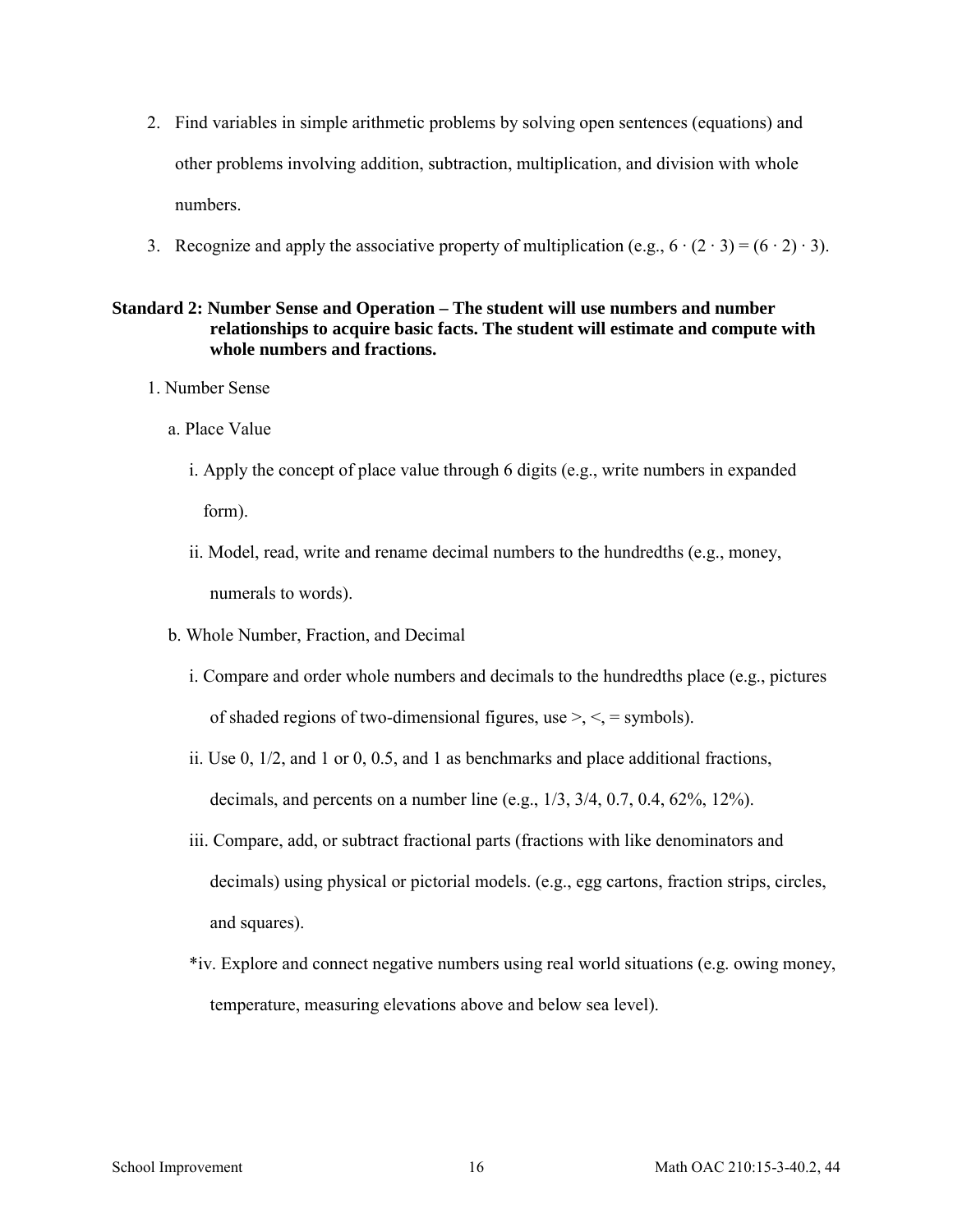- 2. Number Operation
	- a. Estimate and find the product of up to three-digit by three-digit using a variety of strategies to solve application problems.
	- b. Division Concepts and Fact Families
		- i. Demonstrate fluency (memorize and apply) with basic division facts up to  $144 \div 12$  and the associated multiplication facts (e.g.,  $144 \div 12 = 12$  and  $12 \times 12 = 144$ ).
		- ii. Estimate the quotient with one- and two-digit divisors and a two- or three-digit dividend to solve application problems.
		- iii. Find the quotient (with and without remainders) with 1-digit divisors and a 2- or 3-digit dividend to solve application problems.

### **Standard 3: Geometry - The student will use geometric properties and relationships to analyze shapes.**

- 1. Identify, draw, and construct models of intersecting, parallel, and perpendicular lines.
- 2. Identify and compare angles equal to, less than, or greater than 90 degrees (e.g., use right angles to determine the approximate size of other angles).
- 3. Identify, draw, and construct models of regular and irregular polygons including triangles, quadrilaterals, pentagons, hexagons, heptagons, and octagons to solve problems.
- 4. Describe the effects on two-dimensional objects when they slide (translate), flip (reflect), and turn (rotate) (e.g., tessellations).

### **Standard 4: Measurement - The student will solve problems using appropriate units of measure in a variety of situations.**

- 1. Measurement
	- a. Estimate the measures of a variety of objects using customary units.
	- b. Establish benchmarks for metric units and estimate the measures of a variety of objects (e.g., mass: the mass of a raisin is about 1 gram, length: the width of a finger is about 1 centimeter).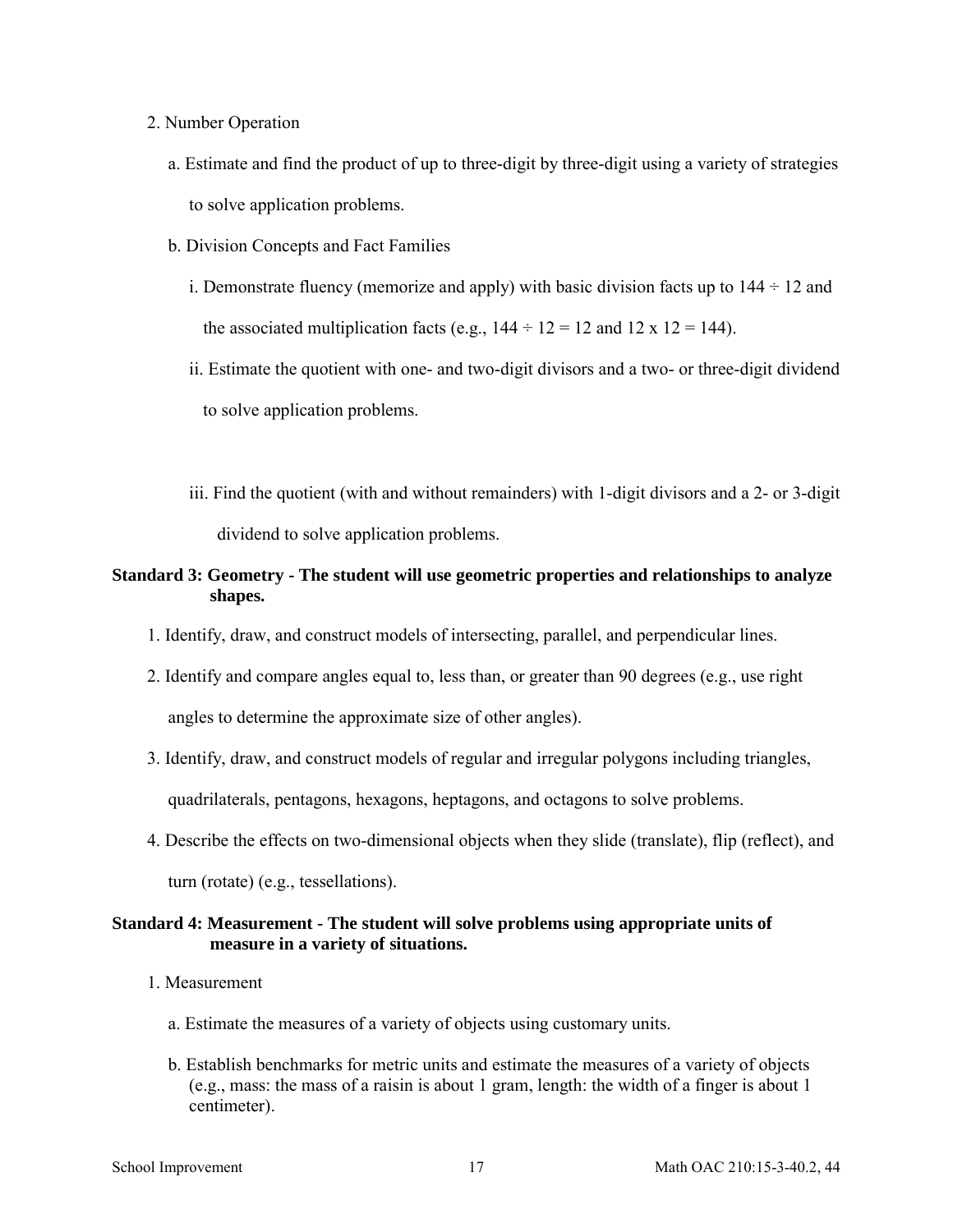- c. Select appropriate customary and metric units of measure and measurement instruments to solve application problems involving length, weight, mass, area, and volume.
- d. Develop and use the concept of area of different shapes using grids to solve problems.
- 2. Time and Temperature
	- a. Solve elapsed time problems.
	- b. Read thermometers using different intervals (intervals of 1, 2, or 5) and solve for temperature change.
- 3. Money: Determine the correct amount of change when a purchase is made with a twenty dollar bill.

### **Standard 5: Data Analysis - The student will demonstrate an understanding of collection, display, and interpretation of data and probability.**

- 1. Data Analysis
	- a. Read and interpret data displays such as tallies, tables, charts, and graphs and use the

observations to pose and answer questions (e.g., choose a table in social studies of

population data and write problems).

b. Collect, organize and record data in tables and graphs (e.g., line graphs (plots), bar graphs,

pictographs).

2. Probability: Predict the probability of outcomes of simple experiments using words such as

certain, equally likely, impossible (e.g., coins, number cubes, spinners).

3. Central Tendency: Determine the median (middle), and the mode (most often) of a set of data.

**Blueprints for each Criterion-Referenced Test reflect the degree of representation given on the test to each** *PASS* **standard and objective. The item specifications give more specific information about content limits for each objective as well as sample items. To access the most current blueprints and item specifications available, go to the State Department of Education**  Web site at <http://sde.state.ok.us> then click on teacher icon/picture to get to the teacher **resources page. From the teacher resources page, click on "Accountability and Assessment" to go to the assessment page and then click on "Oklahoma Core Curriculum Tests (OCCT)" on the menu on the left side of the screen** 

**Note:** Asterisks (\*) have been used to identify standards and objectives that must be assessed by the local school district. All other skills may be assessed by the Oklahoma School Testing Program (OSTP).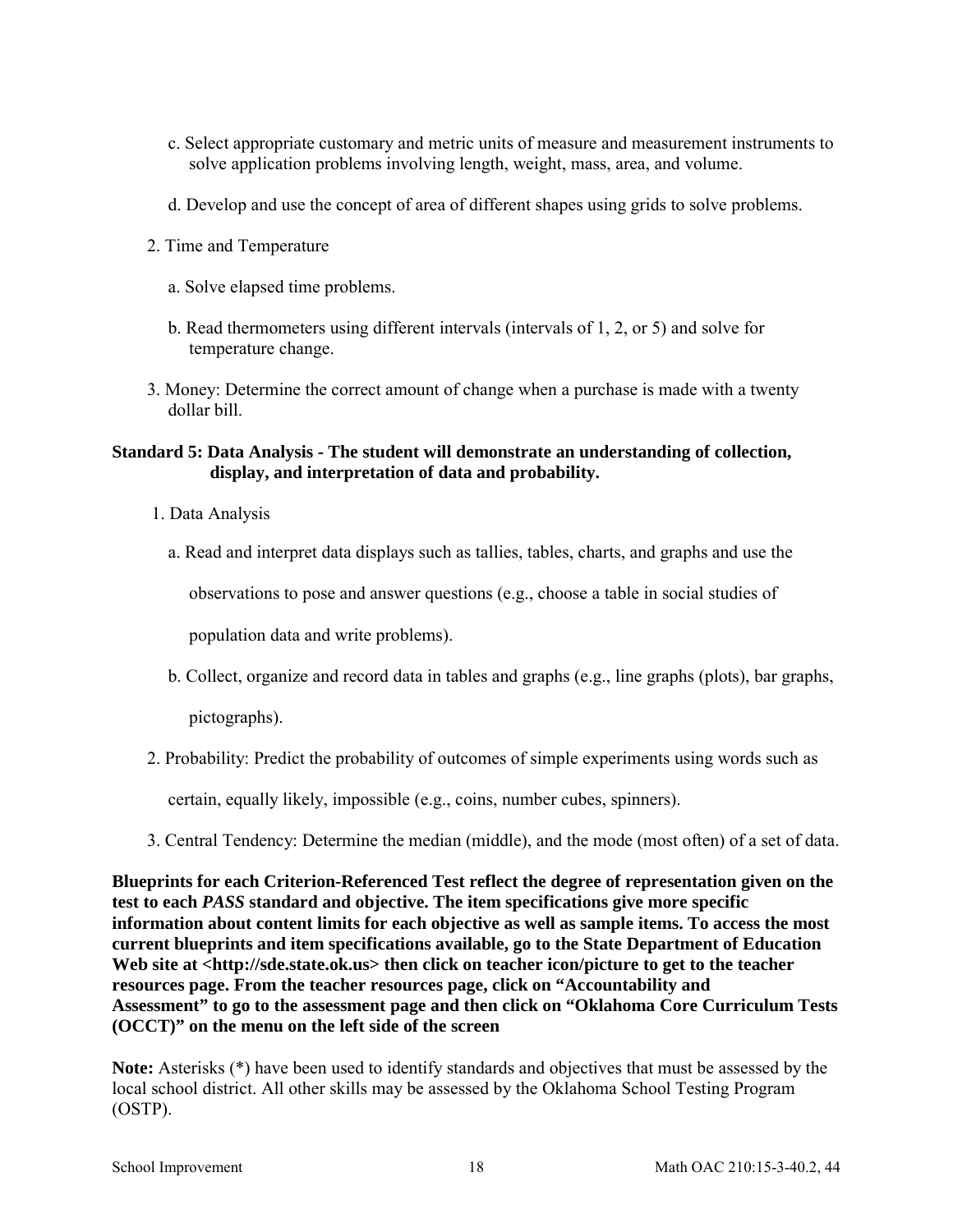## **SCIENCE OAC 210:15-3-74**

## **Standards for Inquiry, Physical, Life, and Earth/Space Science**

The *Priority Academic Student Skills (PASS)* should be t aught b y i nvestigating br oad concepts, and principles of major themes in Physical, Life, and Earth/Space Sciences.

# **SCIENCE Grade 4 OAC 210:15-3-74**

# **Standards for Inquiry, Physical, Life, and Earth/Space Science**

The *Priority Academic Student Skills (PASS)* should be t aught b y i nvestigating c ontent, concepts, and principles of major themes in Physical, Life, and Earth/Space Sciences.

# **SCIENCE PROCESSES AND INQUIRY**

### **Grade 4**

# **Process Standard 1: Observe and Measure - Observing is the first action taken by the learner to acquire new information about an object, organism, or event. Opportunities for observation are developed through the use of a variety of scientific tools. Measurement allows observations to be quantified. The student will accomplish these objectives to meet this process standard.**

- 1. Observe and m easure o bjects, or ganisms, a nd/ or e vents ( e.g., m ass, l ength, t ime, volume, temperature) using International System of Units (SI) (i.e., grams, milligrams, meters, millimeters, centimeters, kilometers, liters, milliliters, and degrees Celsius).
- 2. Compare a nd/or c ontrast s imilar a nd/or di fferent c haracteristics ( e.g., color, s hape, size, texture, sound, position, change) in a given set of objects organisms or events.

# **Process Standard 2: Classify - Classifying establishes order. Objects, organisms, and events are classified based on similarities, differences, and interrelationships. The student will accomplish these objectives to meet this process standard.**

1. Classify a s et of obj ects, or ganisms, a nd/or e vents us ing t wo or m ore obs ervable properties (e.g., simple dichotomous keys).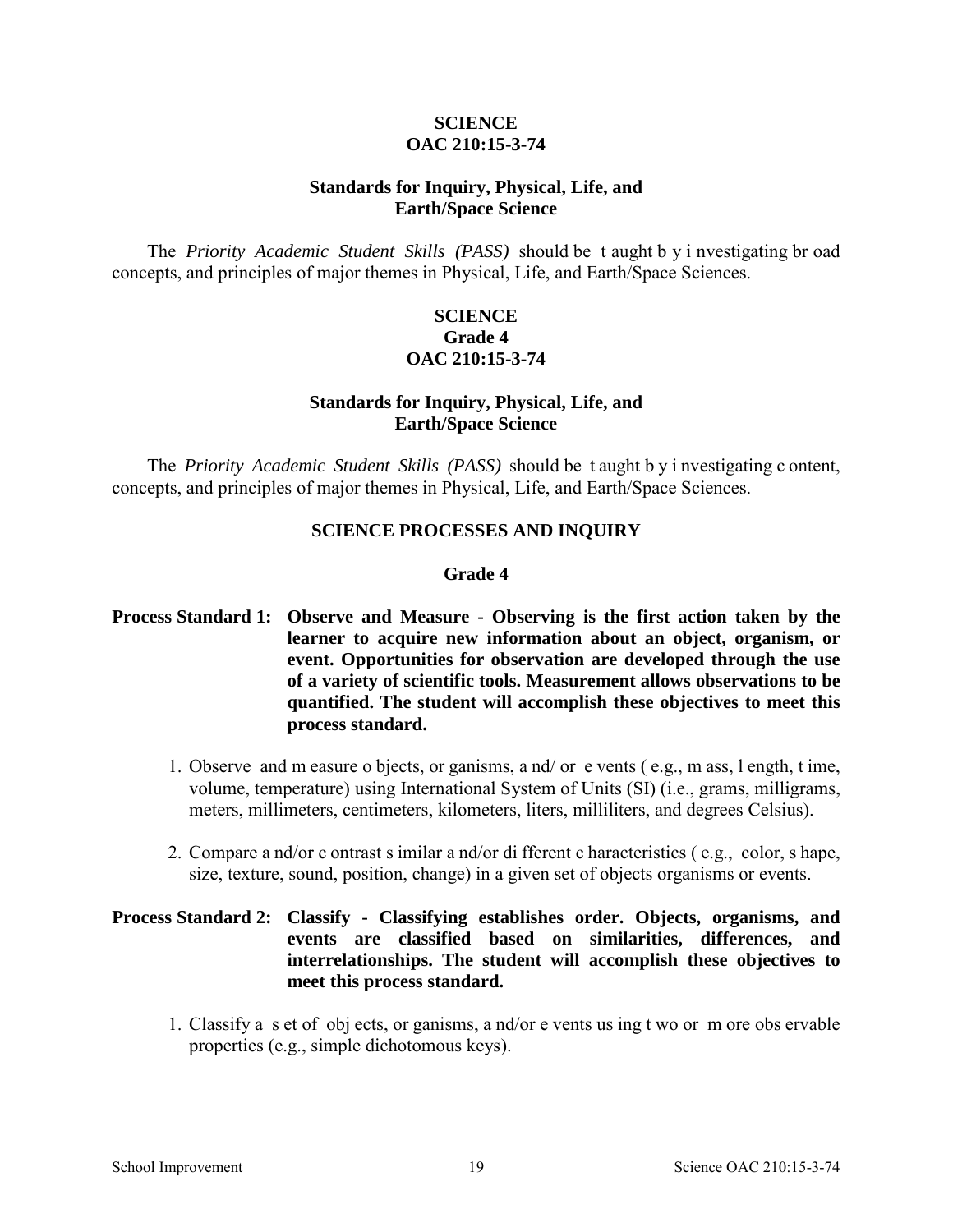2. Arrange objects, organisms, and/or events in serial order (e.g., least to greatest, fastest to slowest).

**Process Standard 3: Experiment - Experimenting is a method of discovering information. It requires making observations and measurements to test ideas. The student will accomplish these objectives to meet this process standard.** 

- \*1. Ask questions about the world and formulate an orderly plan to investigate a question. m
- 2. Evaluate the design of a scientific investigation.
- \*3. Design and conduct a scientific investigation.
- 4. Recognize potential hazards and practice safety procedures in all science investigations.
- **Process Standard 4: Interpret and Communicate Interpreting is the process of recognizing patterns in collected data by making inferences, predictions, or conclusions. Communicating is the process of describing, recording, and reporting experimental procedures and results to others. Communication may be oral, written, or mathematical and includes organizing ideas, using appropriate vocabulary, graphs, other visual representations, and mathematical equations. The student will accomplish these objectives to meet this process standard.** 
	- $*$  1. Report data using tables, line, bar, trend, and/ or simple circle graphs.  $\Box$ 
		- 2. Interpret data tables, line, bar, trend and/or simple circle graphs.
		- 3. Make predictions based on patterns in experimental data.
		- 4. Communicate the results of investigations and/ or give explanations based on data.

# **Process Standard 5: Inquiry - Inquiry can be defined as the skills necessary to carry out the process of scientific or systemic thinking. In order for inquiry to occur, students must have the opportunity to ask a question, formulate a procedure, and observe phenomena. The student will accomplish these objectives to meet this process standard.**

\*1. Use different ways to investigate questions and evaluate the fairness of the test.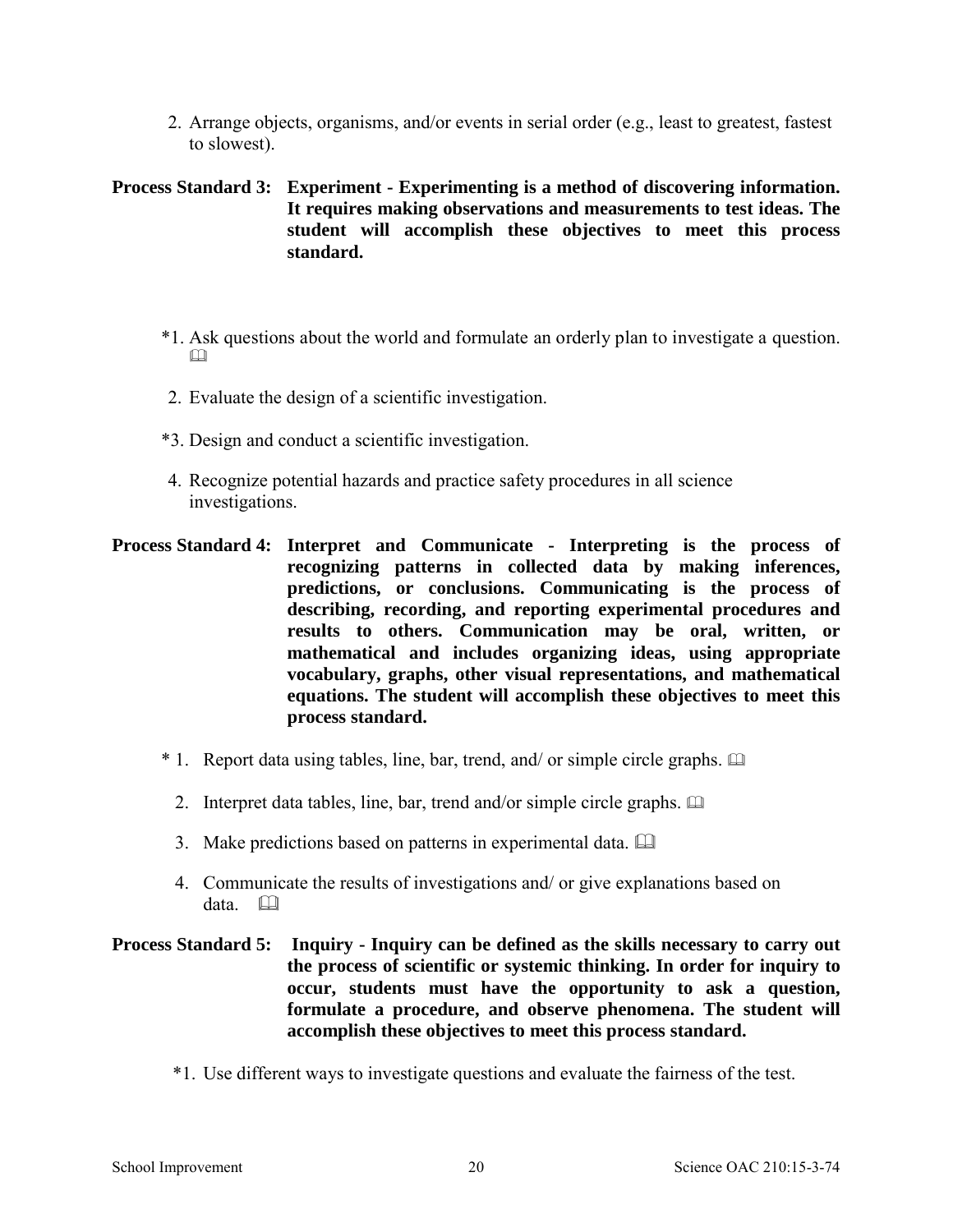- \*2. Use a variety of measurement tools and technology.
- \*3. Formulate a general statement to represent the data.
- \*4. Share r esults of an investigation in sufficient de tail so that data may b e combined with data from other students and analyzed further.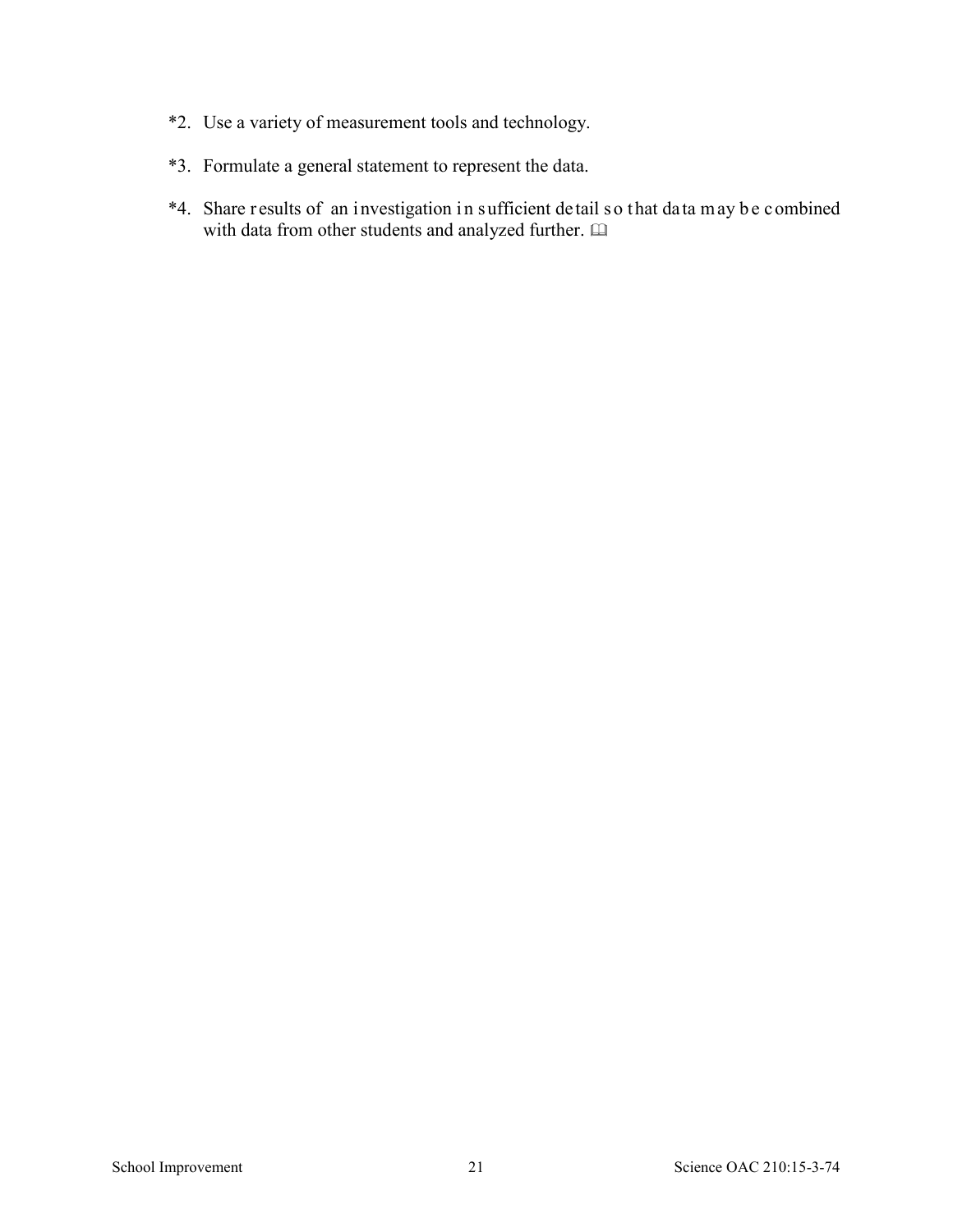# **PHYSICAL SCIENCE**

### **Grade 4**

# **Standard 1: Position and Motion of Objects - The position of a moving object can be described relative to a stationary object or the background. The student will engage in investigations that integrate the process standards and lead to the discovery of the following objectives:**

- 1. The position and motion of objects can be changed by pushing or pulling. The size of the change is related to the strength of the push or pull.
- 2. The motion of an object can be described by tracing and measuring its position over time.

# **Standard 2: Energy – Energy is the ability to do work or to cause a change in matter. Forms of energy include electricity, heat (thermal), light and sound. The student will engage in investigations that integrate the process standards and lead to the discovery of the following objectives:**

- 1. Electricity is the flow of electrical power or charge.
	- a. The flow of electricity is controlled by open and closed circuits.
	- b. Some materials are conductors of electricity while others are insulators.
- 2. Heat r esults w hen s ubstances bu rn, w hen c ertain ki nds of m aterials r ub a gainst e ach other, and when electricity flows through wires.
	- a. Metals are good conductors of heat and electricity.
	- b. Increasing the temperature of any substance requires the addition of heat energy.
- 3. Light is a form of energy made of electromagnetic waves.
	- a. Light waves travel in a straight line.
	- b. Substances may cause light waves to change direction of travel (e.g., reflection, refraction).
	- c. Sound is a form of energy caused by waves of vibrations that spread from its source.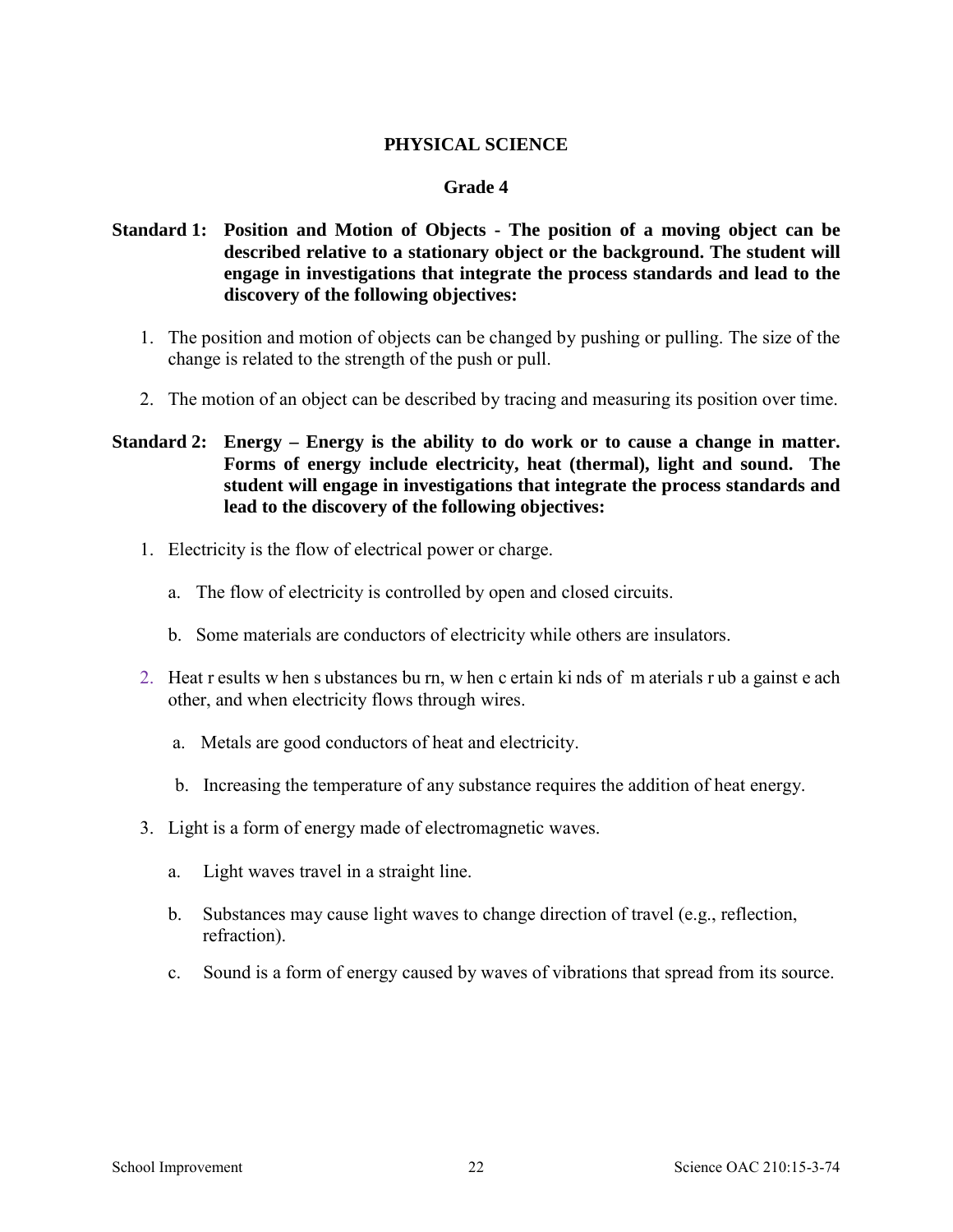### **LIFE SCIENCE**

### **Grade 4**

# **Standard 3: Characteristics of Organisms - Each type of organism has structures that enable it to function in unique and specific ways to obtain food, reproduce and survive. The student will engage in investigations that integrate the process standards and lead to the discovery of the following objectives:**

- 1. Organisms can survive only in environments in which their needs can be met (e.g., food, shelter, air, reproduction, and water).
- 2. Living organisms may be grouped by various characteristics or the environment in which they live (e.g., habitats, anatomy, behaviors).
- 3. Many o bservable ch aracteristics o f an o rganism ar e i nherited f rom t he p arents o f t he organisms (e.g., color of flowers, number of limbs on an animal).
- 4. Energy from the Sun is passed to organisms through food chains.

### **ELEMENTARY EARTH/SPACE SCIENCE**

### **Grade 4**

# **Standard 4: Properties of Earth and Moon-The Earth and its Moon have specific properties. The student will engage in investigations that integrate the process standards and lead to the discovery of the following objectives:**

- 1. Earth materials consist of rocks, soils, water, and air.
- 2. The pr ocesses of erosion, w eathering, and s edimentation a ffect E arth materials ( e.g., earthquakes, floods, landslides, volcanic eruptions).
- 3. The processes of erosion, weathering, and sedimentation affect Earth materials (e.g., earthquakes, floods, landslides, volcanic eruptions).
- 4. Fossils provide evidence about the plants and animals that lived long ago and the nature of t he e nvironment a t t hat  $t$  ime  $(e.g., t$  he f ormation of f ossils).
- 5. The observable shape of the moon changes from day to day in a cycle that lasts about a month.

**<sup>\*</sup>** Revised science standards approved by the Oklahoma State Board of Education on Thursday, March 24, 2011; Final approval pending by Oklahoma Governor and Legislature.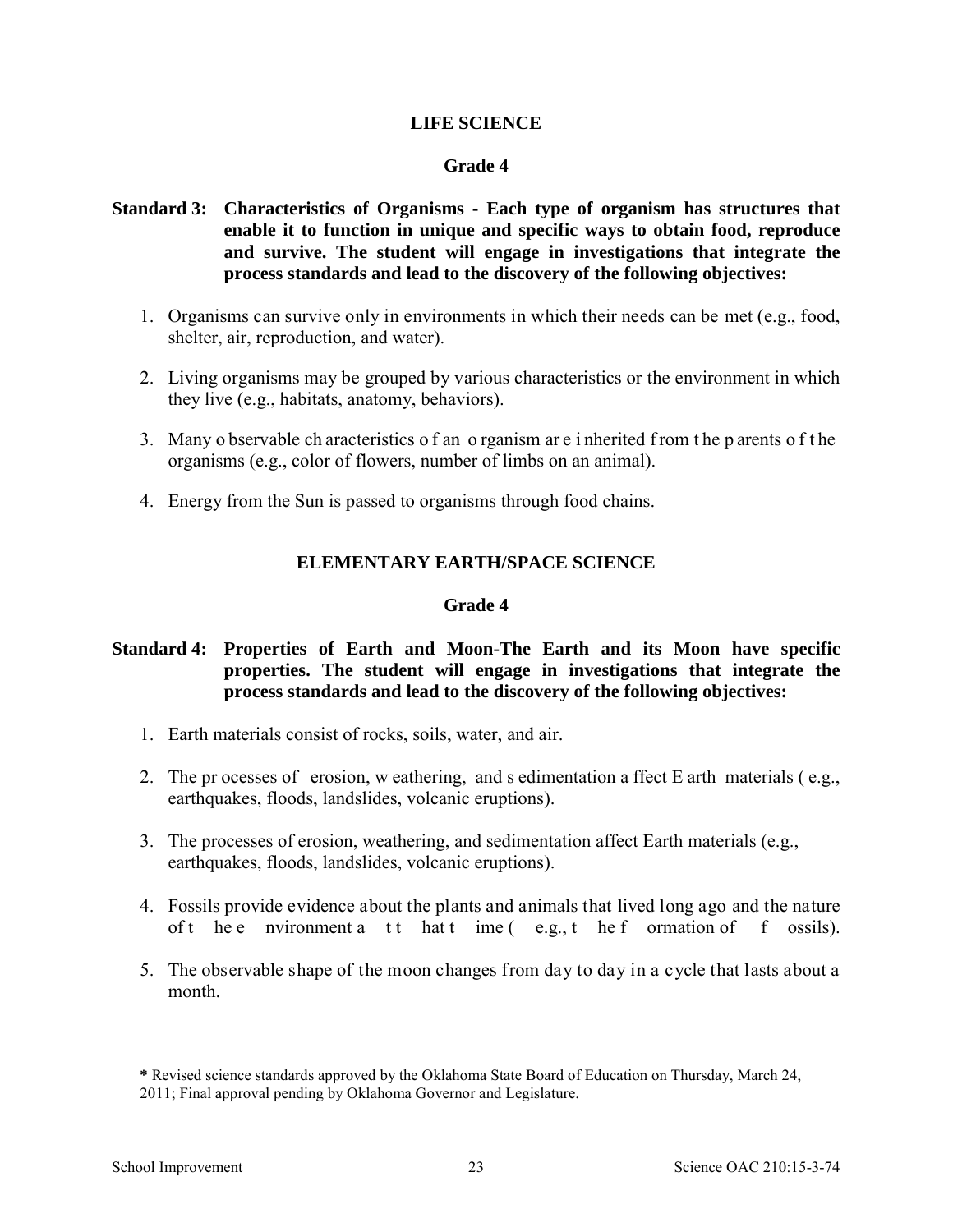### **SOCIAL STUDIES OAC 210:15-3-94**

The primary focus for the fourth grade is to explore regional United States geography, including the physical and human characteristics of the state of Oklahoma. Fourth graders use geographic tools to analyze the influence of the environment on the growth and development of all major regions of the United States. Economic and civics concepts are also presented within the context of United States geography.

### **Standard 1: The student will develop and practice the process skills of social studies.**

- 1. Demonstrate the ability to utilize research materials, such as encyclopedias, almanacs, atlases, newspapers, photographs, visual images, and computer-based technologies.
- 2. Construct timelines of events in the development of the regions of the United States.
- 3. Identify and give examples of different perspectives and points of view (e.g., in the media, political commercials, advertisements, and literature).

# **Standard 2: The student will analyze the regions of the United States from a spatial perspective.**

- 1. Interpret geographic information using primary and secondary sources, atlases, charts, graphs, and visual images.
- 2. Identify, use, and interpret basic political, physical, and thematic maps and globes.
- 3. Construct and use maps of the regions of the United States, the continents, and the world to demonstrate understanding of relative location, direction, latitude, longitude, scale, size, and shape, using appropriate geographic vocabulary, tools, and technologies.
- 4. Locate on a map and identify the states, their capitals, and major metropolitan centers of the United States by region (e.g., New York City, Los Angeles, Dallas, and Miami).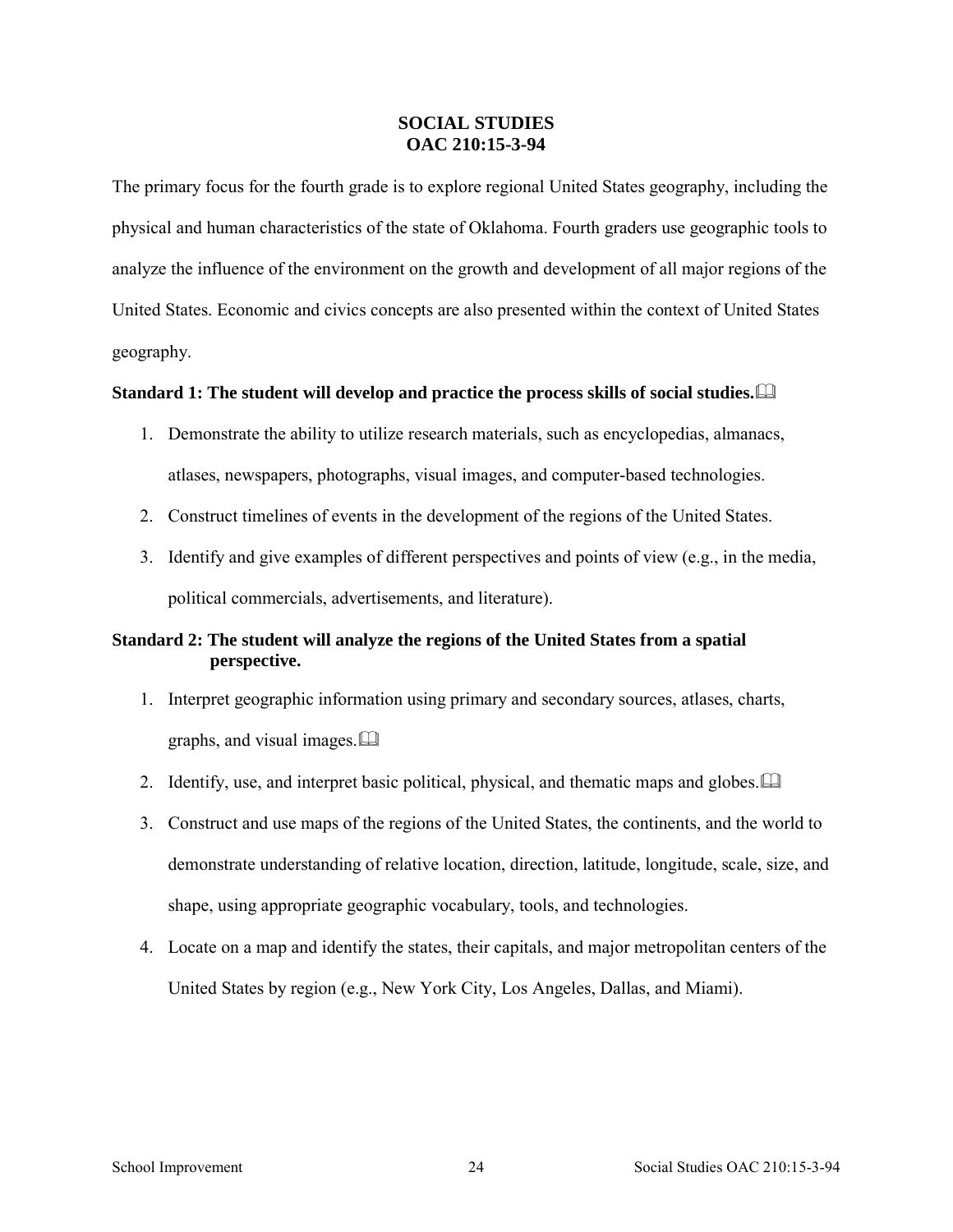### **Standard 3: The student will examine the unique and common features of the physical systems of the regions of the United States.**

- 1. Identify the major landforms and bodies of water of the United States.
- 2. Compare and contrast the vegetation, climate, and spatial distribution of natural resources of the regions.
- 3. Analyze how the major physical features (e.g., landforms and bodies of water) were formed and continue to change.

### **Standard 4: The student will describe the human systems (e.g., migrations, settlements, cultural mosaics, and economic interdependence) identified with the major regions of the United States, including human interaction with the environment.**

1. Compare and contrast the human characteristics of early and contemporary human

settlements in the regions of the United States.

- 2. Explain how people are influenced by, adapt to, and alter their environment, including agricultural efforts, housing, occupations, industries, transportation, and communication.
- 3. Describe how people attempt to resolve geographic challenges (e.g., bridges, dams, tunnels, irrigation systems, and landfills).
- 4. Describe the development of economic specialization in each region of the United States, including examples of interdependence among regions and connections to global trade.
- 5. Describe the causes of movement of large groups of people into the United States from other countries and within the United States now and long ago.

### **Standard 5: The student will demonstrate an understanding of the unique features which contributed to the settlement of the state of Oklahoma.**

- 1. Identify major historical individuals, entrepreneurs, and groups, and describe their major contributions (e.g., Sequoyah, the Boomers and the Sooners, and Frank Phillips).
- 2. Describe major events of Oklahoma's past, such as settlements by Native Americans, cattle drives, land runs, statehood, and the discovery of oil.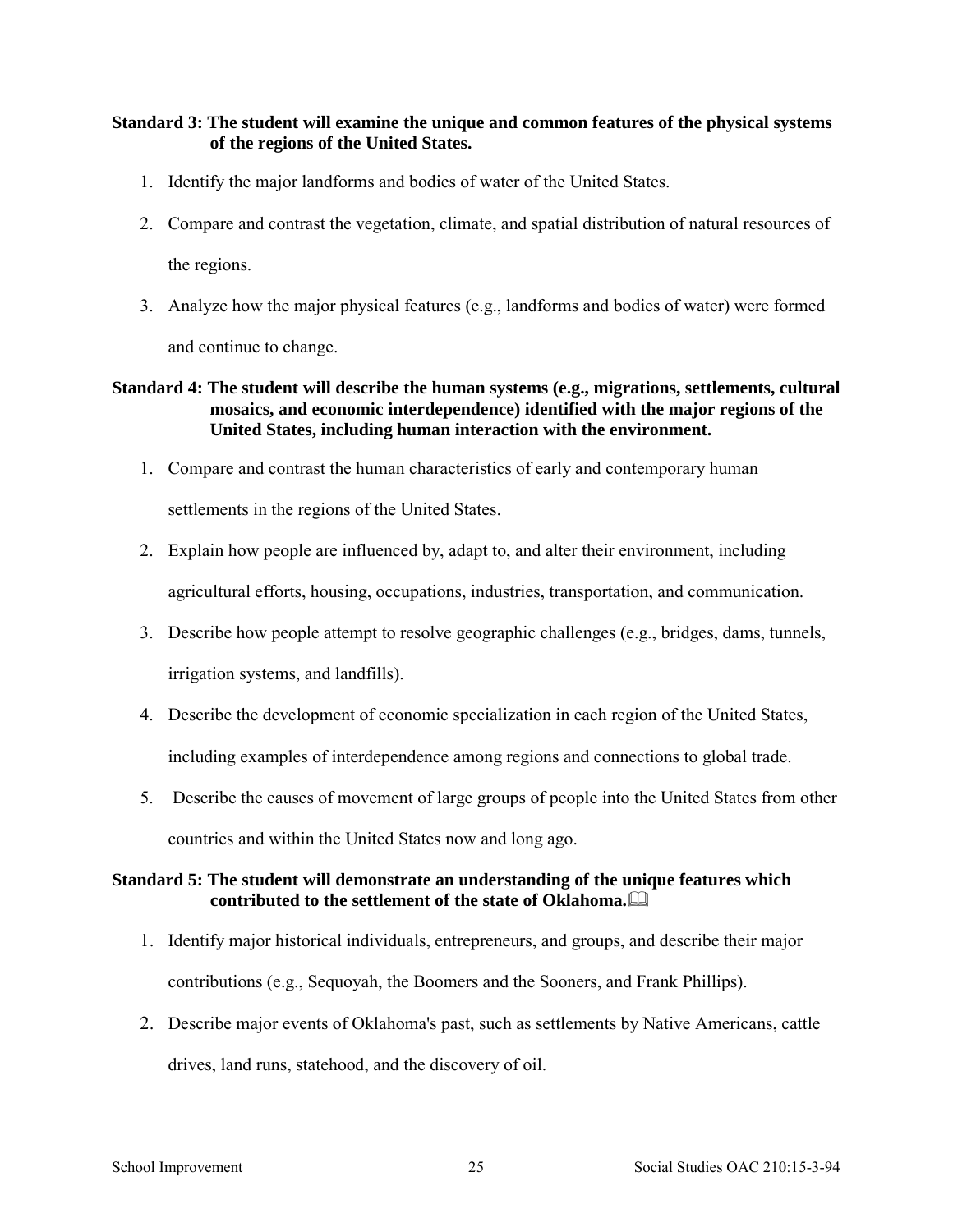- 3. Analyze the use of Oklahoma's natural resources (e.g., salt, bison, oil, coal, timber and sod) by early visitors and settlers.
- 4. Identify state and local governing bodies (e.g., the state legislature and city councils) and officials (e.g., governor and mayors) that make laws and carry out laws, with an emphasis on civic participation (e.g., the importance of studying the issues and voting).
- 5. Develop an understanding of and an appreciation for the cultural diversity of his or her community by examining the historical and contemporary racial, ethnic, and cultural groups of the area.

**NOTE:** Asterisks (\*) have been used to identify standards and objectives that must be assessed by the local school district. All other skills may be assessed by the Oklahoma School Testing Program (OSTP).

Book icons ( $\Box$ ) identify Information Literacy skills. Students are best served when these are taught in collaboration and cooperation between the classroom teacher and the library media specialist.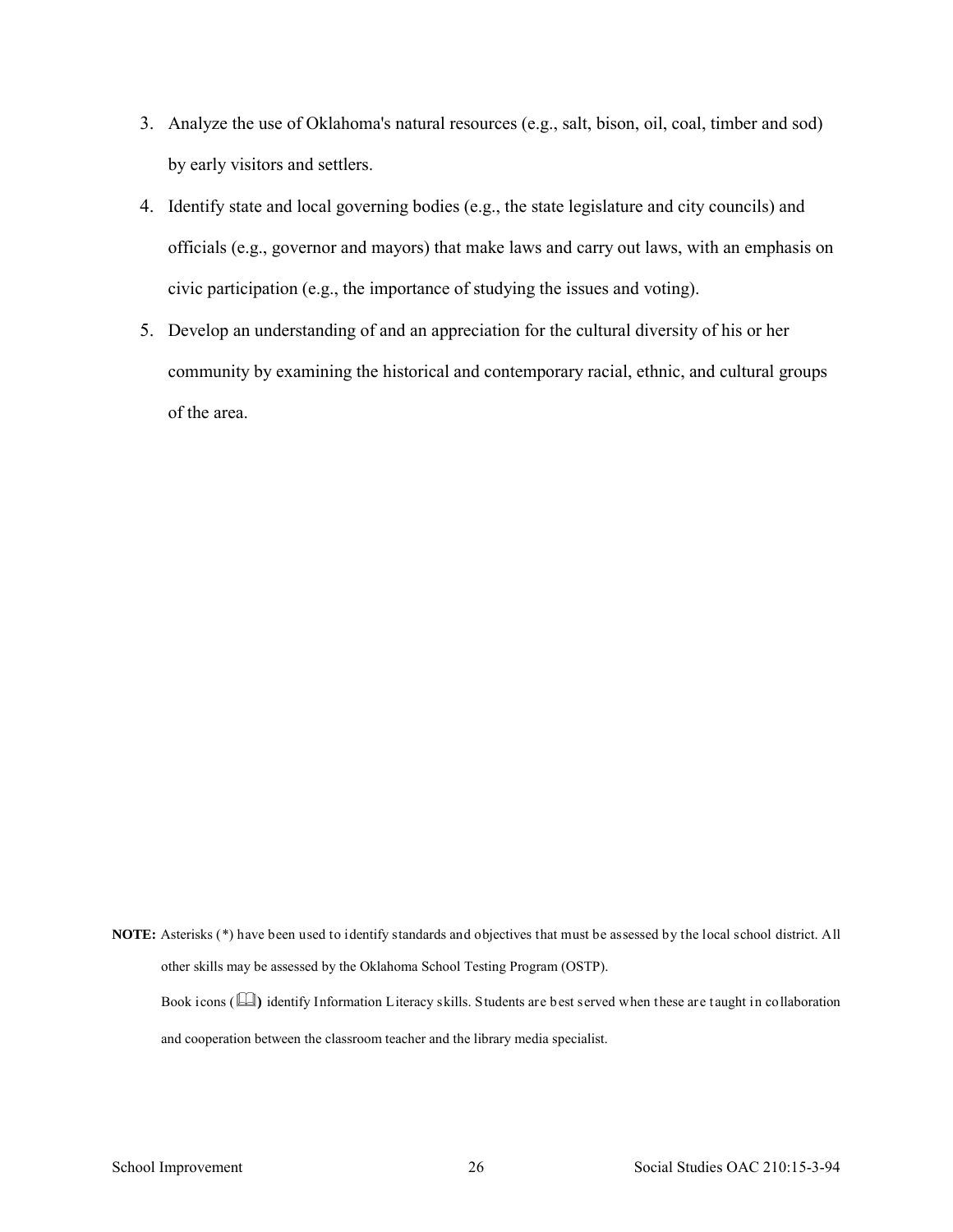## **THE ARTS OAC 210:15-3-115**

### **Standard 1: Language of Visual Art - The student will identify visual art terms (e.g., architecture, contour, medium, mixed media, perspective, symbol).**

- 1. Know how works of art are made with respect to the materials, media, techniques, and sources of ideas.
- 2. Describe and use the principles of design: rhythm, balance, contrast, movement, variety, center of interest (emphasis), and repetition in works of art.
- 3. Describe and use the elements of art: line, color, form, shape, texture, value (light and dark), and space in works of art.
- 4. Discuss observations of visual and expressive features seen in the environment (such as colors, textures, shapes).

# **Standard 2: Visual Art History and Culture - The student will recognize the development of visual art from an historical and cultural perspective.**

- 1. Describe and place a variety of specific significant art objects by artist, style and historical and cultural context. **(** $\Box$ )
- 2. Identify themes and purposes of works of art and artifacts in history and culture. **(** $\Box$ )
- 3. Demonstrate a basic knowledge of several fields of art such as painting, sculpture, drawing, computer graphics, printmaking, architecture, and fiber arts.
- 4. Identify how visual art is used in today's world including the popular media of advertising, television, and film.  $(\Box)$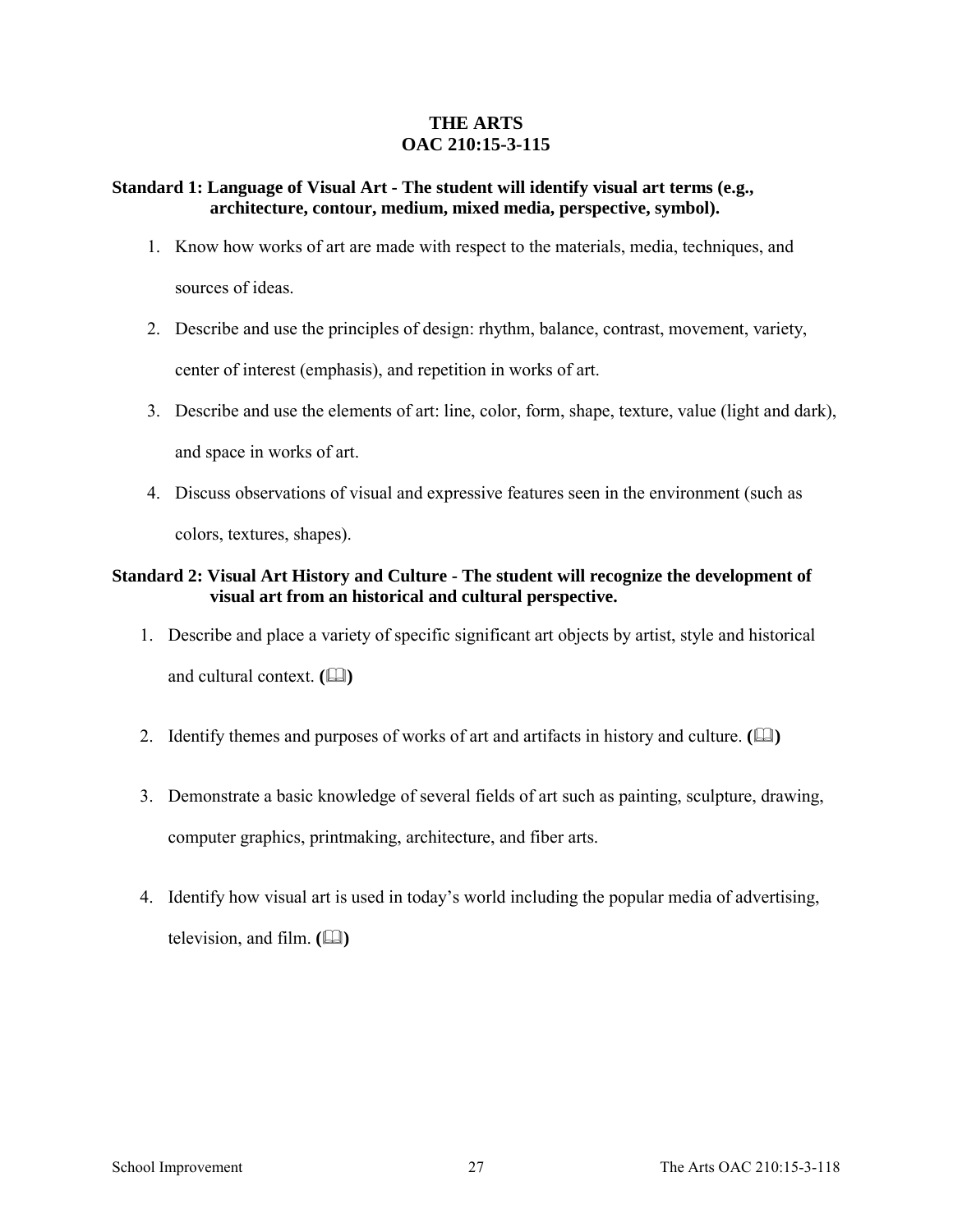## **Standard 3: Visual Art Expression - The student will observe, select, and utilize a variety of ideas and subject matter in creating original works of art.**

- 1. Make original works of art using a variety of materials (media), and techniques (skills), and sources for ideas.
- 2. Use observation, memory and imagination in making original works of art.
- 3. Apply knowledge of a basic art vocabulary through experiences in making original works of art.

# **Standard 4: Visual Art Appreciation - The student will learn to appreciate visual art as a vehicle of human expression.**

- 1. Demonstrate appropriate behavior while attending a visual art exhibition in a museum or art gallery.
- 2. Demonstrate respect for personal artwork and the artwork of others.
- 3. Demonstrate thoughtfulness and care in completion of artworks.

**NOTE:** Book icons **()** identify Information Literacy skills. Students are best served when these are taught in collaboration and cooperation between the classroom teacher and the library media specialist.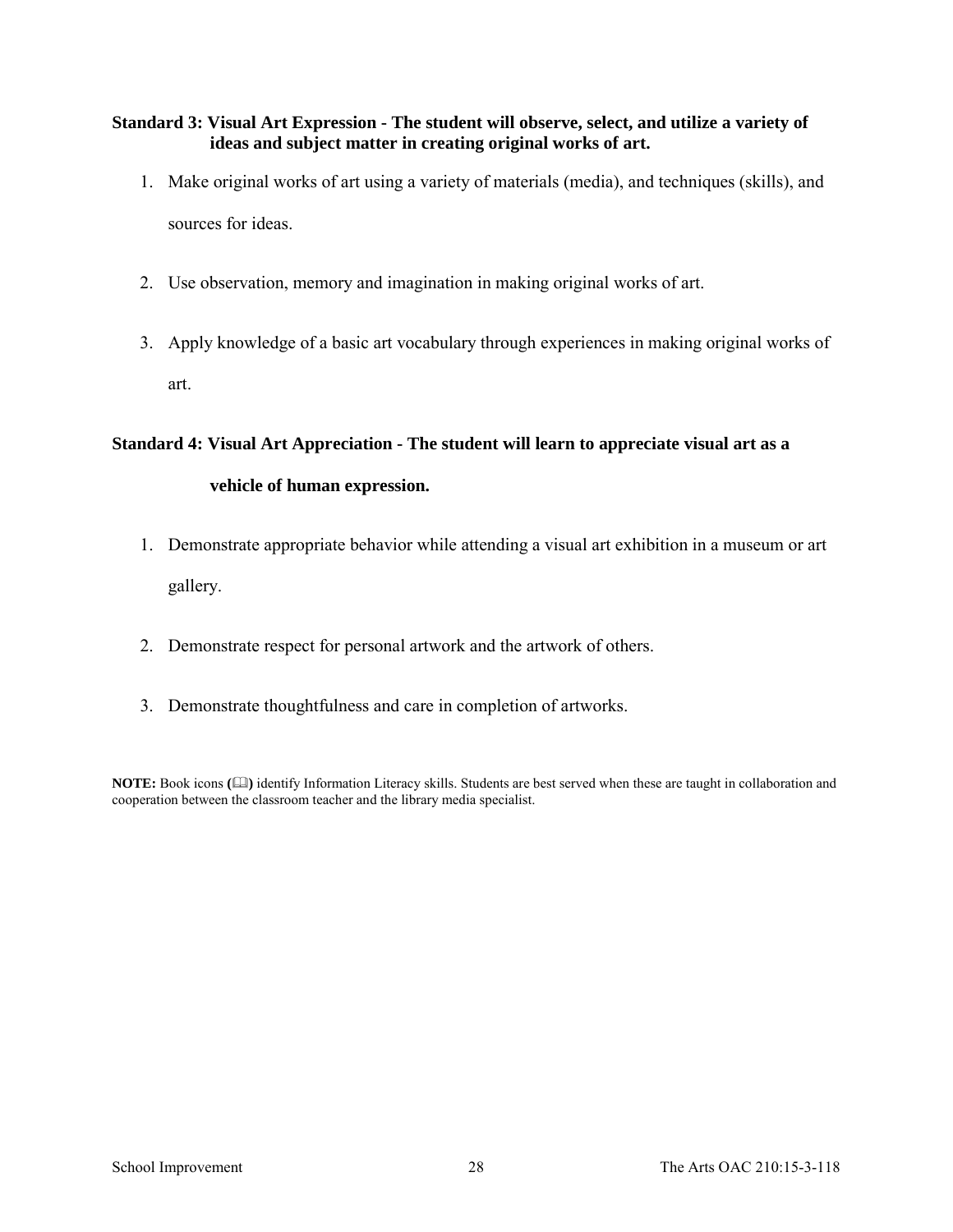#### **GENERAL MUSIC**

#### **Standard 1: Language of Music - The student will read, notate and interpret music.**

- 1. Use correct terminology to discuss the elements of music.
	- a. Melody (steps, wide and narrow leaps, octave leap, and repeated tones, melody patterns, melodic contour, same, different, similar phrases).
	- b. Rhythm (strong and weak beats, steady beat, offbeat, silent beat, meter in 2/4, 3/4, 4/4 and 6/8).
	- c. Harmony (chordal harmony, chord changes, ostinato patterns, countermelody, rounds, thick and thin texture).
	- d. Form (introduction, coda, repetition/contrast, solo/chorus, AB, ABA, rondo, D.C. al fine).
	- e. Tone Color sound quality of individual and group performances by voice or instrument to include duets, trios, quartets, chorus, etc. and ranges (soprano, alto, tenor, bass).
	- f. Pitch high and low.
	- g. Tempo allegro (fast), lento (slow), andante (walking), moderato (moderate).
	- h. Dynamics forte (loud), piano (soft), mezzo forte (medium loud), mezzo piano (medium soft).
- 2. Use a system of syllables, numbers or letters to demonstrate basic notation:
	- a.Rhythmic (quarter note, quarter rest, paired eighth notes, half note, half rest, whole note, whole rest, dotted half note, sixteenth notes, single eighth note, single eighth rest, syncopation, 2/4, 3/4, 4/4, 6/8).
	- b.Melodic (sol, mi, la, do, re, high do, low la, low sol or 5, 3, 6, 1, 2, 8, low 6, low 5, treble clef).
- 3. Experiment with variations in and demonstrate understanding of tempo (speed), timbre or tone color (sound quality), dynamics (degree of loudness), and phrasing for expressive purposes.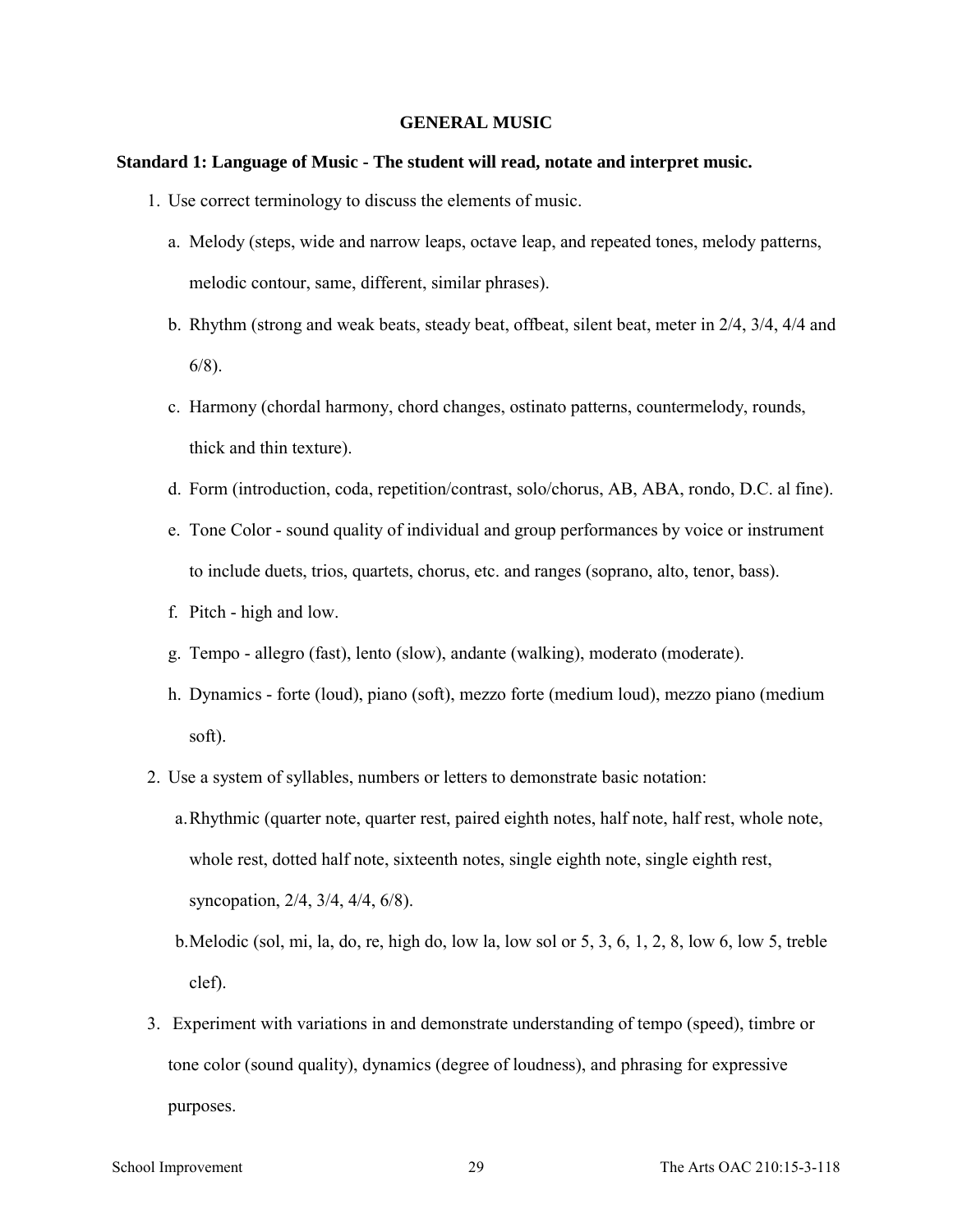- 4. Identify visually and aurally:
	- a. Instrumental ensembles (symphony orchestra, jazz band).
	- b. Families of orchestral instruments (strings, woodwinds, brass and percussion).
	- c. Classification of voice ranges (soprano, alto, tenor, bass).
- 5. Notate (written representation of music) simple pitch and rhythm patterns presented aurally (listening).

# **Standard 2: Music History and Culture - The student will recognize the development of music from an historical and cultural perspective.**

- 1. Sing or play a variety of folk, ethnic, classical, and contemporary musical pieces.
- 2. Listen and describe music from a variety of styles, periods and cultures including European, Native American, African American, Hispanic, and Asian.
- 3. Identify music and instruments from different cultures. (i.e. bagpipe, wooden flute, koto, panpipes).  $(\Box)$
- 4. Identify and describe roles of musicians in various music settings and cultures. ( $\Box$ )

### **Standard 3: Music Expression - The student will perform, imitate, compose a variety of music within specific guidelines.**

- 1. Participate in music through singing (echo singing, rounds and partner songs) and/or playing instruments (body percussion and melodic ostinatos).
- 2. Match pitches, sing in tune (C-scale range) and use appropriate tone and expression.
- 3. Respond to the beat or rhythm in music by clapping, playing classroom instruments.
- 4. Play simple and syncopated rhythm patterns using sounds and silences on classroom percussion instruments to accompany songs and rhythm activities.
- 5. Play simple melodies on instruments, such as bells or xylophones.
- 6. While listening to a musical piece, use directional hand movements to follow the melodic contour (sound or progression of single tones).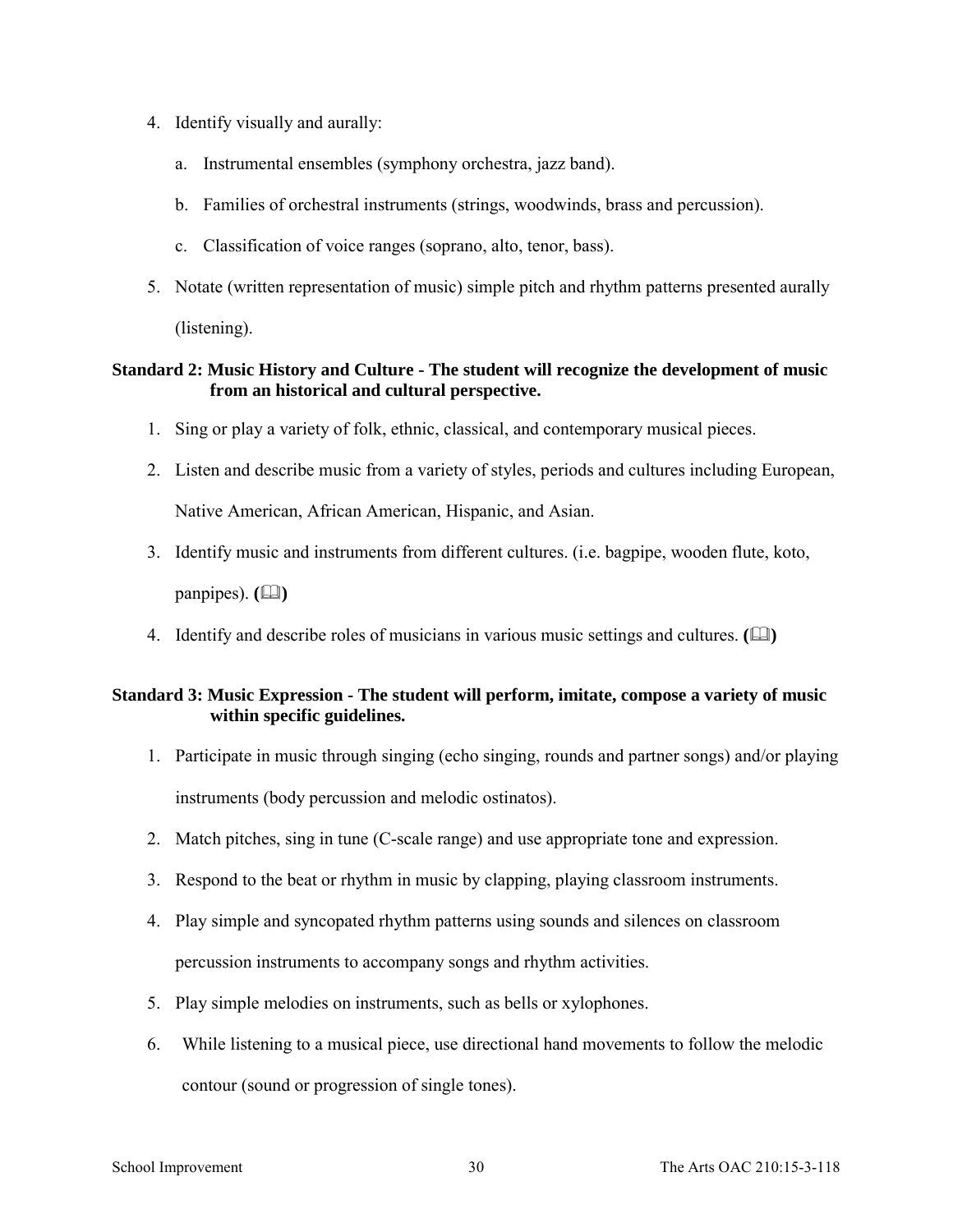- 7. Respond to unfinished short melodic patterns using voice or classroom instruments.
- 8. Perform solos and with groups.
- 9. Sing two-part rounds, partner songs/ostinatos

### **Standard 4: Music Appreciation - The student will learn to appreciate music and expand listening beyond music currently familiar to the student.**

- 1. Recognize and practice appropriate audience or performer behavior appropriate for the context and style of music performed.
- 2. Demonstrate respect for music performed by the student and by other students and

professional performers.

3. Use appropriate terms to explain preferences for musical works and styles.

**NOTE:** Book icons **()** identify Information Literacy skills. Students are best served when these are taught in collaboration and cooperation between the classroom teacher and the library media specialists.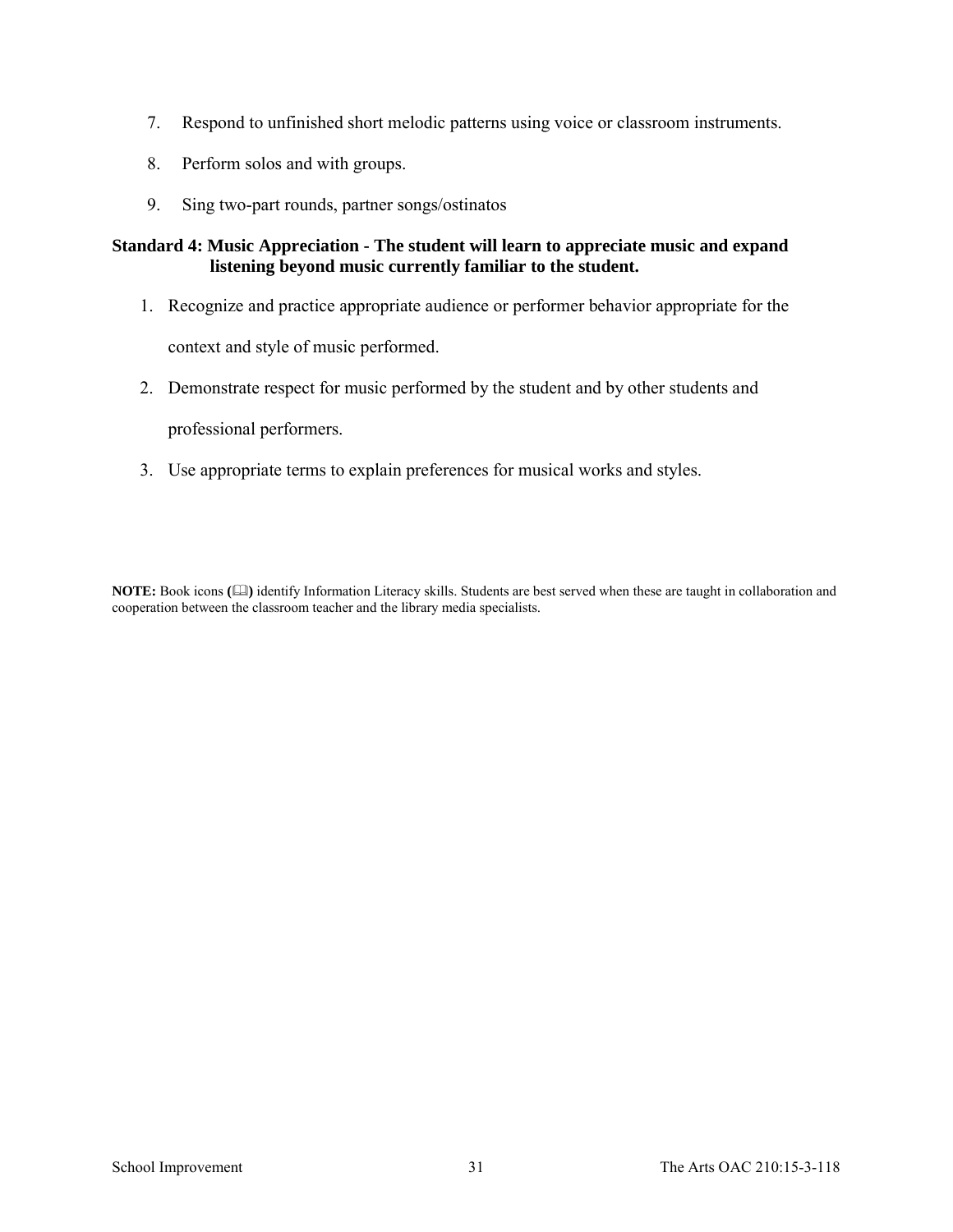#### **WORLD LANGUAGES**

#### OVERVIEW OF ESSENTIAL SKILLS AND KNOWLEDGE

## **Grade 4 is the beginning of a required sequential language program in Oklahoma schools through which all students begin to develop skill in a language other than English.**

At the end of the Grade 4-8 program sequence, students should demonstrate skill at the novice level. They will be able to understand and produce memorized phrases, but they will be limited to familiar topics practiced in the classroom. Much more study will be needed to gain fluency. Students who began study at an earlier level or who have been in an immersion setting will demonstrate higher levels of skill if that study is uninterrupted.

As s tated in the pr ofession's national goals, *communication* is at the heart of second language s tudy, w hether t he communication t akes pl ace f ace-to-face, in w riting, or across centuries t hrough r eading of l iterature. T hrough the s tudy of ot her l anguages, s tudents ga in a knowledge and understanding of the *cultures* that use that language; in fact, students cannot truly master the language until they have also mastered the cultural contexts in which the language occurs.

Learning languages provides *connections* to additional bodies of knowledge that are unavailable to monolingual English speakers. Through *comparisons* and contrasts with the language studied, students develop g reater i nsight i nto t heir ow n l anguage a nd culture a nd r ealize t hat m ultiple ways of viewing the w orld exist. Together, these elements enable the student of languages to participate in multilingual *communities* at home and around the world in a variety of contexts and in culturally appropriate ways. As is apparent, none of these goals can be separated from the other (National Standards in Foreign Language Education Project, 2006, p. 31). Please note that *Priority Academic Student Skills (PASS)* are organized around these five goals: **communication**, **culture**, **connections**, **comparisons**, and **communities.**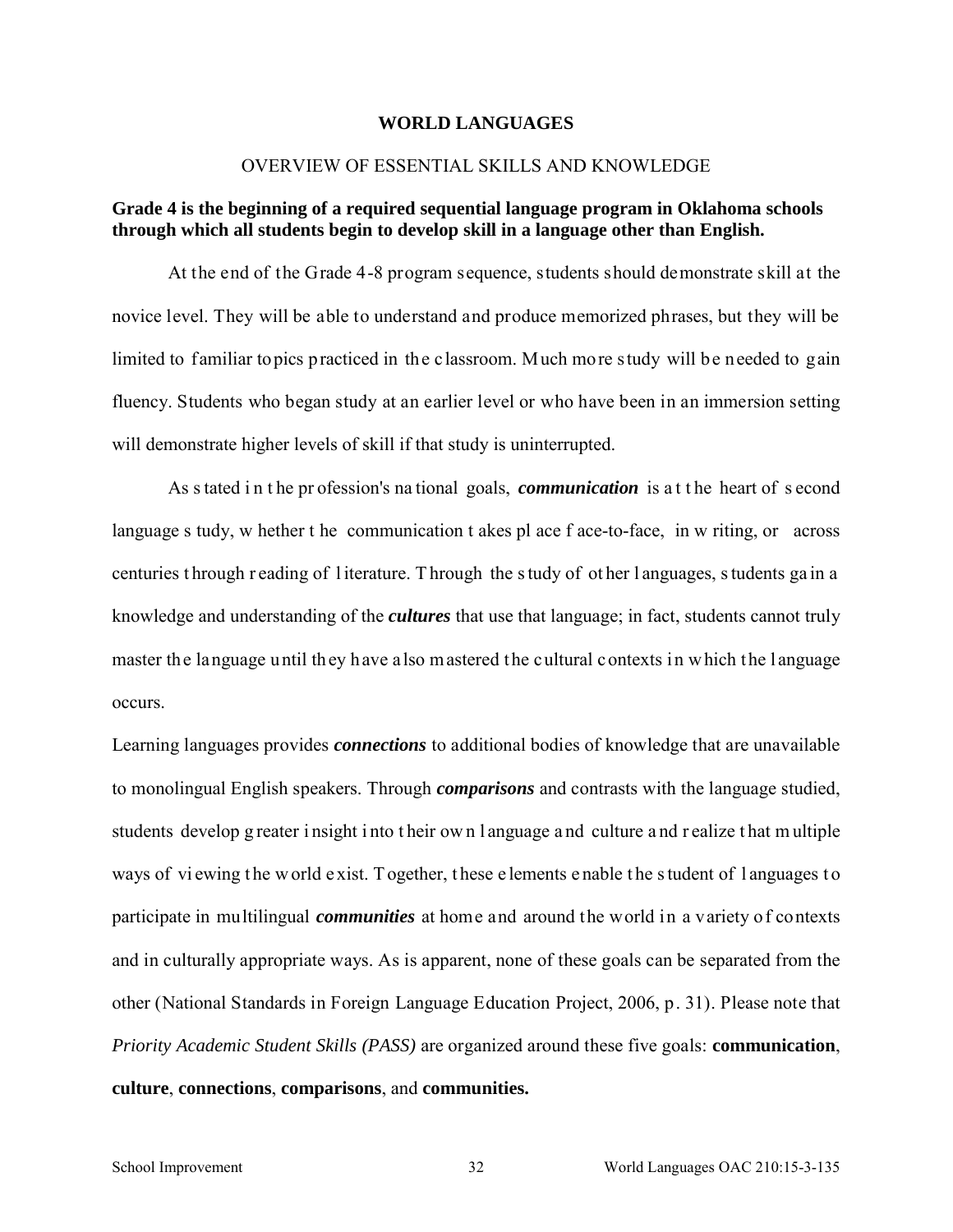### **Novice Level Range Grades 4-12**

#### **Goal 1: Communication**

#### **Communicate in Languages Other Than English**

*Communication occurring in the Novice Level Range often includes some combination of the following topics:* 

- *the self: family, friends, home, rooms, health, school, schedules, leisure activities, likes and dislikes, shopping, clothes, prices, size and quantity, and pets and animals*
- *beyond self: geography, directions, buildings and monuments, weather and seasons,*

*cultural and historical figures, places and events, calendar, time, food and customs,* 

*transportation, travel, professions, and work* 

*Novice Level learners are typically in Levels I-II (see descriptions in the Overview).* 

### **Standard 1.1: Interpretive Communication - Listening/Reading/Viewing Students will understand and interpret written and spoken language on a variety of topics.**

#### **Progress Indicators:** *What will Novice Level learners be able to do in the target language?*

*By the end of the Novice Level, students will be able to handle the following language tasks in a consistent, comfortable, and spontaneous manner.* 

When listening, reading, and viewing, learners in the Novice Level Range will:

- 1. Comprehend s imple d aily c ommunications o n f amiliar to pics, in cluding s imple in structions such as classroom procedures.
- 2. Understand key words in written material such as advertisements, schedules, and menus.
- 3. Comprehend t he m ain i dea of selected, a ge-appropriate a uthentic recordings a nd broa dcasts and videos.
- 4. Comprehend t he m ain i dea of s elected, s hort, a uthentic w ritten m aterials t hat us e f amiliar vocabulary and language structures.
- 5. Respond to simple commands, familiar vocabulary, and language structures.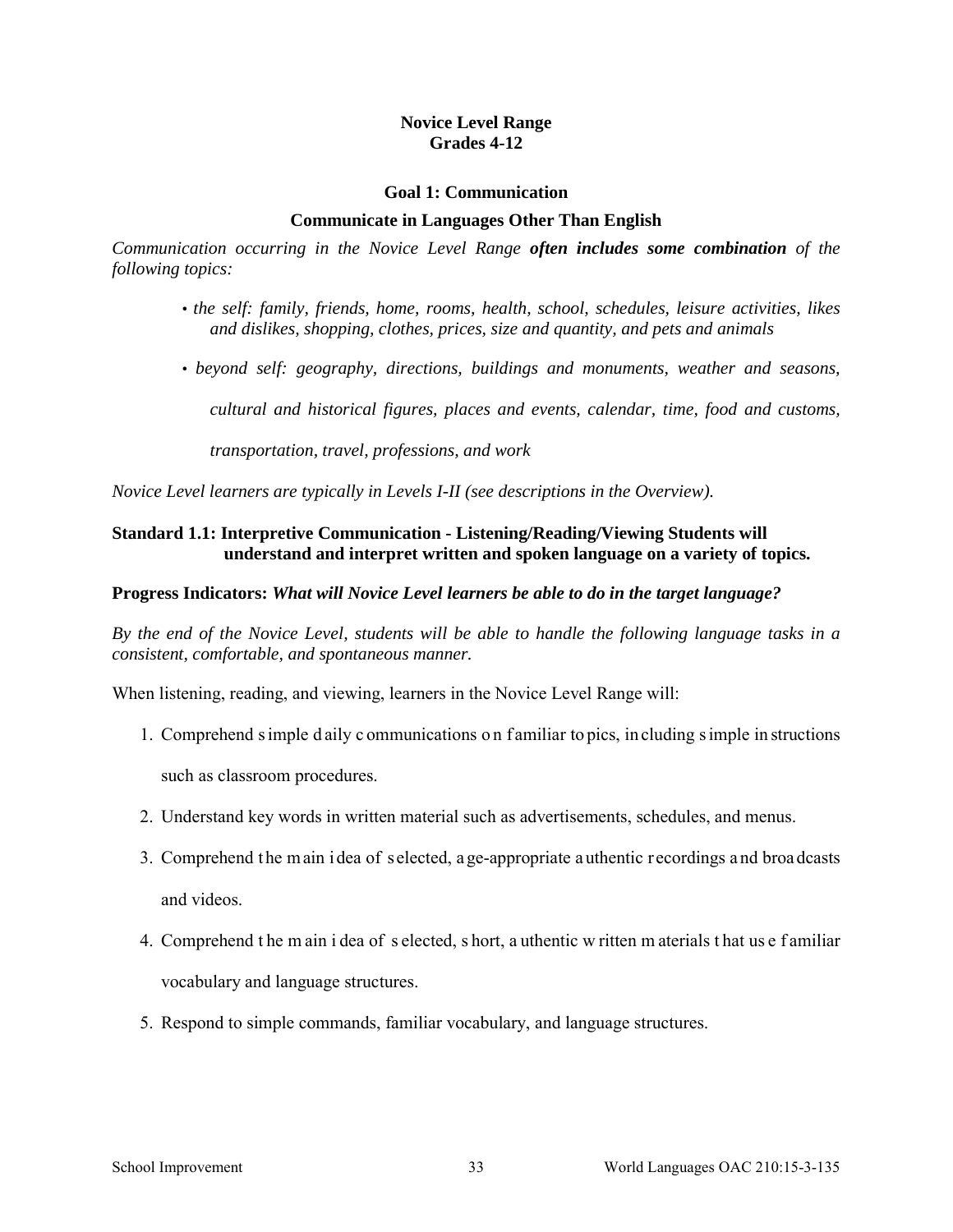# **Performance Guidelines:** *What characterizes Novice Level learners' performance in listening, reading and viewing?*

Learners in the Novice Level Range:

- A. U nderstand s hort, simple c onversations a nd na rratives (l ive or re corded), w ithin hi ghly predictable and familiar contexts.
- B. Re cognize hi ghly pre dictable k ey w ords a nd phra ses a nd f amiliar s tructures by us ing contextual clues with strong visual support.
- C. Rely on personal background experience to assist in comprehension.
- D. Rely on repetition for understanding.
- E. Determine meaning by recognition of cognates, prefixes, suffixes, and thematic vocabulary.

### **Classroom Examples:** *What types of tasks are appropriate for the Novice Level Range classroom?*

Interpretive Tasks

- Recognize key words on store fronts and identify the type of store or s ervices provided (e.g., book store, bakery, video store).
- Read a nd und erstand s imple of ficial f orms (e .g., hot el re gistration, p assport a nd v isa applications).
- Listen to your teacher tell you to place certain items in different parts of the classroom, and respond accordingly.
- Listen to a patient explaining his/her symptoms of illness, including mention of various body pa rts, t o a doctor and t ake s imple not es l isting w hat probl ems t he pa tient is having.
- Read advertisements from authentic magazines and list all of the cognates found in the ads.
- Listen to authentic songs and write the main ideas expressed.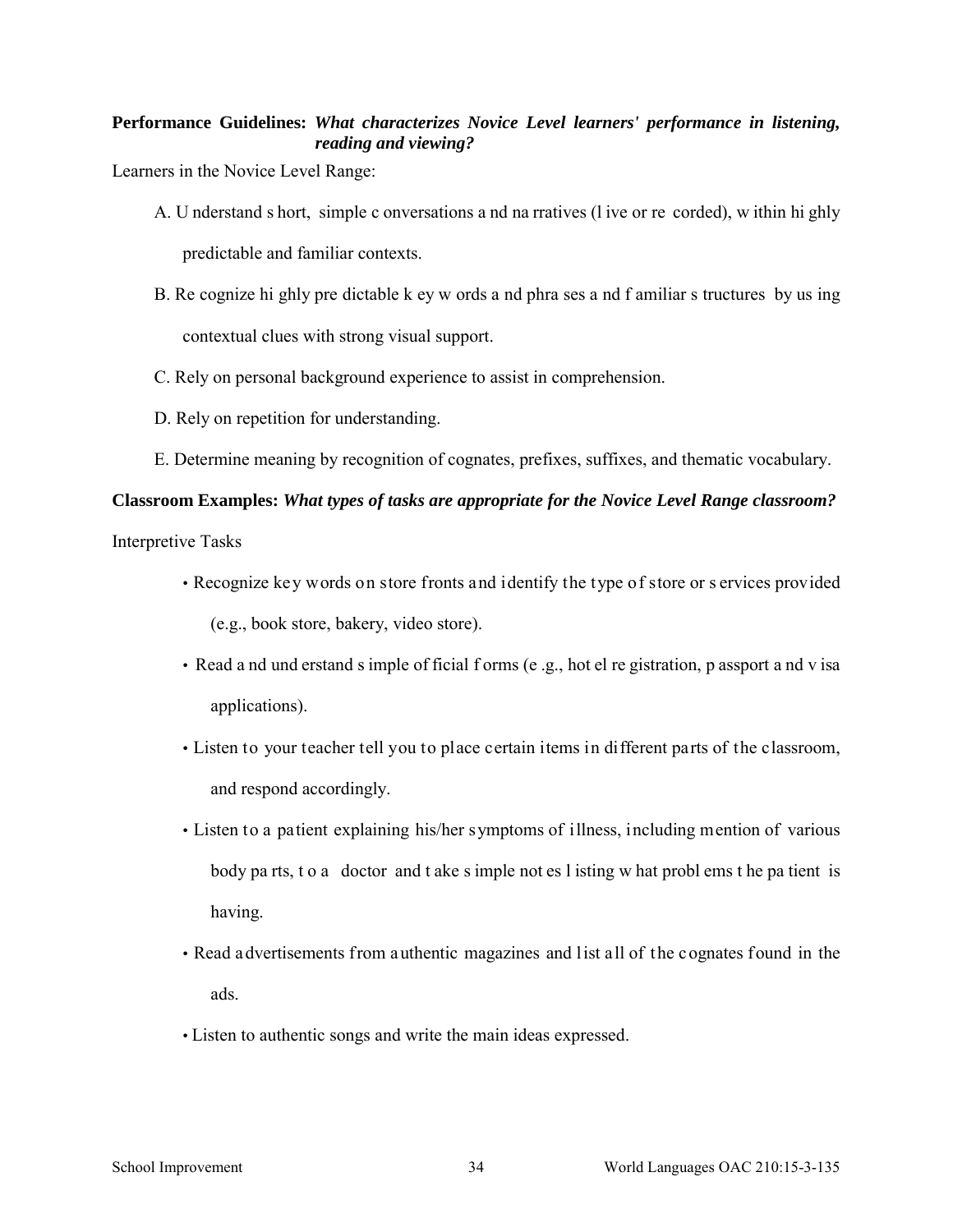- Listen to a conversation of two native speakers. Answer simple comprehension questions in English.
- Listen to a simple story several times. Then draw what happened in the story.

## **Standard 1.2: Interpersonal Communication - Speaking/Writing Students will engage in**

**conversations and/or written correspondence in which they provide and obtain** 

### **information, express feelings and emotions, and exchange opinions.**

*By the end of the Novice Level, students will be able to handle the following language tasks in a* 

*consistent, comfortable, and spontaneous manner.* 

### **Progress Indicators:** *What will Novice Level learners be able to do in the target language?*

When s peaking a nd/or w riting i n pe rson-to-person c ommunication, I earners in the N ovice L evel Range will:

- 1. Initiate greetings, introductions, and leave-taking.
- 2. Ask and answer basic questions based on self and familiar material such as family members,

personal belongings, school and leisure activities, location of people and objects, time, and weather

- 3. Express personal needs, preferences, and feelings.
- 4. Initiate simple commands.

# **Performance Guidelines:** *What characterizes Novice Level learners' performance in person-toperson speaking and writing?*

- A. Use memorized phrases and short sentences when communicating.
- B. Use words and phrases primarily as lexical items without awareness of grammatical structure.
- C. Comprehend and produce vocabulary that is related to everyday objects and actions on a limited number of familiar topics.
- D. Rely on visual aids, gestures and repetitions to enhance communication.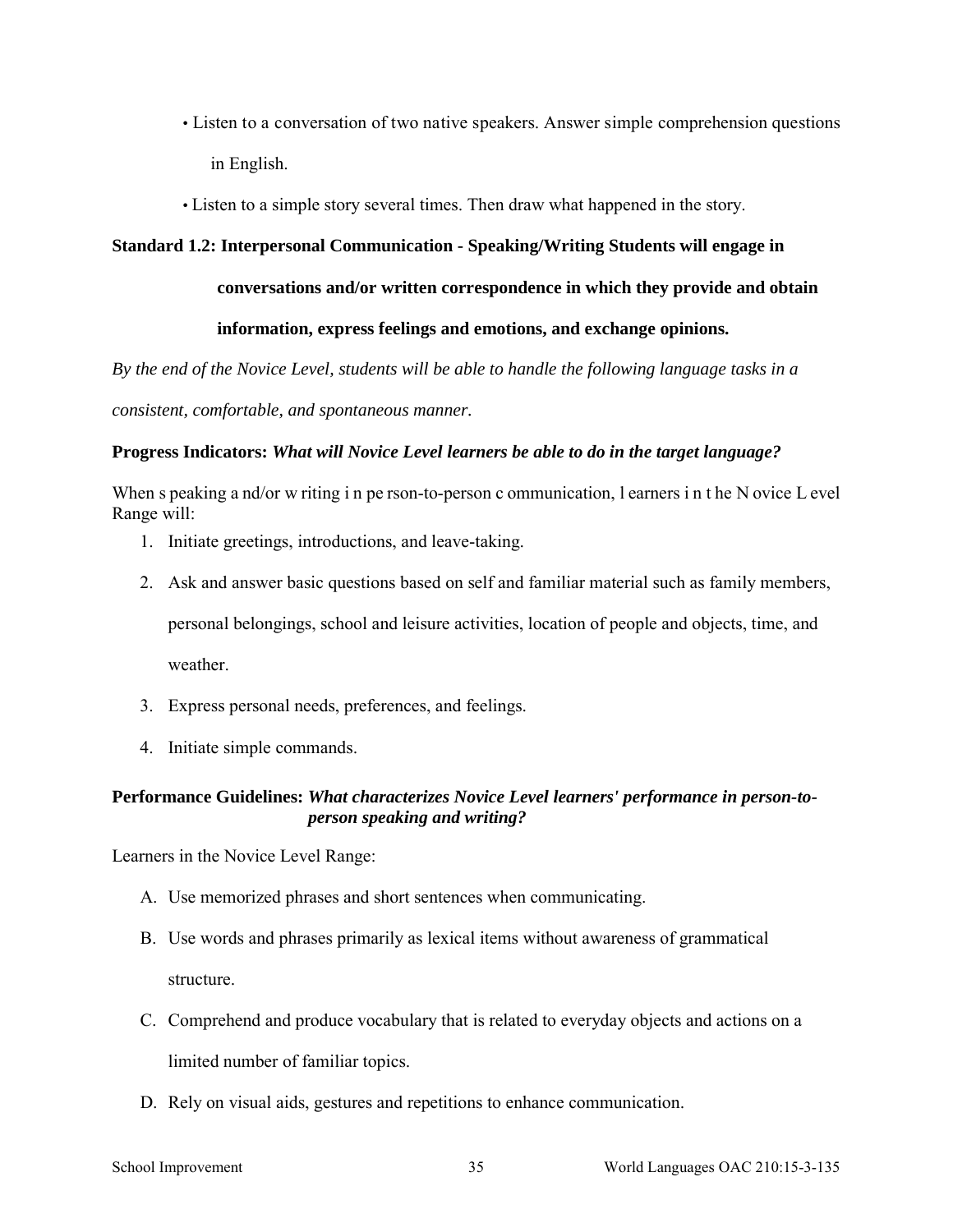- E. Imitate modeled words and phrases using intonation and pronunciation similar to that of the model.
- F. Communicate with pauses, false starts, some recourse to their native language and make frequent errors when taking risks with the language.
- G. Are understood primarily by those very accustomed to interacting with language learners.

# **Classroom Examples:** *What types of tasks are appropriate for the Novice Level Range classroom?*  Interpersonal Tasks

- Make five statements about yourself to a partner who must then agree or disagree with your self-perception.
- Rank sports by preference and using highly practiced language, tell a friend why you like or dislike certain sports, and ask him/her what sports he/she likes.
- Ask/Answer questions with a partner about the age and names of family members.
- Write an e-mail to a friend listing the items in your school backpack, and then ask what is in his/her backpack.
- Ask/answer que stions with a friend a bout what you want to do t his weekend, and at what time you want to do this.
- Introduce friends and family members to others.

# **Standard 1.3: Presentational Communication - Speaking/Writing**

# **Students will present information, concepts, and ideas to an audience of listeners or readers on a variety of topics**.

# **Progress Indicators:** *What will Novice Level learners be able to do in the target language?*

*By the end of the Novice Level, students will be able to handle the following language tasks in a consistent, comfortable, and spontaneous manner.* 

When presenting information by speaking or writing, learners in the Novice Level Range will: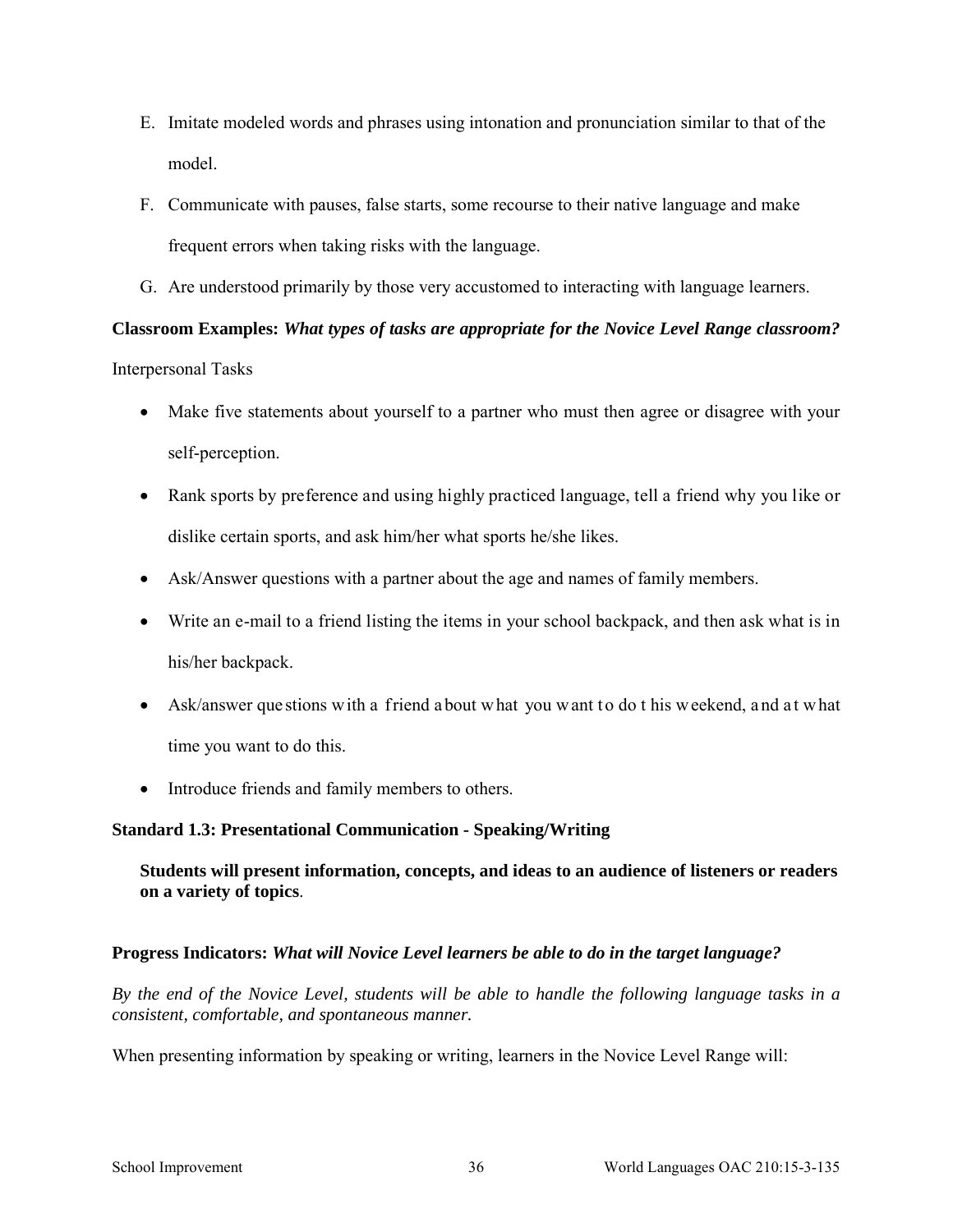- 1. Describe in w ritten or s poken format basic information, such a s self, family m embers and friends, events, interests, school activities, and personal belongings.
- 2. Give simple commands and make requests of another person or group.
- 3. Retell a simple story using familiar vocabulary and language structures.
- 4. Write personal journals and send brief messages to friends.
- 5. Dramatize student-created and/or authentic songs, short poems, skits or dialogues.

### **Performance Guidelines:** *What characterizes Novice Level learners' performance in spoken and written presentations?*

Novice Level learners will:

- A. Use memorized, short phrases and sentences in oral and written presentations based on familiar material.
- B. Demonstrate some accuracy in pronunciation and intonation when presenting well-rehearsed material on familiar topics.
- C. Rely heavily on repetition, gestures, facial expressions and visual aids to communicate their message orally.
- D. Reproduce familiar material in written presentations.
- E. Communicate w ith p auses, f alse s tarts, s ome re course t o t heir na tive l anguage, a nd m ake frequent e rrors w hen t aking ri sks w ith t he l anguage a nd a ttempting t o produc e l anguage beyond the memorized.
- F. Are understood primarily by those very accustomed to interacting with language learners.

### **Classroom Examples:** *What types of tasks are appropriate for the Novice Level Range classroom?*

Presentational Tasks

• Give short, simple directions to a person about how to get to the grocery store from your school parking lot.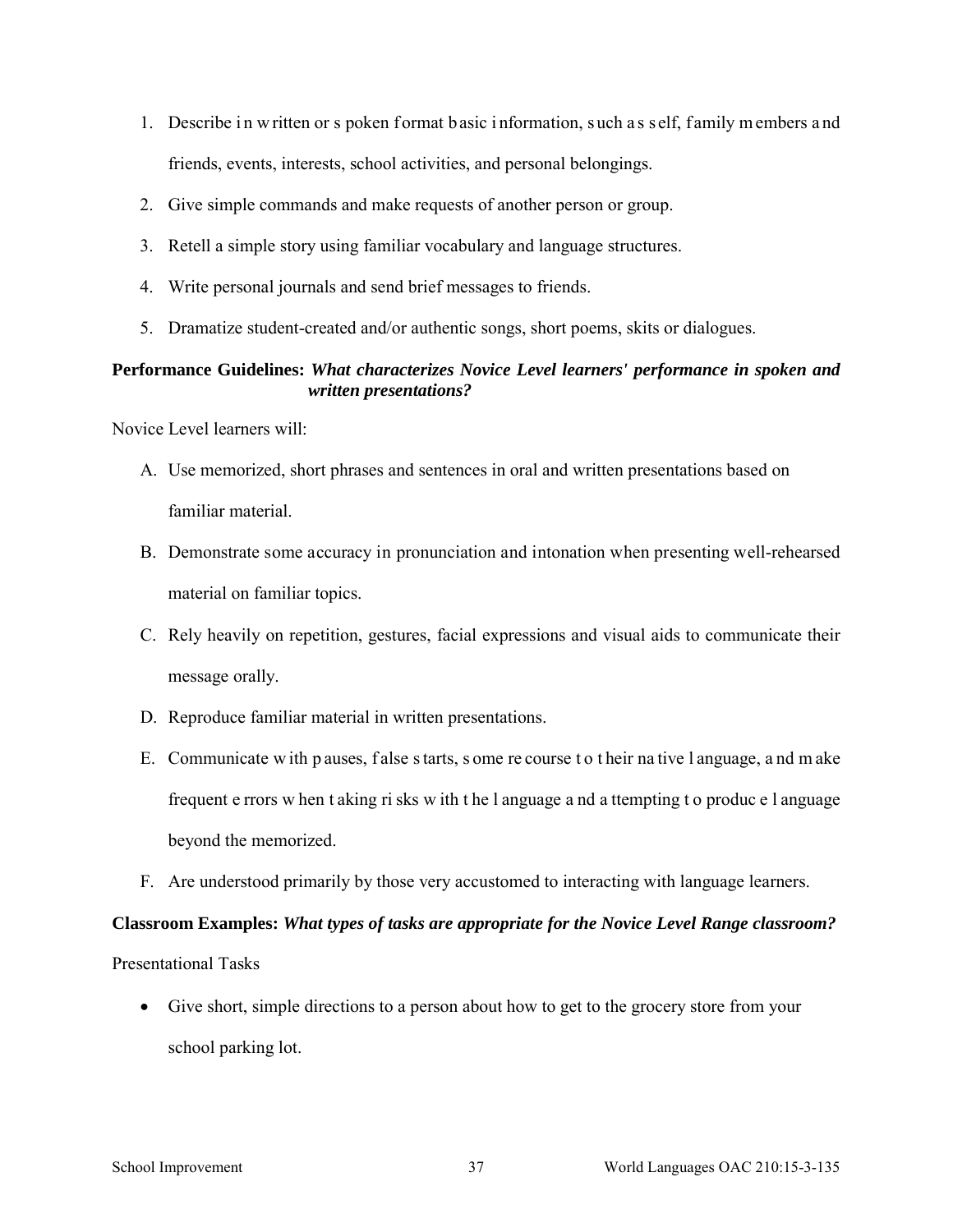- Write a thank-you postcard to your grandmother/aunt/brother for a birthday gift that you received.
- Prepare short messages in video or audio formats to be sent to your peers in the target culture on the things that you like to do.
- Design a poster for a nutrition class showing foods that should and should not be eaten. Present it to the class in the target language.
- Use a highly practiced vocabulary and visuals; retell a children's story to the class or group.

# **Goal 2: Cultures**

# **Gain Knowledge and Understanding of Other Cultures**

### **Standard 2.1: Practices of Culture**

**Students will demonstrate an understanding of the relationship between the practices and perspectives of the culture(s) studied.** 

### **Progress Indicators:** *What are Novice Level learners able to do in the target language?*

Learners in the Novice Level Range will:

- 1. Imitate patterns of behavior such as greetings or gestures used in formal and informal settings in the target culture.
- 2. Identify some customs and traditions such as celebrations and holiday practices of the target culture. a
- 3. Participate in cultural activities such as games, songs, and dances of the target culture.
- 4. Identify some v iewpoints of t he t arget c ulture, such a s t hose r elating t o t ime, s chool, transportation, pastimes, and the roles of family members.
- 5. Recognize and explore the process of stereotyping other cultures.  $\Box$

# **Performance Guidelines:** *What characterizes the Novice Level learners' performance in communicating about cultural practices in the target language?*

Learners at the Novice Level: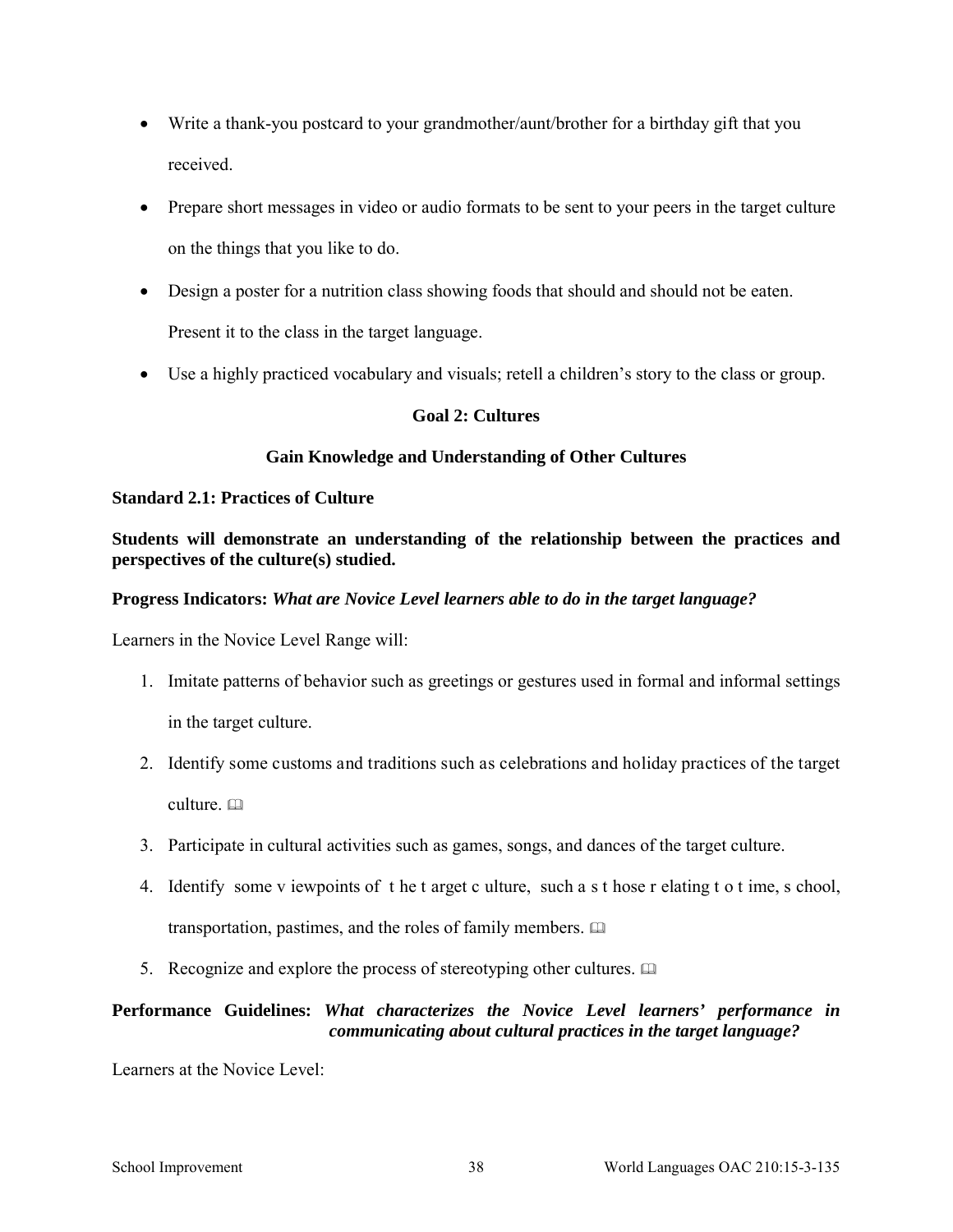- A. I mitate t he us e of c ulturally a ppropriate v ocabulary, i diomatic e xpressions, a nd nonv erbal behaviors modeled by the teacher.
- B. U se m emorized phr ases a nd s hort s entences when c ommunicating i n s poken or w ritten formats.
- C. Rely on visual aids, gestures, and repetition to enhance comprehensibility.
- D. Comprehend written and spoken language better when content has been previously presented in an oral and/or visual context.
- E. Understand a story line or event in written or o ral contexts that reflect a cultural background similar to their own.
- F. Use the student's native language only when the investigation of cultural perspectives extends beyond the novice proficiency range.

### **Classroom Examples:** *What types of tasks are appropriate for the Novice Level Range classroom?*

- Collaborate in creating a class book w ith illustrations and w ritten d escriptions of various aspects of daily life in the target cultures.
- Write your ke y-pal w ith l ists of pe rsonal interests (t he c ontents of your ba ckpack, t he programs you watch on TV, or a list of your school holidays) and ask your key-pal to respond with lists of personal interests.
- Identify and illustrate or perform a traditional custom or celebration.
- Initiate and respond to formal and informal telephone calls.

### **Standard 2.2: Products of Culture Students will demonstrate an understanding of the relationship between the products and perspectives of the culture(s) studied.**

### **Progress Indicators:** *What are Novice Level learners able to do in the target language?*

1. Identify objects, images and symbols, such as flags, currency, food, dress, and toys, that are commonly used in the target culture.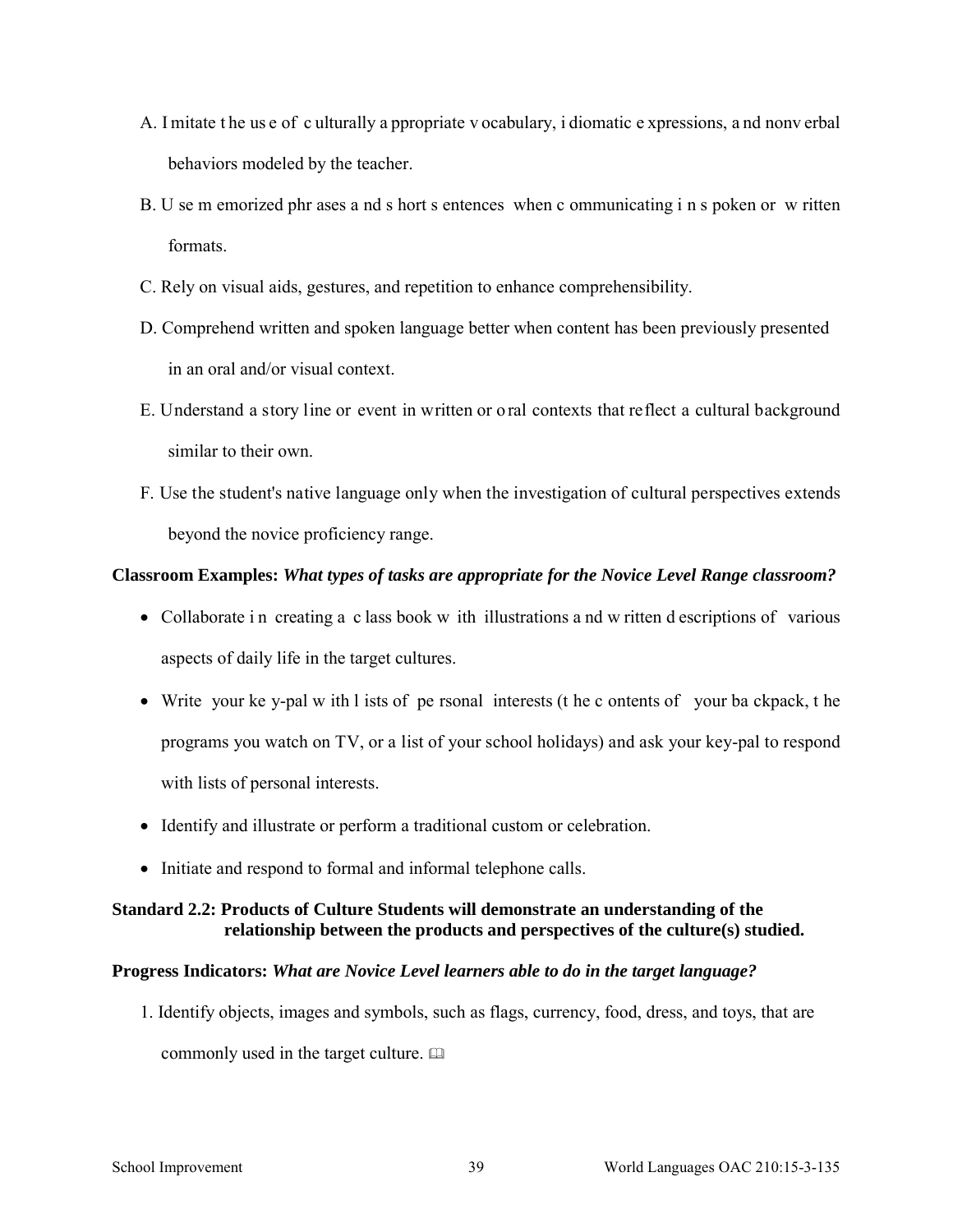- 2. Identify some major contributions and historical figures from the target culture, including contributions in science, mathematics, government, and fine arts.
- 3. I dentify s ome historical a nd contemporary i nfluences f rom the t arget culture t hat are significant in the U.S. culture, such as explorers and settlers, music and sports.
- 4. Identify countries, regions, and geographic features where the target language is spoken.
- 5. Extract samples of the culture's perspectives from popular media in the target culture.

# **Performance Guidelines***: What characterizes the Novice Level learners' performance in communicating about cultural products in the target language?*

Learners at the Novice Level Range will:

- A. Use memorized phrases and short sentences when communicating in spoken or written formats about cultural products.
- B. Rely on visual aids, gestures, and repetition to enhance comprehensibility about cultural products.
- C. Comprehend written and spoken language about cultural products better when content has been previously presented in an oral and/or visual context.
- D. Understand a story line or event in written or oral contexts that reflects a cultural background similar to their own.
- E. Use the student's native language only when the investigation of cultural perspectives extends beyond the novice proficiency range.

### **Classroom Examples:** *What types of tasks are appropriate for the Novice Level Range classroom?*

- Recite a poem/sing a song of the target language.
- Demonstrate unde rstanding of a s tory, folk t ale, or l egend by a nswering que stions or retelling the story with or without visuals.
- Listen to the teacher's description of the physical attributes and/or contributions of a famous person of the target culture and identify who it is.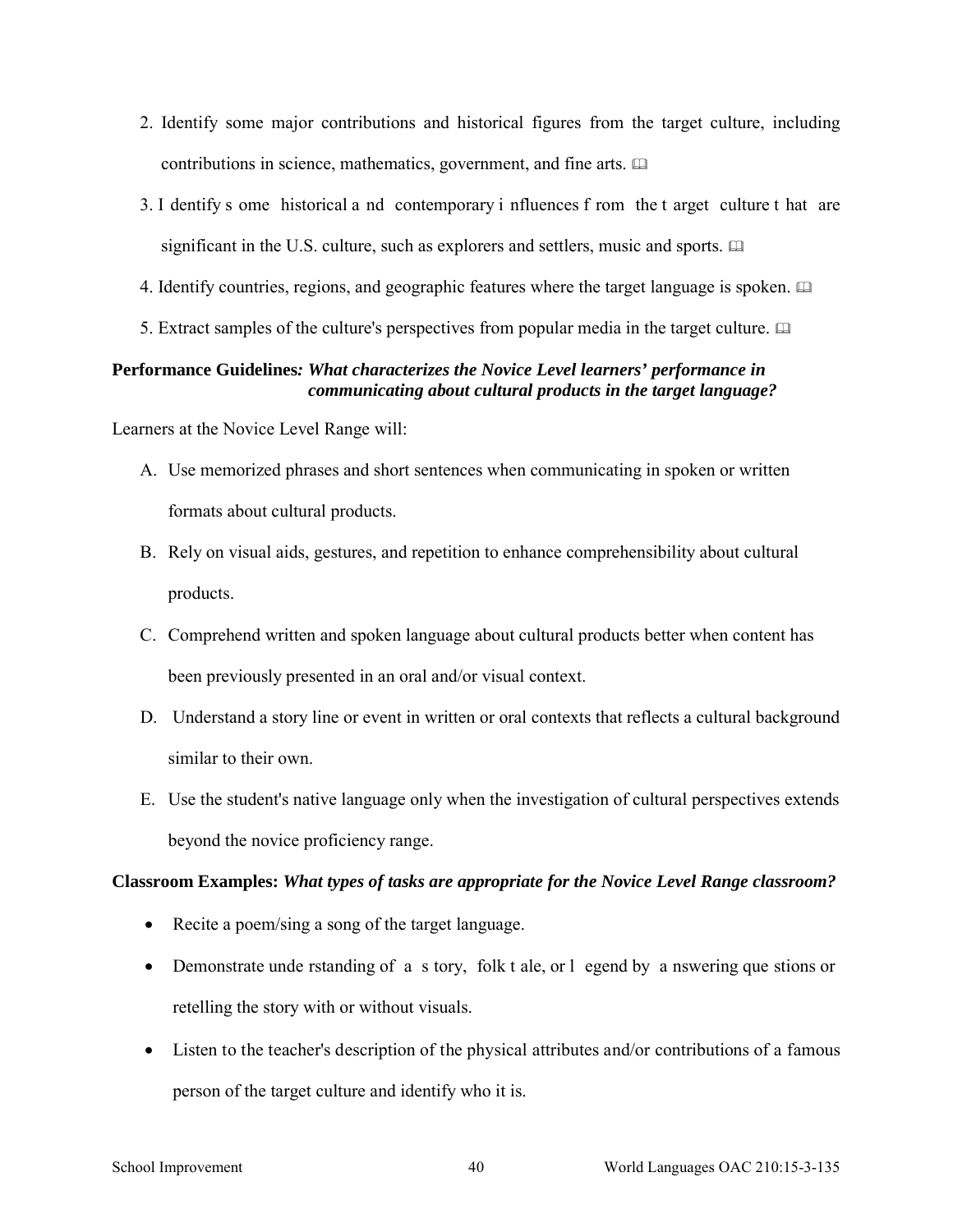### **Goal 3: Connections**

#### **Connect with Other Disciplines and Acquire Information**

#### **Standard 3.1: Interdisciplinary Studies**

**Students will reinforce and further their knowledge of other content areas through the foreign language.** 

#### **Progress Indicators**: *What will Novice Level learners be able to do in the target language?*

- 1. Identify and/or use selected information and skills from other content areas (such as the arts, health, social studies, sciences, mathematics, and English) in the target language classroom.
- 2. Using authentic target language resources, (such as the Internet, books, magazines), identify and/or us e s elected i nformation t o re inforce or e xpand l earning i n ot her c ontent-area classrooms (such as the arts, health, social studies, sciences, mathematics, English).

#### **Performance Guidelines:** *What characterizes the performance of Novice Level learners?*

- A. Use m emorized phr ases and s hort s entences w hen c ommunicating a bout s elected c ontent areas.
- B. Rely on visual aids, gestures and repetitions to enhance communication about other content areas.
- C. Understand s hort, s imple c onversations a nd na rratives a bout ot her c ontent a reas (l ive or recorded), within highly predictable and familiar contexts.
- D. Recognize hi ghly pre dictable ke y words a nd ph rases a nd f amiliar s tructures b y us ing contextual clues with strong visual support.
- E. Rely on personal background experience to assist in comprehension.
- F. Rely on repetition for understanding.
- G. Determine meaning by recognition of cognates, prefixes, suffixes and thematic vocabulary.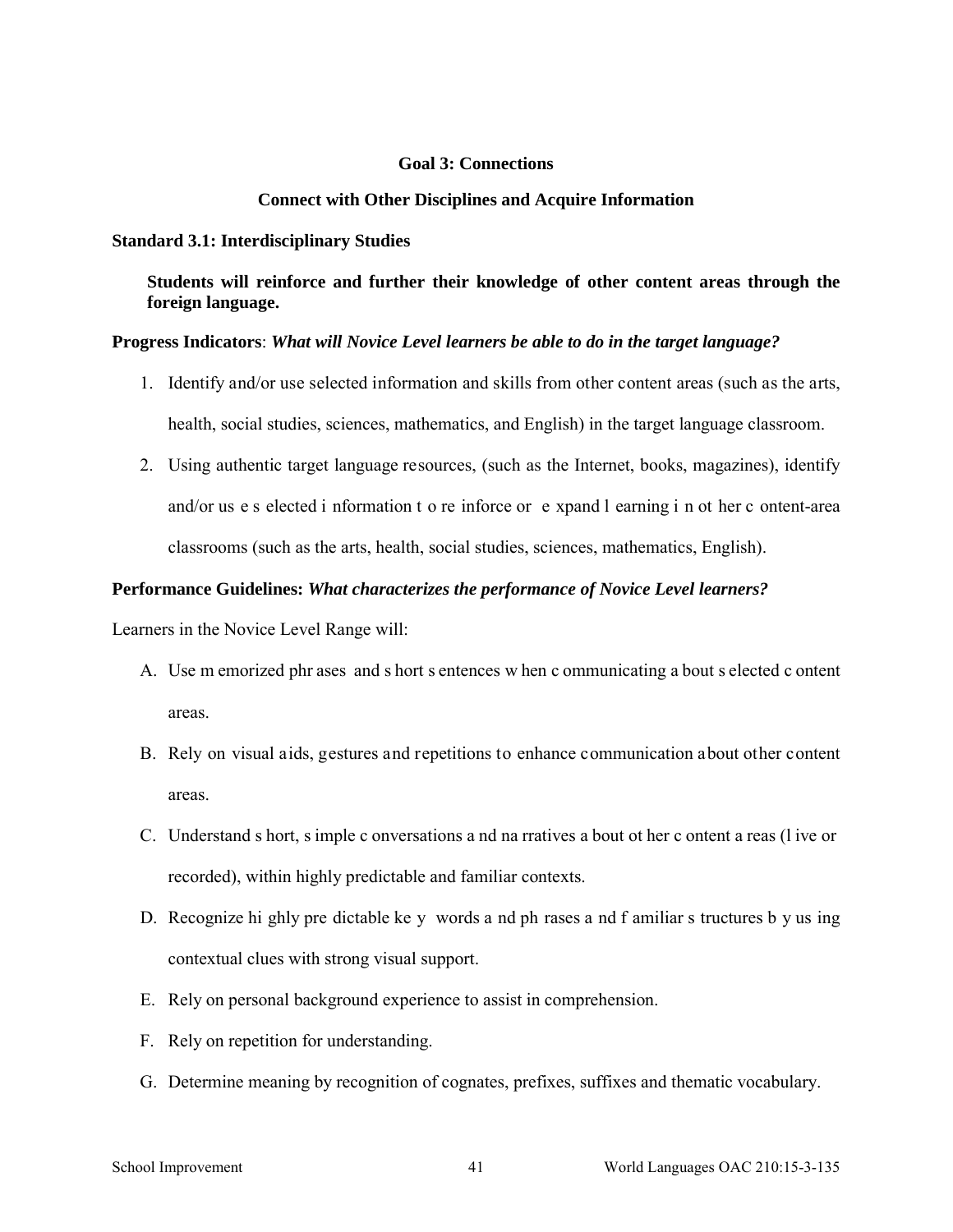### **Classroom Examples:** *What types of tasks are appropriate for the Novice Level Range classroom?*

- Use currency of the target culture to make change using bills and coins.
- Prepare a healthy menu using typical foods of the target culture.
- Use authentic instruments of the target culture to explore music and rhythms.
- Learn the solar system, parts of a plant, life cycle of a butterfly.

#### **Standard 3.2: Distinctive Viewpoints**

**Students will acquire information and recognize the distinctive viewpoints that are only available through the foreign language and its cultures.** 

### **Progress Indicators:** *What will Novice Level learners be able to do in the target language?*

Learners in the Novice Level Range will:

1. Extract information about the target culture from selected authentic sources (such as the

Internet, books, magazines).

2. Use authentic target language sources to gain insight about the distinctive perspectives of the target culture.  $\Box$ 

### *Performance Guidelines: What characterizes the performance of Novice Level learners?*

- A. Understand general oral and written information when enhanced by illustrations within highly predictable contexts.
- B. Increase their comprehension by looking for and recognizing key words or phrases.
- C. Rely on personal background information to help in understanding something they read or hear.
- D. Rely on memorized phrases and short sentences to describe distinctive viewpoints of the target culture.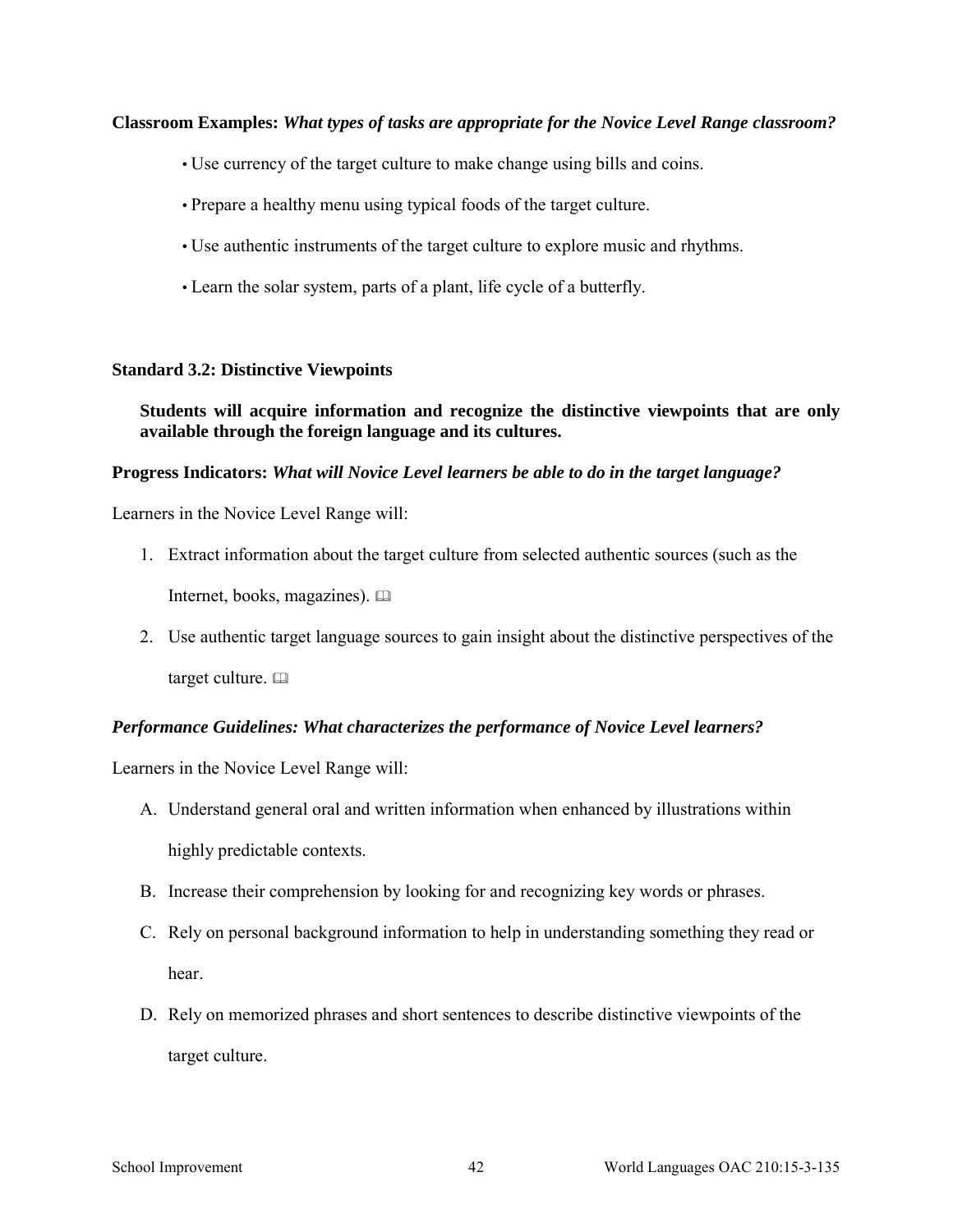E. Use the student's native language only when the discussion of distinctive viewpoints extends beyond the novice proficiency range.

## **Classroom Examples:** *What types of tasks are appropriate for the Novice Level Range classroom?*

- With several other students, act out familiar folktales, fables, or legends known to children of the target culture while another student reads the story aloud.
- Use the target language to describe an animal or plant that is indigenous to a particular region or country of the target culture.
- Use authentic sources to identify the current popular products of the target culture.

### **Goal 4: Comparisons**

# **Develop Insight into the Nature of Language and Culture**

# **Standard 4.1: Language Comparisons**

**Students demonstrate understanding of the nature of language through comparisons of the language studied with their own.** 

### **Progress Indicators:** *What will Novice Level learners be able to do in the target language?*

- 1. Recognize cognates and borrowed words and be aware of their usefulness in comprehending language.
- 2. Identify and compare the sound and writing systems of the target language with their own, including stress, intonation, punctuation.
- 3. Identify basic grammatical structures of the language studied and compare these structures to their own language, including word order, gender, agreement.
- 4. Recognize identified idiomatic expressions that cannot be directly translated into their own language.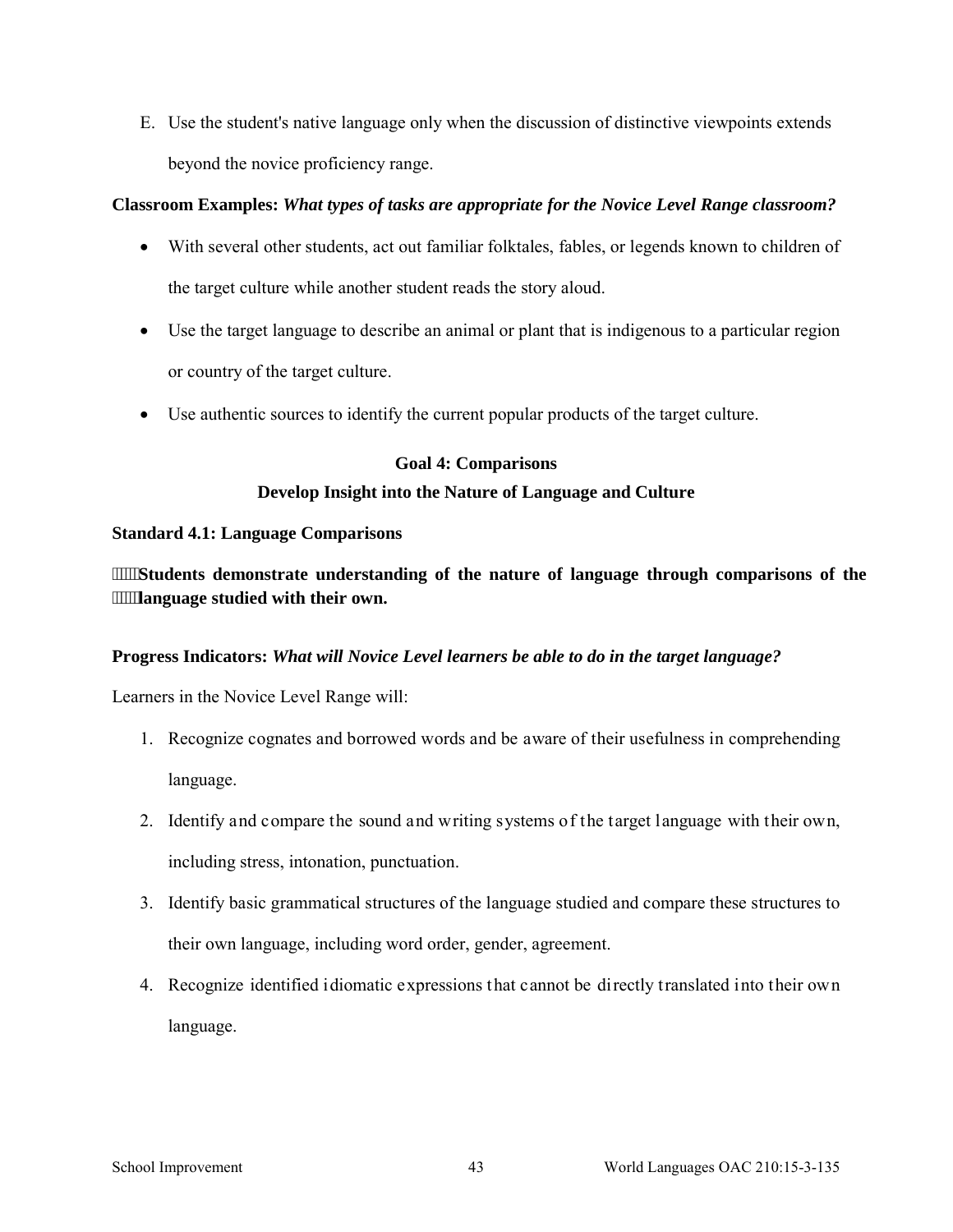Learners in the Novice Level Range will:

- A. Rely primarily on memorized phrases or short sentences when describing language structure comparisons between cultures.
- B. Rely heavily on visuals to get ideas across to the audience.
- C. Rely on pe rsonal ba ckground i nformation t o help i n und erstanding s imilarities a nd differences of grammatical structures between the cultures.

### **Classroom Examples:** *What types of tasks are appropriate for the Novice Level Range classroom?*

- Create a graphic organizer to compare language structures in English and the target language.
- Discuss the variations in vocabulary in English (apartment/flat, elevator/lift) as well as the variations in vocabulary among target language countries.
- Listen as the teacher models how to express language structures (e.g., word order, number and gender a greement, q uestion formation) in the t arget language a nd identify how it is different from English.

#### **Standard 4.2: Culture Comparisons**

 $"$ **Students demonstrate understanding of the concept of ulture through comparisons of the cultures studied and their own.**   $\cdot$ 

**Progress Indicators:** *What will Novice Level learners be able to do in the target language?* 

Learners in the Novice Level Range will:

- 1. Identify similarities and differences in verbal and nonverbal behavior between cultures.
- 2. Recognize cross-cultural similarities and differences in the practices of the culture studied.
- 3. Identify cross-cultural similarities and differences in the products of the culture studied.
- 4. Recognize c ross-cultural similarities and d ifferences in th e p erspectives w ithin th e t arget

culture. a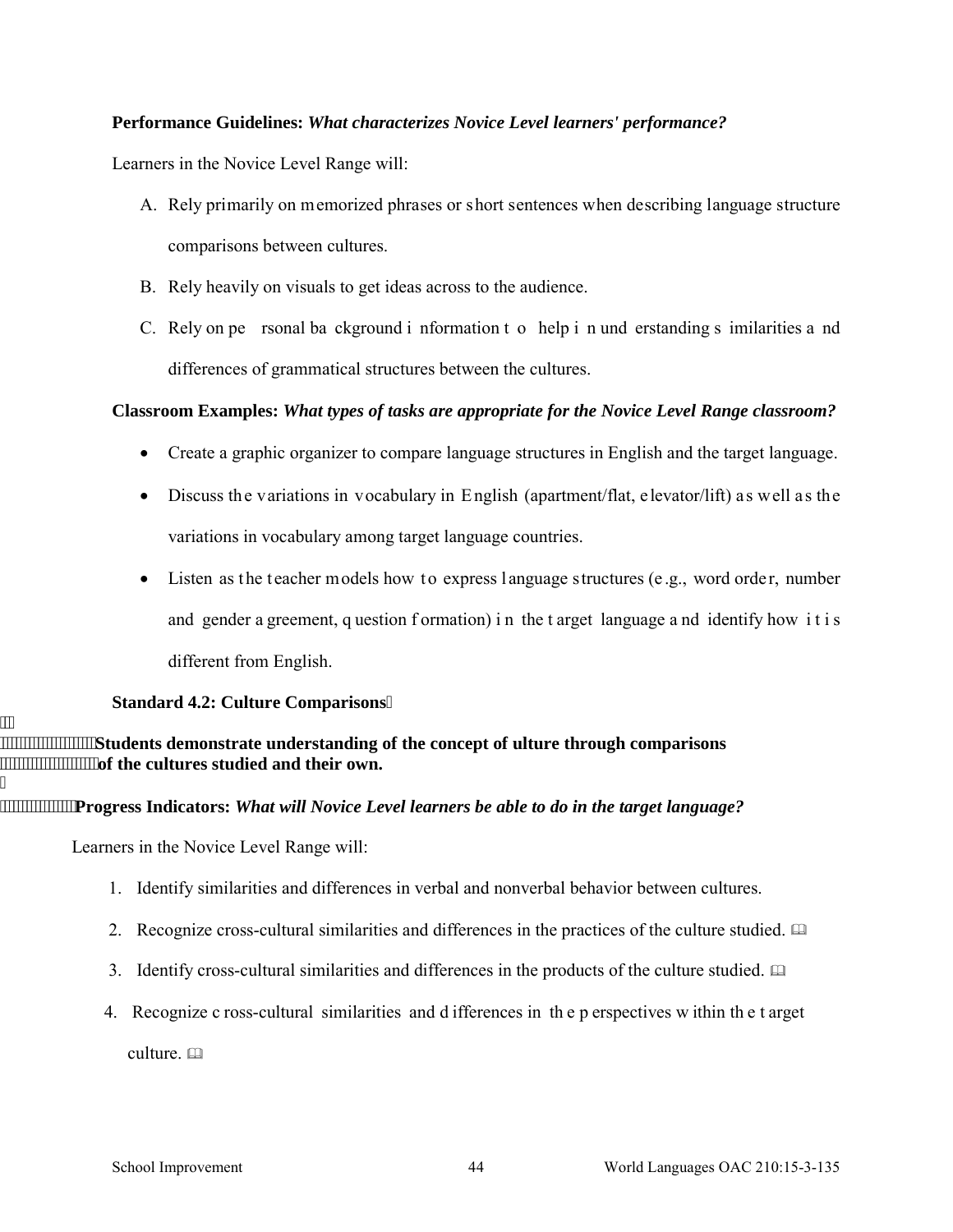Learners in the Novice Level Range:

- A. Rely pri marily on m emorized phra ses or s hort sentences w hen de scribing c omparisons between cultures.
- B. Rely heavily on visuals to get ideas across to the audience.
- C. Rely on personal background information to help in understanding cultural similarities and differences between the culture studied and their own.

### **Classroom Examples:** *What types of tasks are appropriate for the Novice Level Range classroom?*

- Follow the teacher's model to practice the table manners of the target culture and compare them with the student's own culture.
- Identify the significance of signs and symbols in the target culture.
- Make a V enn di agram comparing a c elebration in t he U.S. w ith t he s ame or e quivalent celebration in the target culture.
- Compare the greetings, leave takings, and the use of personal space in the target culture and in the U.S.
- Looking a t pi ctures of restaurant s cenes in t he U.S. a nd t he t arget c ountry, c ompare similarities and differences of the scenes.

### **Goal 5: Communities**

### **Participate in Multilingual Communities at Home and Around the World**

### **Standard 5.1: School and Community**

I **Students will use the language both within and beyond the school setting. Progress Indicators:**  *'Y j cv'y knlP qxkeg'Ngxgnligctpgtu'dg'cdng'iq'f q'kp'ij g'icti gy'lcpi wci gA* ľ

# *<i>Ngctpgtullp* 'ij g'Pqxleg'Ngxgn'Tcpi g'y lans'

- ľ 1. Identify professions/occupations which are enhanced by proficiency in another language.  $\Box$ ÷.
	- 2. Practice oral or written use of the foreign language with people outside the classrooms.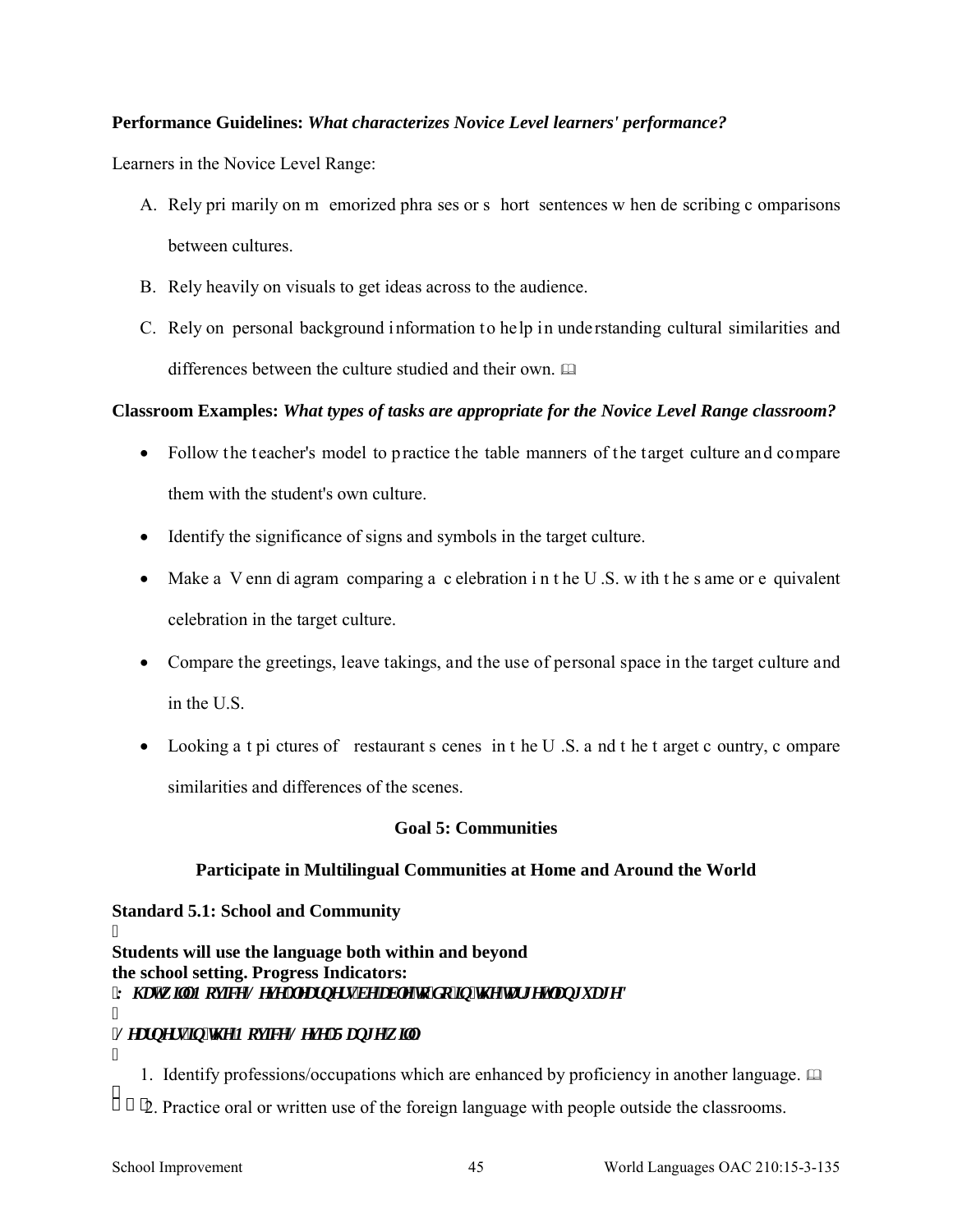- 3. Communicate on a personal level with speakers of the language via short letters, e-mail, audio, and videotapes.
- 4. Produce short skits, stories, poems, multimedia shows, and present their works at school and/or in the community.  $\square$

Learners in the Novice Level Range will:

- A. Use memorized phrases or short sentences with very familiar topics.
- B. Write simple tasks, such as short messages or notes.
- C. Be accurate in pronunciation when presenting well-rehearsed materials.
- D. Understand general information when enhanced by visuals or gestures.

# **Classroom Examples:** *What types of tasks are appropriate for the Novice Level Range classroom?*

- Keep an in-class log or c hart of personal encounters with the target language outside of the school.
- Establish a pen-pal/key-pal correspondence with someone from the target culture.
- Locate/visit stores within the community that cater to the target culture.
- Listen to radio broadcasts and list recognizable words from the target culture.
- Teach b asic expressions and l evel-appropriate s ongs and g ames from the target culture to children in a neighboring elementary or preschool or at home to members of the family.

### **Standard 5.2: Personal Enrichment**

# **Students will show evidence of becoming lifelong learners by using the language for personal enjoyment and enrichment.**

### **Progress Indicators:** *What will Novice Level learners be able to do in the target language?*

- 1. Demonstrate a willingness to interact with native speakers.
- 2. Discover and explore a variety of entertainment sources representative of the target culture.